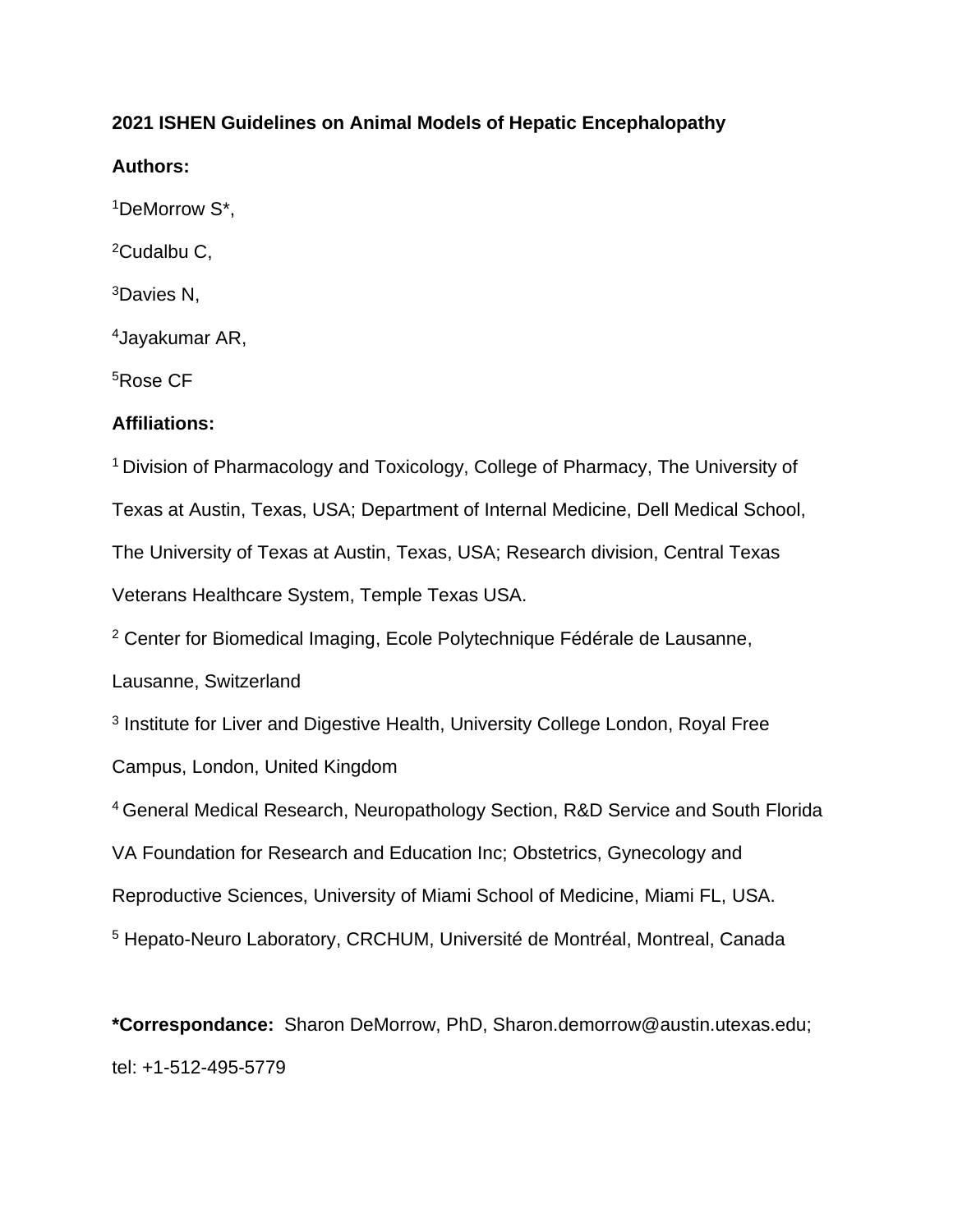### **Word count:** ~5000

## **Total number of Figures and Tables: 4 figures, 2 tables**

## **List of Abbreviations:**

ISHEN, International Society of Hepatic Encephalopathy and Nitrogen Metabolism; HE, hepatic encephalopathy; ALF, acute liver failure; CLD, chronic liver disease; AOM, Azoxymethane; APAP, Acetaminophen; TAA, Thioacetamide; CCl4, Carbon tetrachloride; D-GAL, Galactosamine; BDL, bile-duct ligation; PCA, portacaval anastomosis; NADP+/NADPH, reduced and oxidized forms of nicotinamide adenine dinucleotide phosphate; AST, aspartate transaminase; ALT, alanine transaminase; ICP, intracranial pressure; TIPS, transjugular intrahepatic portosystemic shunt; LPS, Lipopolysaccharide; OP, Ornithine-phenylacetate; BBB, blood brain barrier.

## **Conflict of Interest Statement:**

SD: nothing to disclose

- CC: nothing to disclose
- ND: nothing to disclose
- ARJ: nothing to disclose

CFR: Christopher F. Rose has research collaborations with Mallinckrodt Pharma and Neuractas and is an advisor for Axcella, Horizon Therapeutics, Lupin Pharma, Morphocell Technologies, and Neuractas.

# **Statement of Financial support:**

Financial support was provided by the Swiss National Science Foundation (project no 310030\_173222)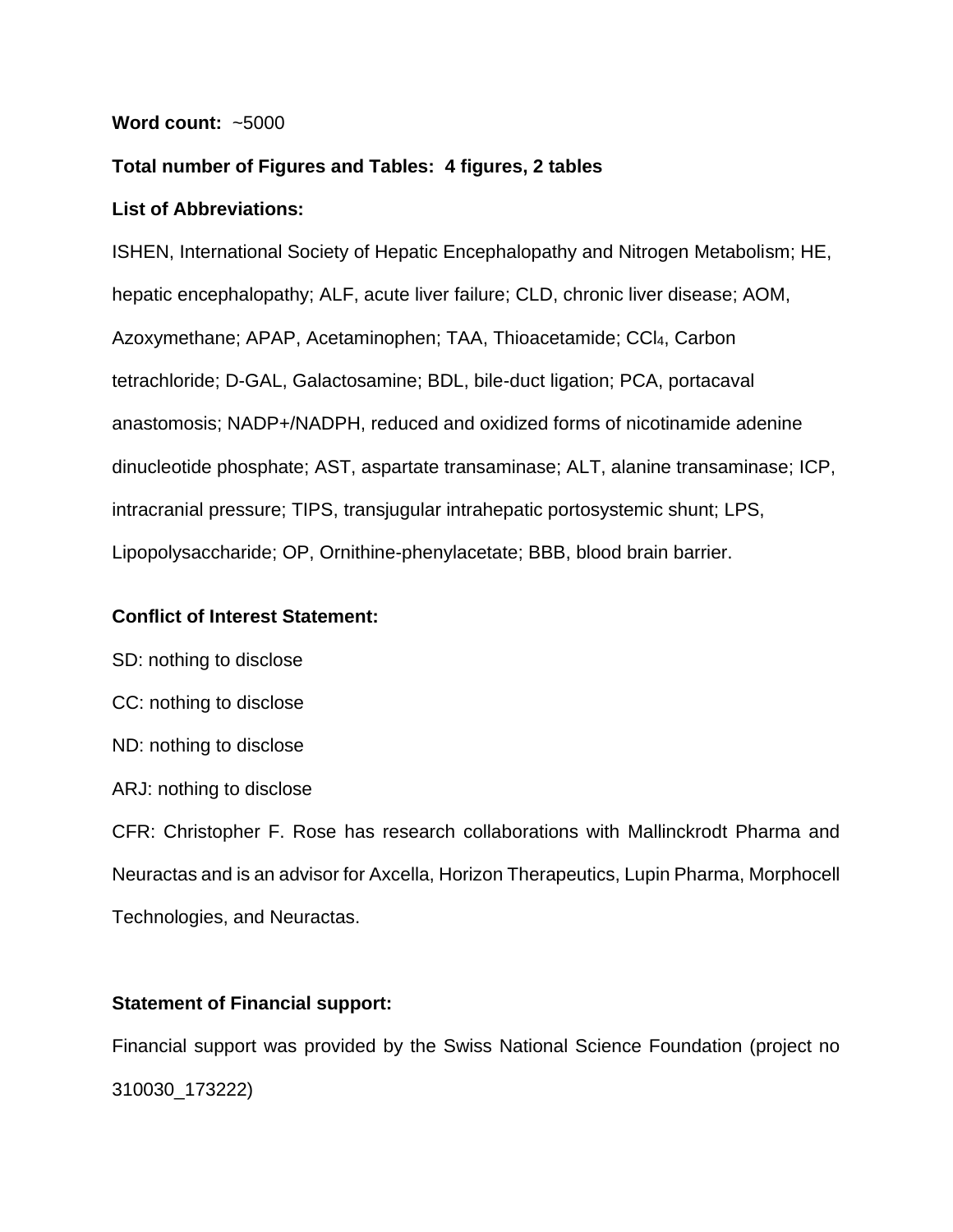**Acknowledgements:** Parts of this review were prepared with resources and the use of facilities at the Central Texas Veterans Health Care System, Temple, Texas. The content is the responsibility of the author(s) alone and does not necessarily reflect the views or policies of the Department of Veterans Affairs or the United States Government.

Parts of this work was also made possible thanks to the Center for Biomedical Imaging (CIBM), founded and supported by Lausanne University Hospital (CHUV), University of Lausanne (UNIL), Ecole Polytechnique Federale de Lausanne (EPFL), University of Geneva (UNIGE) and Geneva University Hospitals (HUG)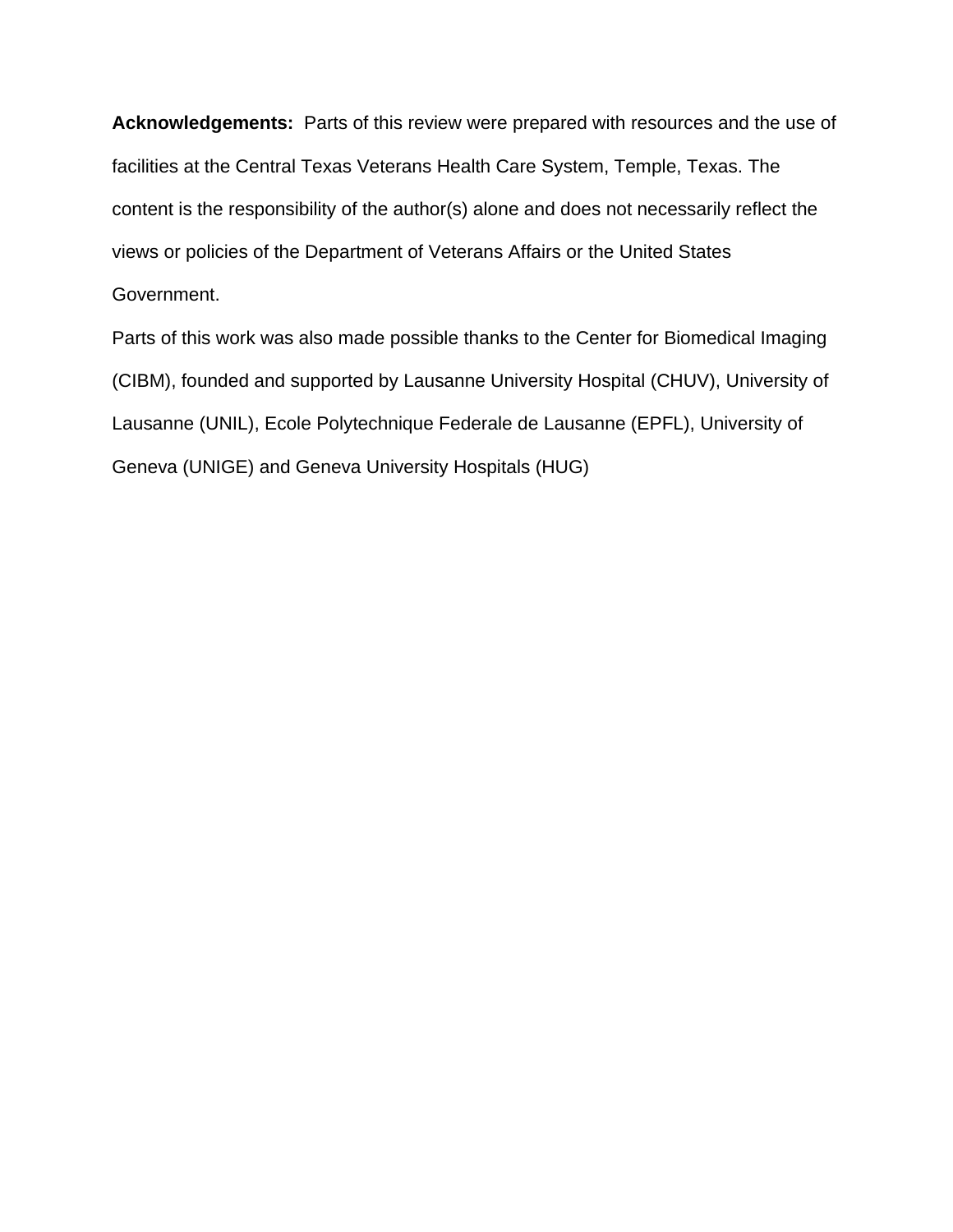#### **Abstract:**

This working group of the International Society of Hepatic Encephalopathy and Nitrogen Metabolism (ISHEN) was commissioned to summarize and update current efforts in the development and characterization of animal models of hepatic encephalopathy (HE). As defined in humans, HE in animal models is based on the underlying degree and severity of liver pathology. Although hyperammonemia remains the key focus in the pathogenesis of HE, other factors associated with HE have been identified, together with recommended animal models, to help explore the pathogenesis and pathophysiological mechanisms of HE. While numerous methods to induce liver failure and disease exist, less have been characterized with neurological and neurobehavioral impairments. Moreover, there still remains a paucity of adequate animal models of Type C HE induced by alcohol, viruses and non-alcoholic fatty liver disease; the most common etiologies of chronic liver disease.

**Key words**: hepatic encephalopathy, acute liver failure, chronic liver disease, liver toxins, hyperammonemia, neurological deficits, behavior, bile duct ligation, portocaval anastomosis.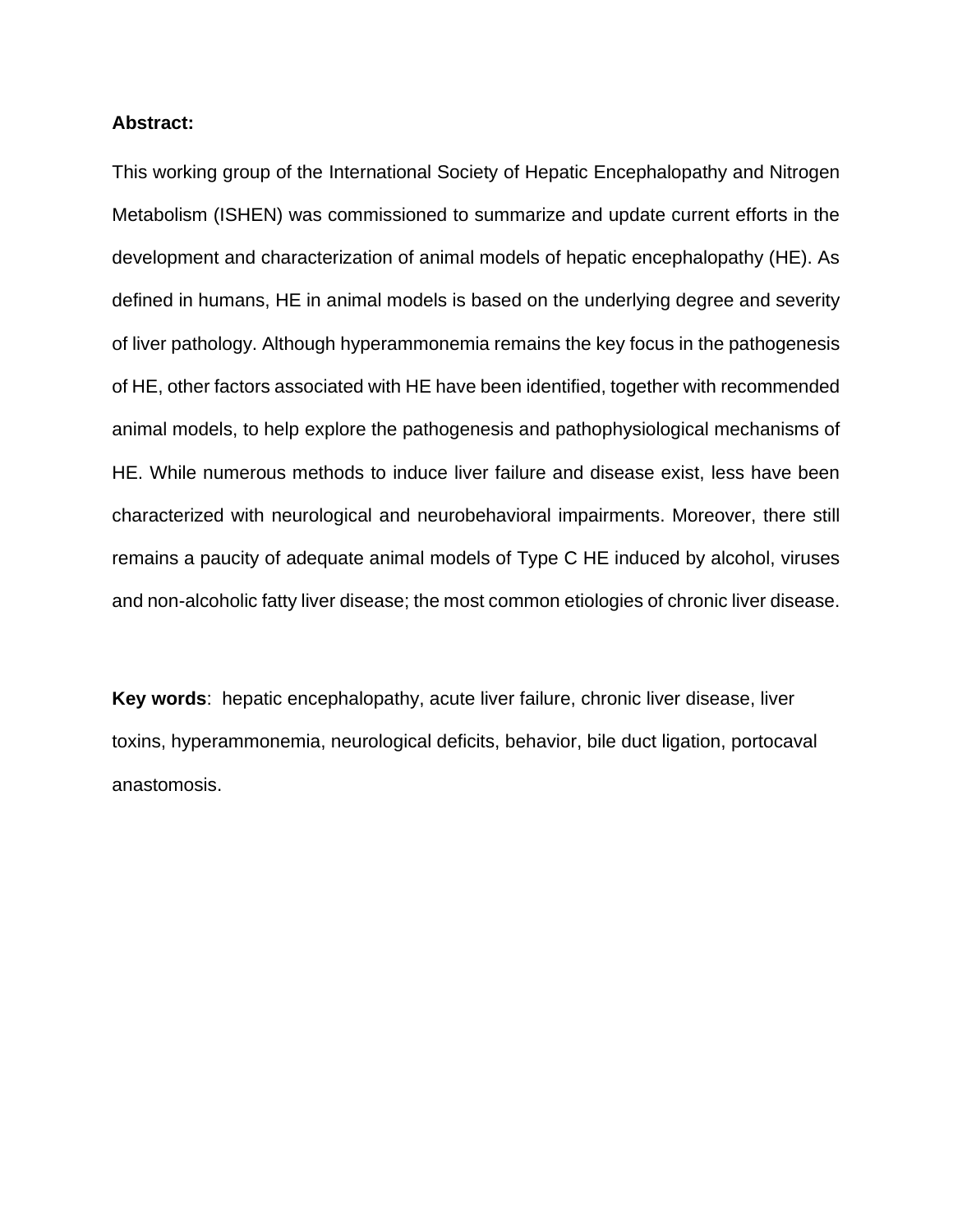# **Key points**

- Valid animal models of liver failure/disease which manifest features/elements of HE currently exist.
- A suitable animal model of HE must have; (i) some degree of liver injury, failure and/or vascular impairment, (ii) hyperammonemia and (iii) some degree of neurological, behavioral or motor impairment.
- New animal models are warranted with a particular emphasis on the common etiologies associated with chronic liver disease (alcohol, hepatic viral infections and fatty liver disease) and their impact on the development of HE.
- An appropriate animal model should be selected once the interested feature(s) of HE have been identified.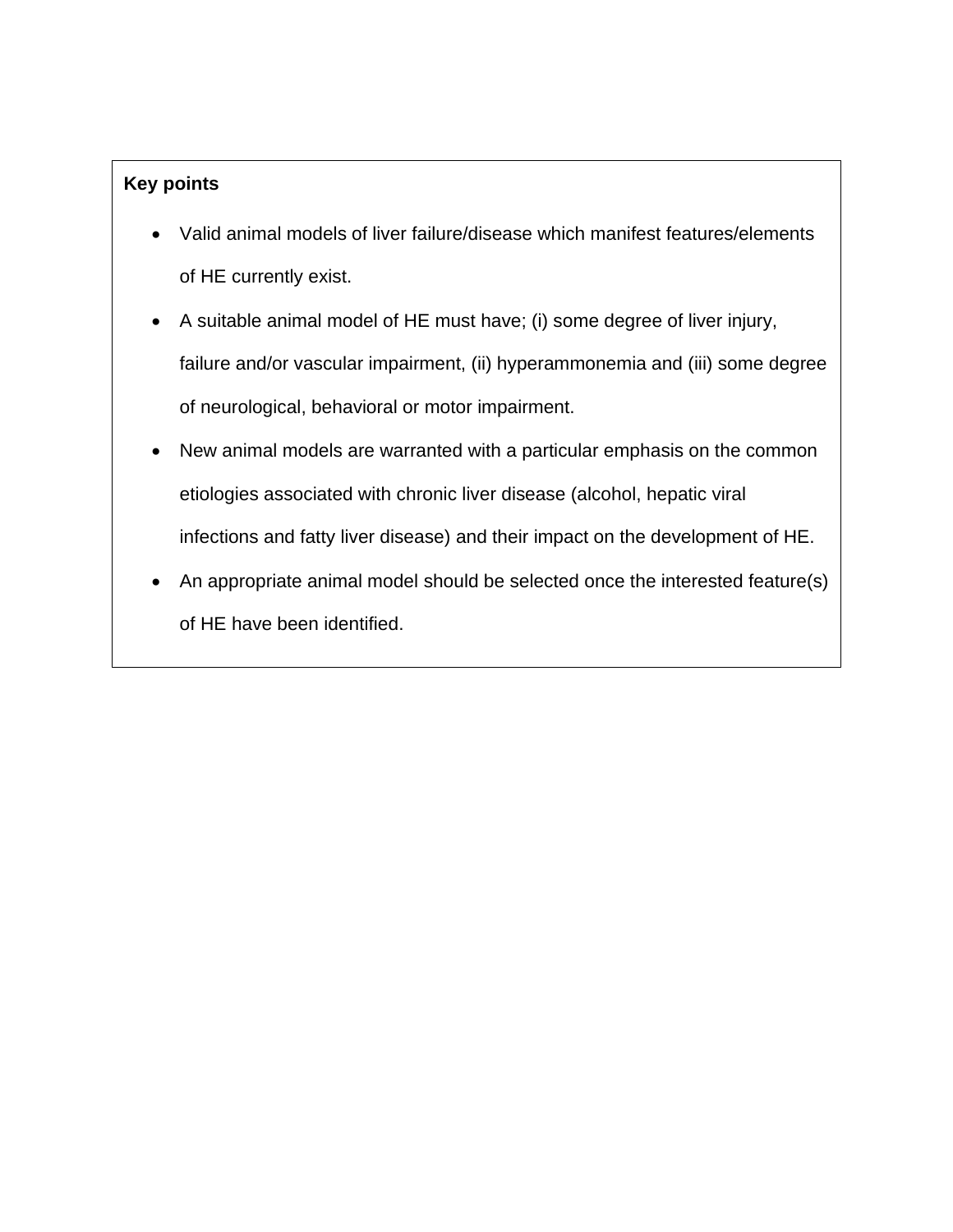#### **Introduction:**

Hepatic encephalopathy (HE) is a debilitating neurological complication of liver disease/failure characterized by cognitive, psychiatric and motor disturbances. Due to existing animal models of HE, many new insights into the pathogenesis and pathophysiology of this disorder have been realized. In addition, many animal models have been used for pre-clinical studies testing new therapeutic strategies for HE. Three types of HE have been defined based on degree and severity of liver failure, disease or impairment (including degree of portal-systemic shunting); (1) Type A HE: associated with acute liver failure (ALF) resulting from the rapid onset of hepatocyte necrosis and severe inflammation without pre-existing liver impairment; (2) Type B HE: associated with portalsystemic shunting in the absence of liver disease or failure; (3) Type C HE: associated with chronic liver disease (CLD; severe fibrosis or cirrhosis). A common feature of the three types of HE is that the overall capacity of the liver to remove ammonia is reduced and hyperammonemia ensues.

#### **What defines a good model of HE?**

The fundamental basis for an animal model of HE is the presence of liver injury, failure and/or impairment that consequently leads to hyperammonemia. In addition, an animal model of HE should also exhibit some degree of neurological, behavioral or motor impairments. Other features believed to be implicated in HE include systemic inflammation<sup>1</sup> and oxidative stress<sup>2</sup> as well as neuroinflammation<sup>3-5</sup>. However, their roles in the pathogenesis of HE in the absence of hyperammonemia as well whether they are contributory factors or consequential effects remains undetermined. The cardinal features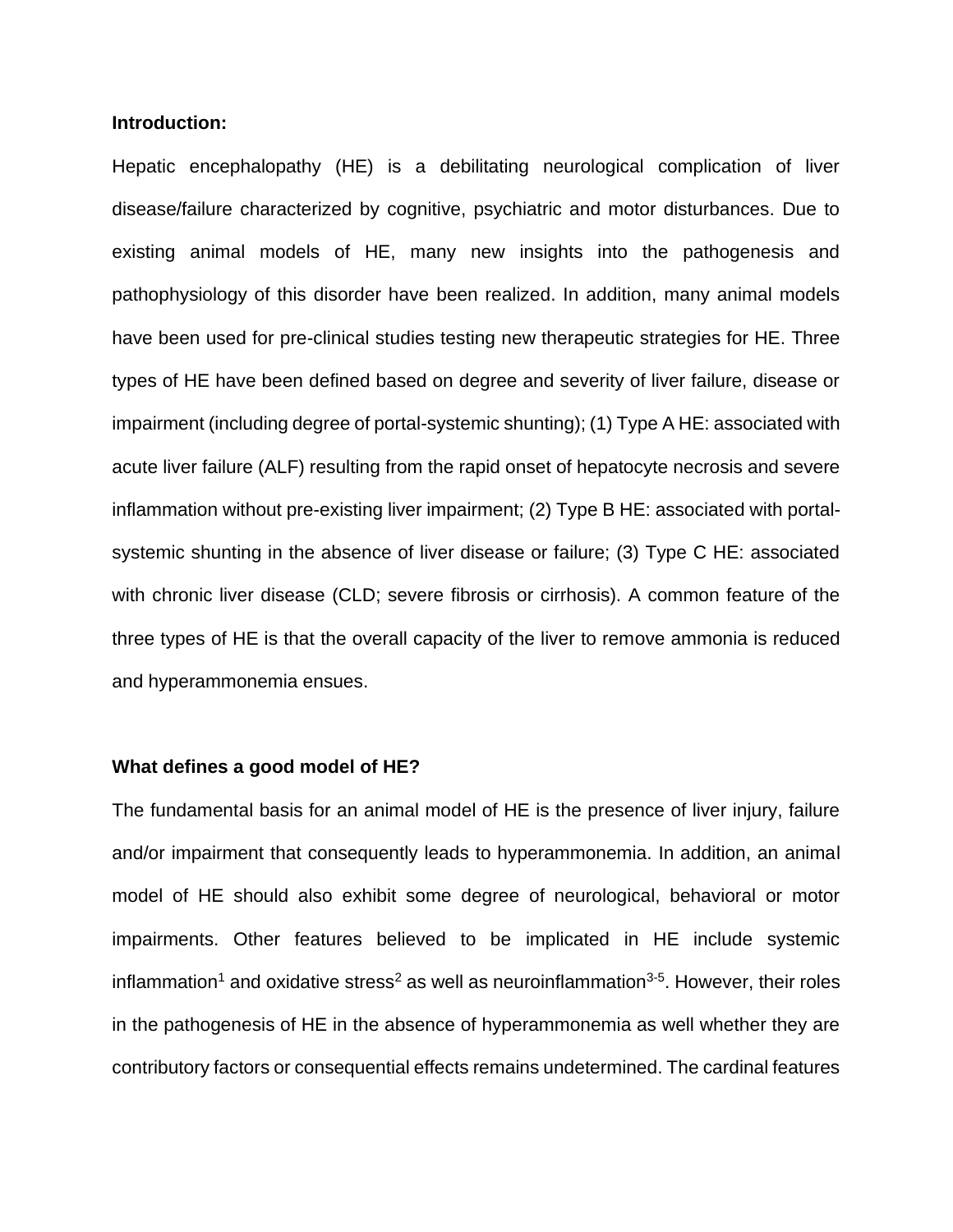of a Type A HE animal model is progression to overt neurological symptoms such as loss of corneal reflex (coma) and loss of righting reflex (pre-coma) within hours or days upon induction of ALF. Moreover, intracranial hypertension is another HE landmark associated with ALF which depicts cerebral edema, which is commonly observed in most animal models of Type A HE. In addition, various scoring scales have been developed for HE in ALF based on observed behavioral changes, impairment in reflexes and/or the presence of ataxia<sup>6,7</sup>. A commonly used methodology involves assigning the animals to a particular stage of HE based on their observed behaviors, with the data presented as the average stage of HE per experimental cohort at any time point<sup>6</sup>. Recently, an improved categorical neurological scoring system was developed whereby 5 individual reflexes and presence of ataxia were each assessed and assigned a score from  $0-2$  ( $2 =$  reflexes intact, no ataxia; 1 = reflexes delayed, minor ataxia, 0 = reflexes absent, significant ataxia). The neurological score is the sum of scores for each reflex at any time point<sup>7</sup> (Table 1). Type B HE, as well as Type C HE, both chronic models of HE, do not develop evident or overt neurological symptoms (including obvious behavioral changes, reflex impairments). As a result, HE is evaluated through different neurobehavioral tests<sup>8</sup> such as Open Field, Morris Water Maze and Y-Maze tests which assess exploratory behavior, locomotor activity, anxiety and memory (including spatial and working), respectively (Table 2). Furthermore, while an increase in intracranial pressure (ICP) is rare in Type C HE, brain edema is still present. However, whether low-grade edema or age-related brain atrophy prevents an increase in ICP in patients with CLD still remains unresolved<sup>9</sup>.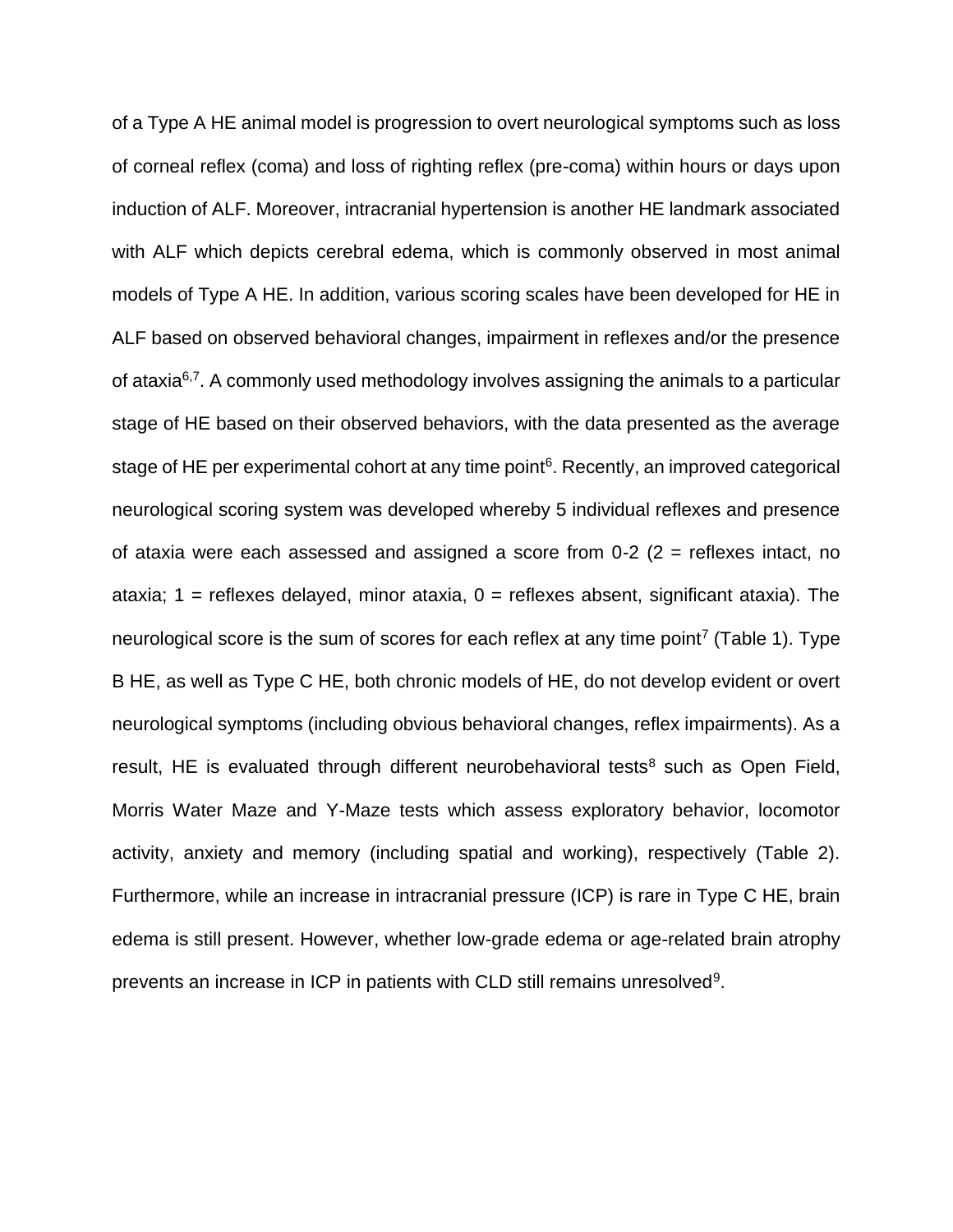Various degrees of liver failure/injury and hepatic vascular impairment can be induced by i) numerous liver toxins (including azoxymethane (AOM), acetaminophen (APAP), thioacetamide (TAA), carbon tetrachloride (CCl4) and galactosamine (D-GAL)), with the dose (+/- barbiturate pre-treatment to enhance the sensitivity to the toxin), and length of treatment dictating the type of HE model: Type A vs. Type C and ii) surgical interventions (bile-duct ligation (BDL), portacaval anastomosis (PCA) and PCA + hepatic artery ligation (HAL)) (Figure 1). Whereas the major etiologies of CLD in humans include alcohol, viral hepatitis and non-alcoholic fatty liver disease (NAFLD), for which appropriate animal models of severe fibrosis/cirrhosis currently do not exist. This is primarily due to the resistance of rodents to such etiological factors which do not develop severe fibrosis/cirrhosis. Consequently, this remains a major obstacle in the field which hinders the understanding of the independent role of each of the etiological factors on brain function.

#### **Sampling and measuring ammonia:**

Since elevated blood ammonia levels are a cardinal feature of HE, measuring ammonia is imperative and various methods to quantify ammonia currently exist. The most commonly used method to measure ammonia involves an enzymatic kinetic assay in which ammonia reacts with  $\alpha$ -ketoglutarate and nicotinamide adenine dinucleotide phosphate (reduced form NADPH) to form glutamate and NADP+. The amount of ammonia is related to the amount of NADPH oxidized, which is measured photometrically. Regardless of the method, the measurement of ammonia is extremely sensitive, with the stability of the molecule being an important issue which needs to be carefully controlled.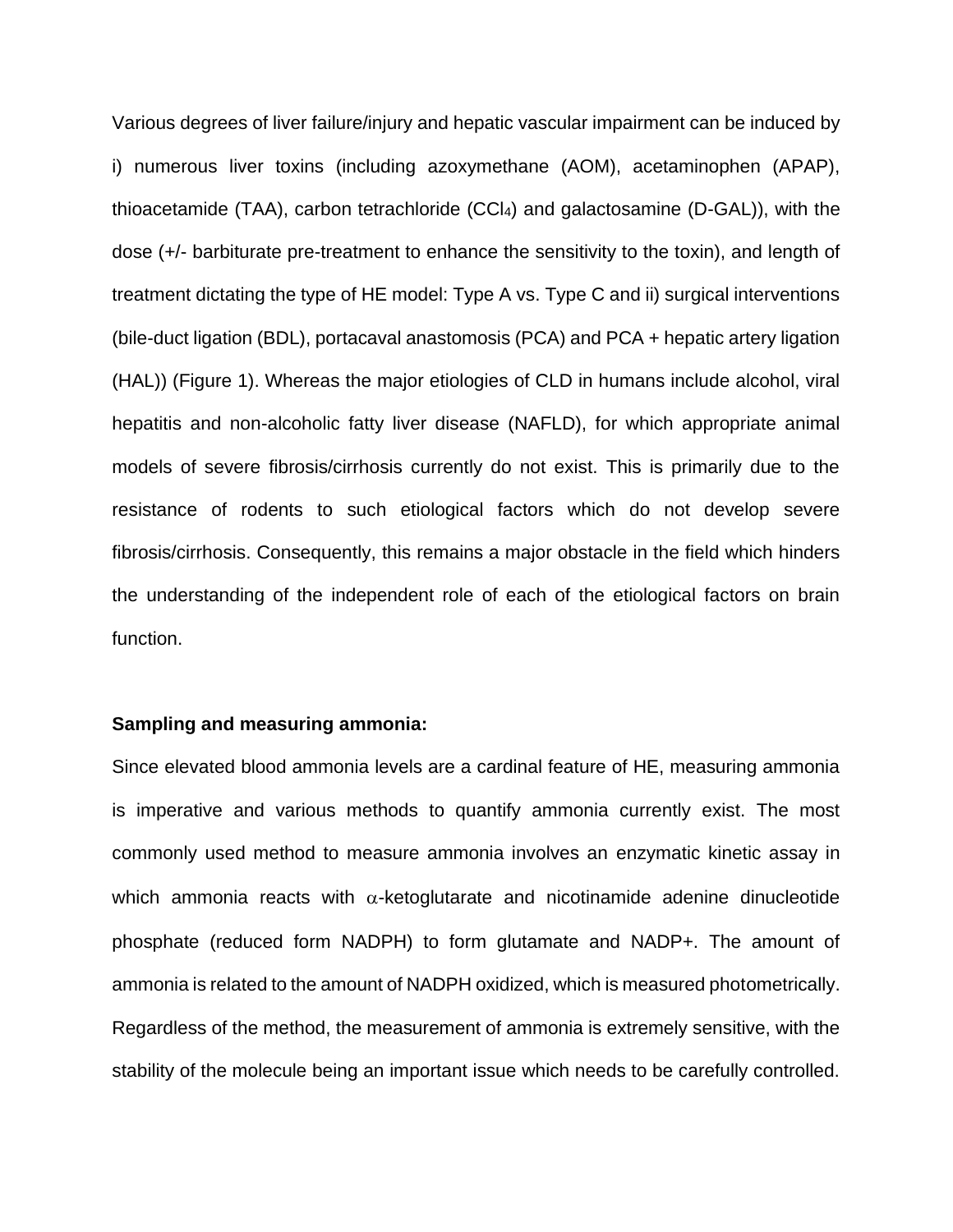As a result, anomalous plasma ammonia concentrations can be due to pre-analytical events such as delayed sample processing, temperature, type of test matrices, hemolysis and storage time in freezer<sup>10,11</sup>. Accordingly, it is important to place the sample on ice and immediately remove the plasma from cells to reduce the reaction rate of ammonia metabolism. The delay between sampling and analysis should be kept within 2hrs<sup>12</sup>. Heparin, EDTA and oxalate anticoagulated plasma have been tested with an EDTAanticoagulated matrix found to be superior<sup>13</sup>. Frozen samples have been shown to affect ammonia levels when extensively kept frozen as well as multiple freezing and thawing cycles having a profound effect. Measuring brain tissue ammonia is further challenging due to the multiple pre-analytical steps including extraction of the brain and post-mortem metabolic changes. Aside from using liquid nitrogen, brains can be fixed for analysis by using focused beam microwave irradiation. This is a technique which causes permanent inactivation of enzymes in less than 1s, thereby minimizing enzyme‐dependent postmortem metabolic changes<sup>14</sup>. Nessler's staining is a histological method to identify high levels of ammonia (corresponding plasma levels ≥150µM) which has been demonstrated in liver<sup>15</sup>. However, this technique has not been validated in brain. Alternatively, cerebrospinal fluid and microdialysate measurements of ammonia have been performed which are believed to better reflect brain ammonia concentrations<sup>16</sup>.

#### **Current animal models of HE:**

There are a number of advantages and disadvantages in using small animals vs. large animals which may explain the choice of a particular animal model (Figure 2). Primarily mice, rats and pigs have been used in recent years for studies in HE and therefore we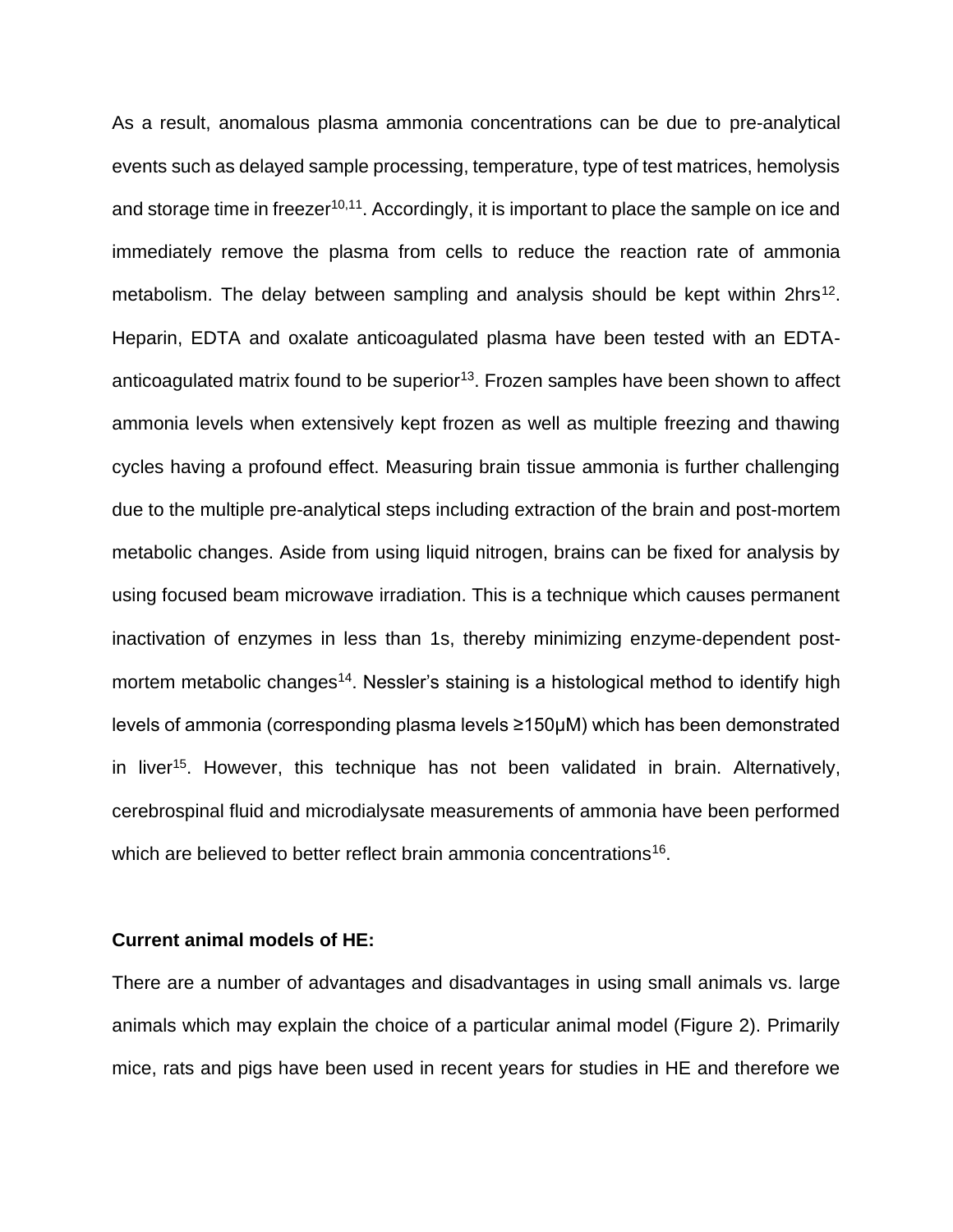will focus on these species. Type A HE have been developed to induce ALF and subsequent overt, progressive neurological decline. In a majority of these models care must be taken to control associated features such as body temperature, blood glucose and potassium levels to prevent these confounders from interfering with outcomes and interpretation of data. Models of Type B and C HE mimic features of covert/minimal HE where overt symptoms do not develop and are not observed.

#### **Type A HE:**

#### **Liver toxin models:**

#### Acetaminophen:

*Rodents:* Also known as paracetamol, APAP is commonly used clinically as an antipyretic and analgesic. APAP is metabolized by p450s leading to N-acetyl-p-benzoquinoneimine (NAPQI) when intracellular glutathione levels are saturated. Therefore, high doses of APAP lead to centrilobular hepatocyte necrosis. While the APAP-treated experimental model of Type A HE was not well established prior to the 2009 ISHEN guidelines<sup>17</sup>, there is substantial use of APAP to induce Type A HE both in rats and mice. APAP is injected at various dosages (from 300 mg/kg – 5 g/kg, ip) with mice being more susceptible than rats<sup>18</sup>. APAP-induced ALF in mice leads to brain edema and coma together with increased blood ammonia levels<sup>19</sup>. Additionally, activation of intracellular signaling mechanisms, including elevated levels of cytokines, activation of brain transcription factors (increased levels of NF-kB, NRf2 etc.), induction of oxidative stress, glial fibrillary acidic protein expression, as well as autophagy-related events have been observed in the brains of these animals<sup>19-27</sup>.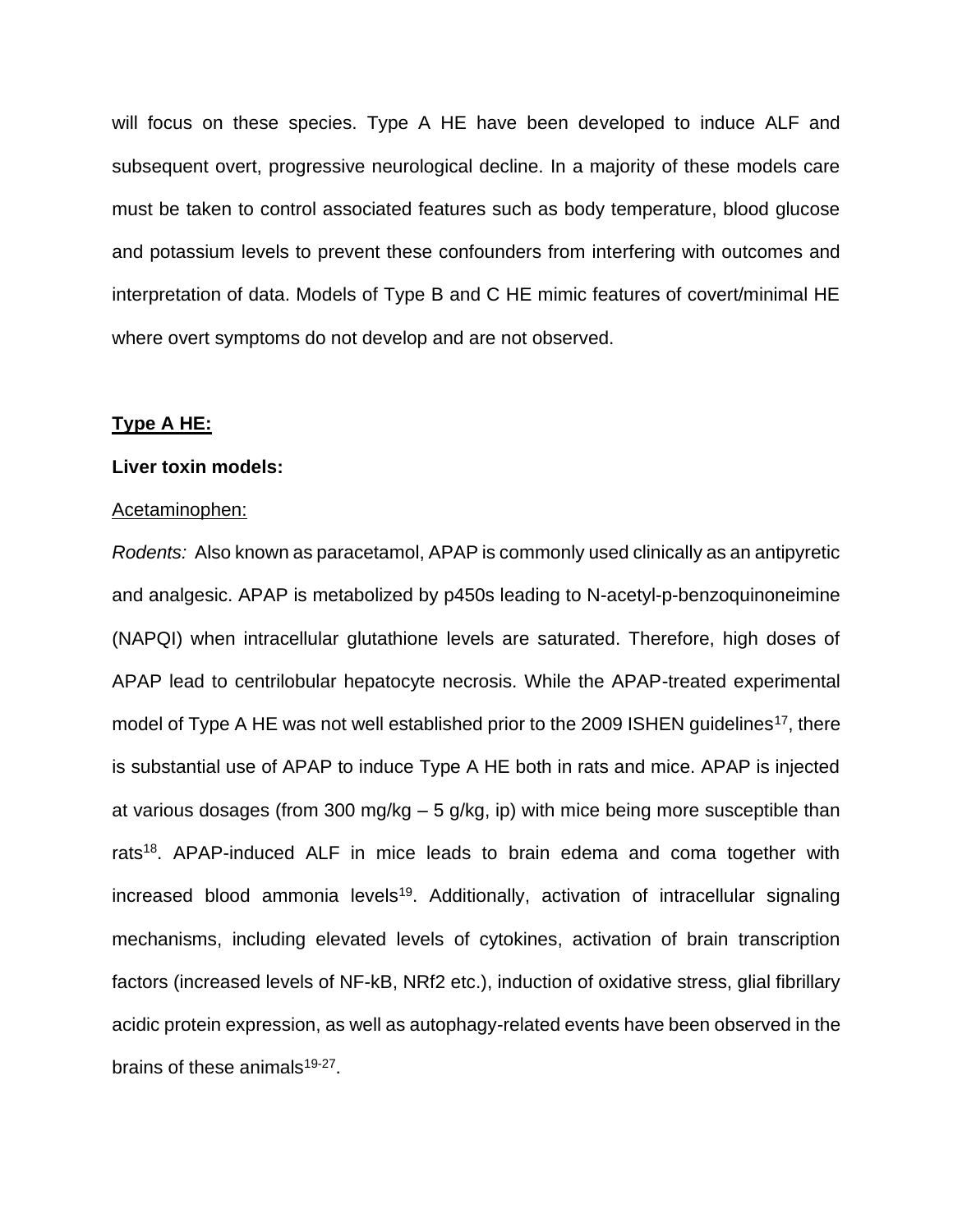*Pigs:* Large animal models of ALF have been a long-standing topic of interest for testing of 'human scale' therapeutic devices. However, there was considerable difficulty in creating a stable, reproducible model that reflected the development of human toxicity<sup>28</sup>. In 2011 work by Thiel et al. demonstrated that a reproducible model of ALF can be achieved through careful monitoring of blood APAP levels within a narrow window (300- 450 mg/dL)<sup>29</sup>, which was further refined by Lee *et al*. to show that effective studies could be conducted in relatively few animals<sup>30</sup>. This APAP-induced ALF model demonstrates core features of disease as a consequence of progressive hepatic necrosis and the consequent systemic inflammatory response. Hyperammonemia develops progressively once liver failure is established to levels in excess of 300 µM at exitus, concomitant with the occurrence of increased intracranial pressure (ICP) elevation  $($ >30 mmHg)<sup>29</sup>. The model is conducted in a terminally anesthetized animal with continuous intensive care support, preventing testing of any behavioral or cognitive impairments. However, the availability of samples and the ability to use invasive tools to investigate specific mechanisms has allowed a better understanding of the pathophysiology of the condition<sup>31-33</sup>.

#### Azoxymethane:

*Rodents:* AOM is an active metabolite of the cycad palm nut (found primarily on the island of Guam) which is hepatotoxic. The AOM model of ALF has been used to characterize the molecular changes associated with the development of HE in mice. It involves a single intraperitoneal (ip) injection of AOM at doses ranging from 50 mg/kg to 100 mg/kg<sup>6,7,34,35</sup>. Characterized by massive hepatocyte cell death, metabolism of AOM by cytochrome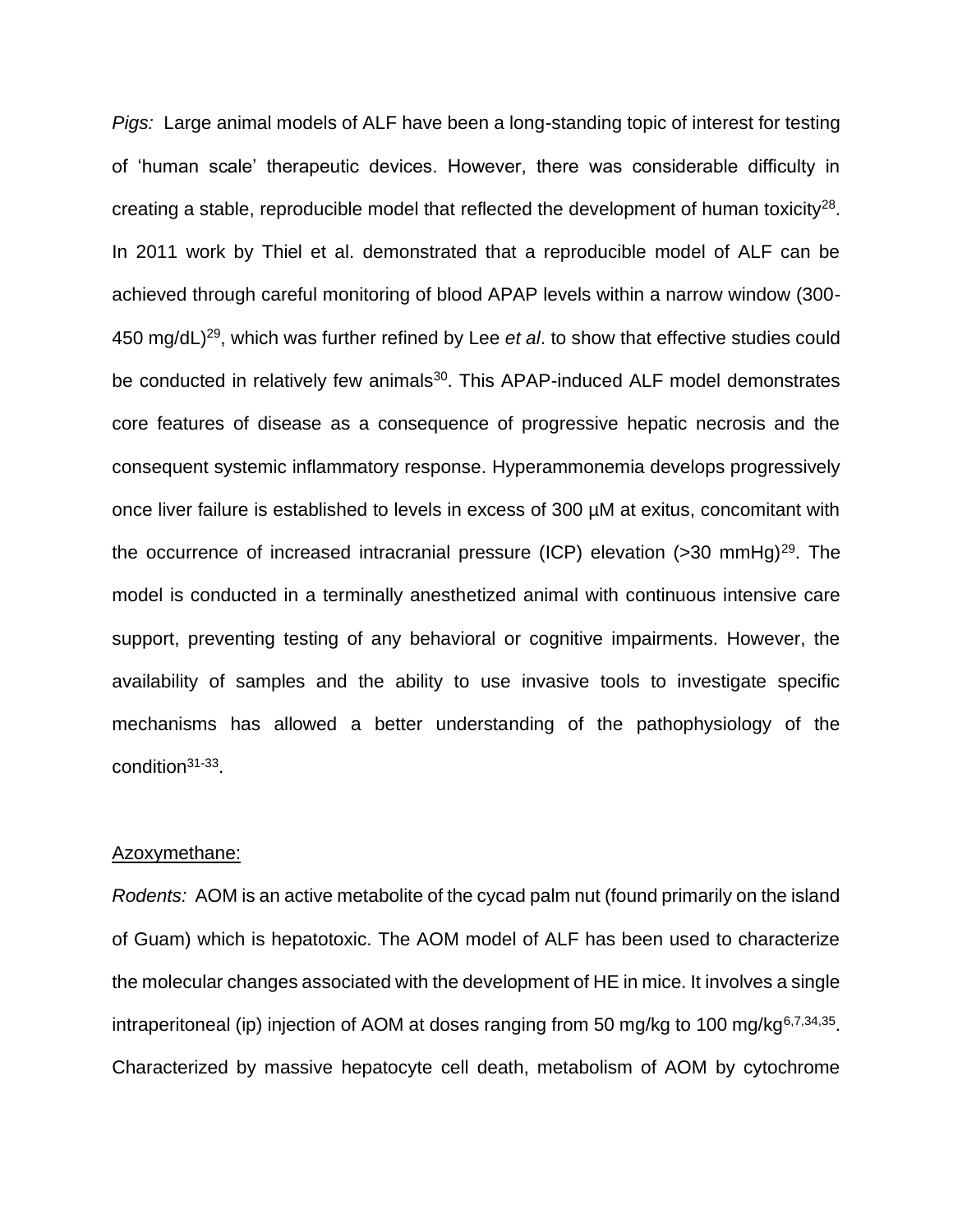p450s generates toxic metabolites in the liver resulting in the formation of DNA adducts<sup>36</sup>. Associated with acute severe liver injury is a progressive loss of reflexes, acquisition of cognitive dysfunction, and ultimately hepatic coma6,7,34 within 24hr to 48hr. It is associated with hyperammonemia<sup>6,34</sup> cerebral edema<sup>6,34,37</sup>, presence of neuromuscular deficits (manifested by ataxia), microglia activation and the upregulation of neuroinflammatory signals $6,7,34$ . Additionally, studies demonstrating AOM induces ALF and HE in rats are lacking.

#### Galactosamine:

*Rodents:* Type A HE animal models using D-GAL have been reported since 1970. D-GAL is an amino sugar, which when metabolized in the liver consequently disturbs hepatocyte RNA metabolism, resulting in hepatocyte necrosis. The D-GAL model of Type A HE in rats replicates characteristic features of HE including the characteristic stages of HE, altered liver enzymes and histopathological changes similar to that observed in humans with Type A HE<sup>38,39</sup>. D-GAL given at a dose of up to 1.5g/kg (single dose, ip) leads to severe hepatic necrosis (diffuse degenerative changes with focal coagulative necrosis and the appearance of eosinophilic bodies), inflammatory infiltration of periportal areas and serum levels of liver enzymes are greatly increased while prothrombin is reduced<sup>40</sup>. There is a vast array of studies demonstrating diverse effects with different doses of D-GAL with 2.5g/kg (ip) leading to progressive HE and death within 48hrs, accompanied with an increase in ICP<sup>41</sup>. D-GAL induced HE studies in mice are few and therefore lacking. Furthermore, the limitations of this model include a lack of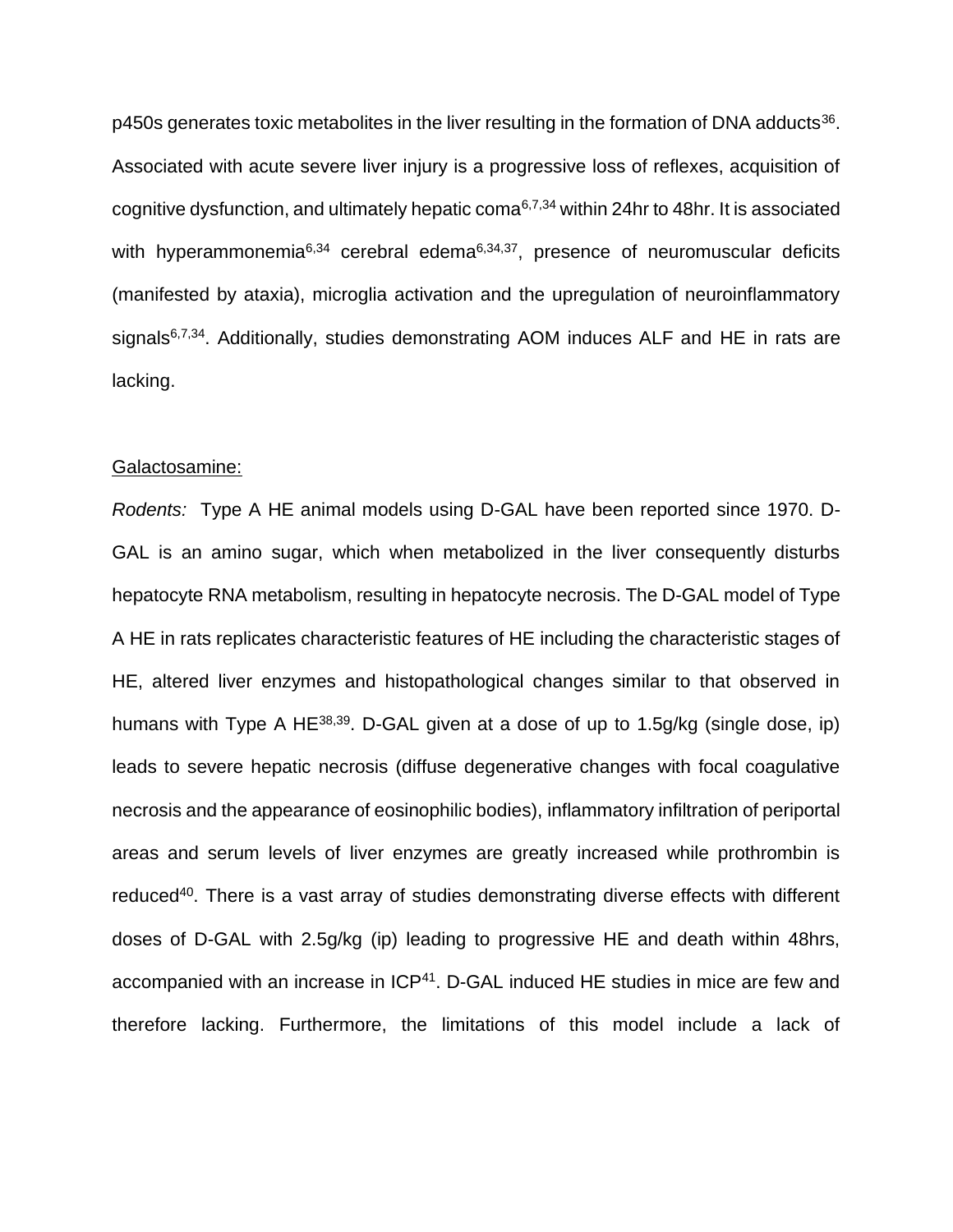reproducibility since animals die unexpectedly and even brain edema, increased ICP and coma are not consistently observed.

*Pigs:* An alternative large animal of Type A model that has attracted attention in recent years is that of a bolus injection of D-GAL in pigs  $(0.75g/kg iv)^{42}$ . This model has demonstrated the core symptoms of Type A HE within 48 hours, with blood biochemistry meeting the criteria for ALF, elevated plasma ammonia levels and raised ICP (>25mmHg) in combination with histological evidence of ALF obtained from sequential biopsies<sup>42</sup>. Animals are supported throughout the study with dextrose and crystalloid solutions as required and without further intervention, survival is expected to be between 72-90 hours. There are several advantages to using this model including the ability to study awake animals and observe the development of the stages of HE progressing to pre-coma and eventually coma, at which time point the animals are euthanized. However, it should be noted that a high degree of variability has also been found in this model<sup>43</sup> and there have been questions raised as to its clinical relevance<sup>28</sup>.

#### Thioacetamide:

*Rodents:* TAA's toxicity is induced by the production of thioacetamide-s-oxide (a reactive oxygen species) through flavin adenine dinucleotide monooxygenase<sup>44</sup>. The TAA-treated rat model of Type A HE has been well-established relative to the clinical status, liver function, and brain edema development $45-52$ . In this model, rats are given TAA in doses ranging from 300 to 500 mg/kg by ip injection on consecutive days for 2-3 days. While not as well characterized in mice, TAA-induced hepatotoxicity has shown to induce ALF and subsequent HE following the administration of TAA (100-300 mg/kg, ip) for 3 consecutive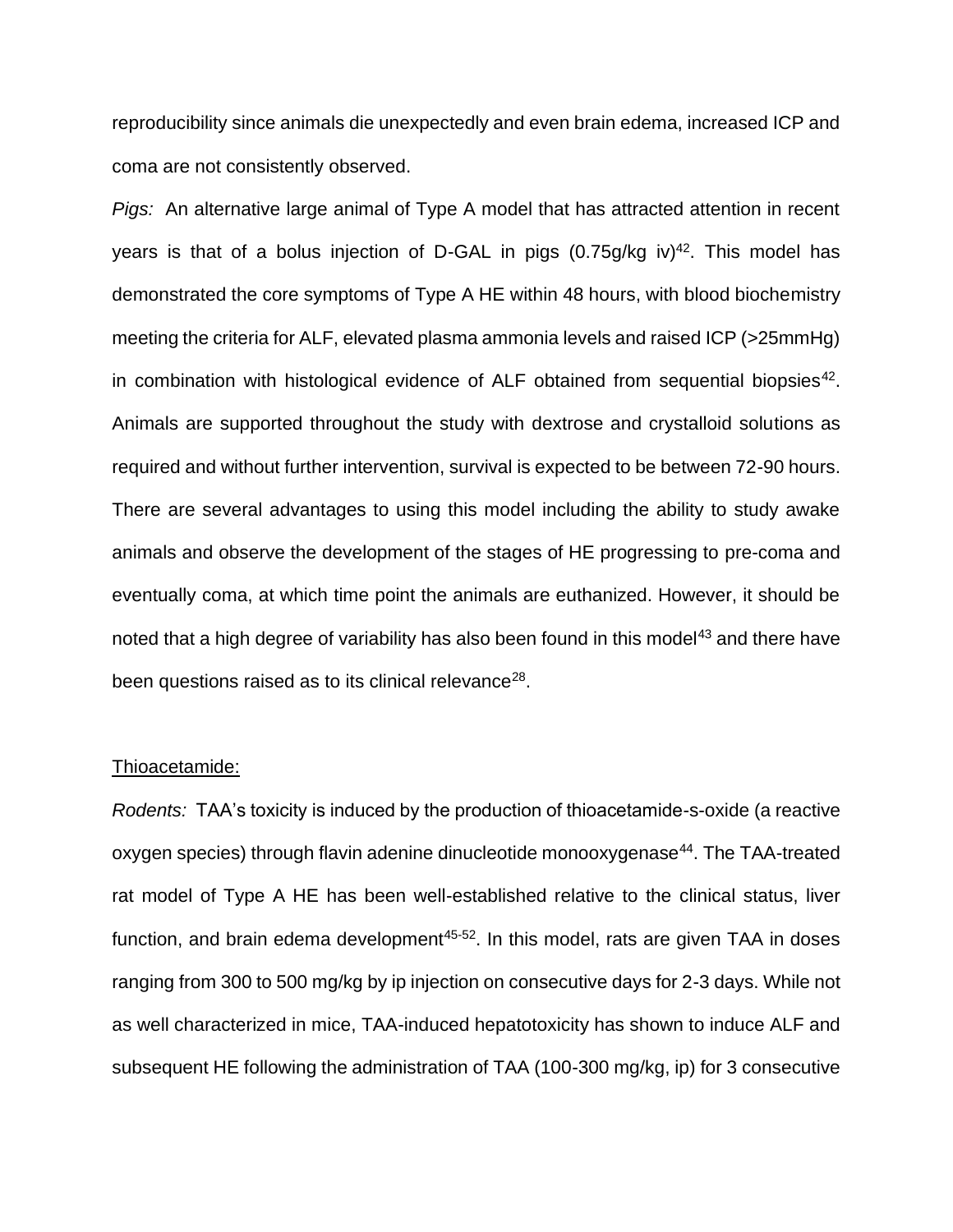days53-56. TAA treatment in both species results in severe hepatocellular and bridging necrosis without cholestasis<sup>47,49</sup>. Furthermore, increased blood and brain ammonia have been observed<sup>49</sup>. Associated with the decline in neurological function and brain edema<sup>54</sup> are enlarged, vacuolated nuclei and pale/expanded cytoplasm in the astrocytes of the cerebral cortex<sup>54</sup> with the neuropil highly vacuolated (spongiotic), especially around blood vessels and neurons<sup>54</sup>.

#### **Surgical Models:**

#### Hepatic devascularization:

*Rodents:* Hepatic devascularization in rats is an established model of Type A HE which has been commonly used since 2010<sup>57-60</sup>. Investigators have typically studied models of ALF by employing anastomosis of the portal vein to the vena cava and ligating the hepatic artery, seizing all blood flow to the liver. This model manifests a reproducible progression of Type A HE. A consistent and progressive increase in blood and brain ammonia as well as astrocyte swelling and brain edema have been characterized in this model<sup>61</sup>. Altered gene expression and CNS inflammation have also been identified<sup>62,63</sup>. Hepatic devascularization in smaller rodents is technically challenging and therefore is yet to be developed or characterized in mice.

*Pigs:* There is no standardization in the literature on the use of hepatic devascularization models in large animals. Studies have reported the use of additional hepatic artery occlusion resulting in total devascularization with<sup>64</sup> or without reversal of the procedure<sup>65</sup>. Other investigators have combined portal shunting with varying degrees of hepatectomy<sup>66-69</sup> to create Type A models. As such, these models display a degree of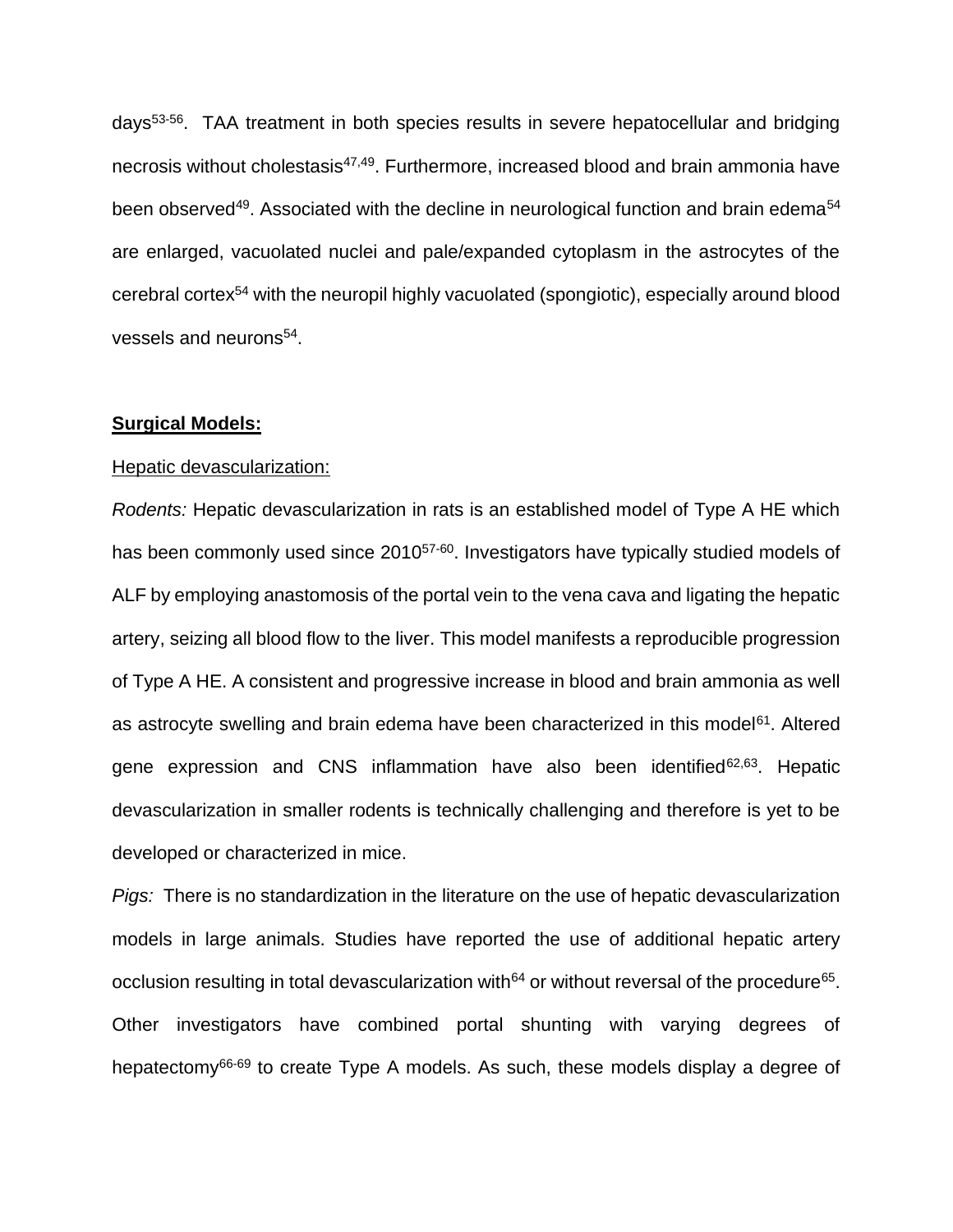heterogeneity in their findings and a spectrum of severities<sup>70</sup> from to intensively monitored terminal models limited to several hours post procedure to those with a recover phase<sup>71</sup>. Porcine models of hepatic devascularization demonstrate central features of Type A HE, including cerebral edema, intracranial hypertension, hyperammonemia and blood brain barrier (BBB) breakdown<sup>72-74</sup>, along with hyperlactatemia and significant hemodynamic perturbation75,76. Due to the fact that the majority of studies have been conducted in anesthetized models, there is scarce information on cognitive impairment in these models other than the reported changes in ICP<sup>73</sup>, and the lack of a standardized approach to experimental design makes direct comparison difficult.

#### **Type B HE:**

#### Portacaval anastomosis:

*Portal-systemic shunting* (when the normal flow from the portal vein is diverted, either partially or completely, to the systemic circulation, thus bypassing the liver) leads a decrease in hepatic ammonia extraction and consequently the development of hyperammonemia, even in the absence of liver disease. Congenital shunts<sup>77</sup> occur in humans but are commonly observed in dogs which present with hyperammonemia and psychomotor dysfunction<sup>78</sup> and are often admitted to veterinarian clinics with various symptoms, including behavioral changes. Congenital shunts are believed to be strain specific as has been reported in C57BL/6J mice<sup>77</sup>. In rats, an end-to-side portacaval anastomosis is a surgical procedure which leads to a rise in blood ammonia levels and neurological impairment<sup>79</sup>. The diversion of blood during portal systemic shunting consequently leads to liver atrophy<sup>80-82</sup>. These surgical procedures are also achievable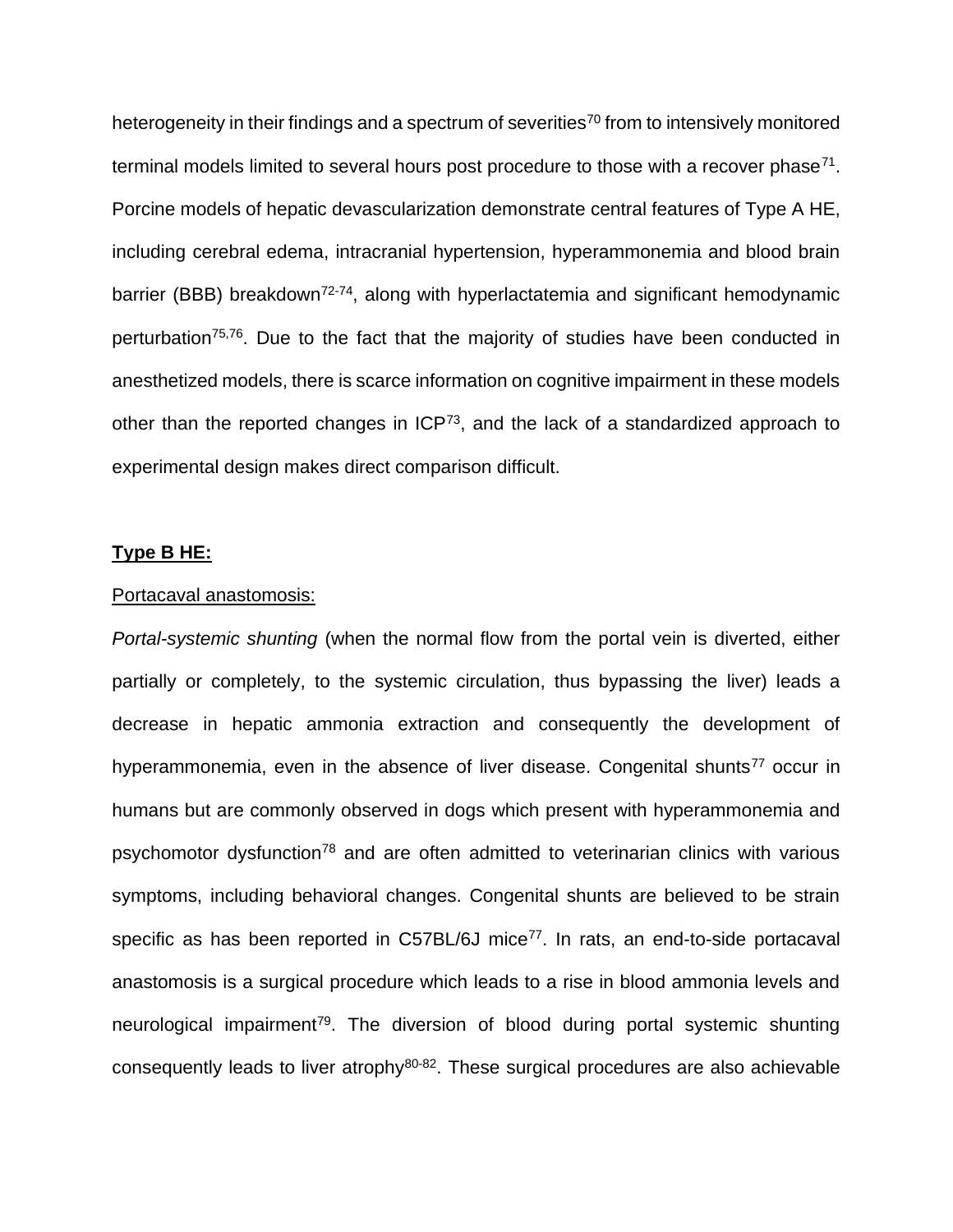in larger animals such as pigs $83$  whereas it is very difficult to realize this surgery in mice. Alternatively, graded portal-vein stenosis which leads to spontaneous portal-systemic shunts and various degrees of portal-systemic shunting, is a much easier model to develop but with greater variability and therefore less reproducible<sup>84</sup>. In CLD, an increase in hepatic resistance can lead to acquired liver shunts where the degree of shunting increases the risk of developing severe  $HE^{85}$ . Portal-systemic shunting without liver impairment is evidently not a model of liver disease, nor is it a model of transjugular intrahepatic portosystemic shunt (TIPS). Ideally, performing a portal-systemic shunt in an animal model of CLD would be a valuable model for studying post-TIPS HE.

#### **Type C HE:**

#### **Liver toxin models:**

#### Carbon Tetrachloride:

*Rodents*: CCl4 is mainly metabolized by centrilobular hepatocytes producing the toxic metabolite trichloromethyl (CCl<sub>3</sub>) via cytochrome p-450s, causing centrilobular liver damage. CCl4 administration in rodents vary in terms of route of administration (injections (ip, sc), gavage), dosage, frequency of dosing and duration. Long term treatment of rats or mice with CCl<sup>4</sup> leads to repeated insults to the liver causing hepatocyte damage, ductular reaction and myofibroblast activation, hepatic stellate cell activation, imbalance between extra cellular matrix production and degradation and development of progressive liver fibrosis<sup>86,87</sup>. In mice, doses used range from 0.5 mL/kg to 1 mL/kg, administered either via oral gavage or ip injection, twice per week for up to 16 weeks $88-91$ . These treatments result in hyperammonemia<sup>89,91</sup>, hyperpermeability of the BBB<sup>91</sup>, increased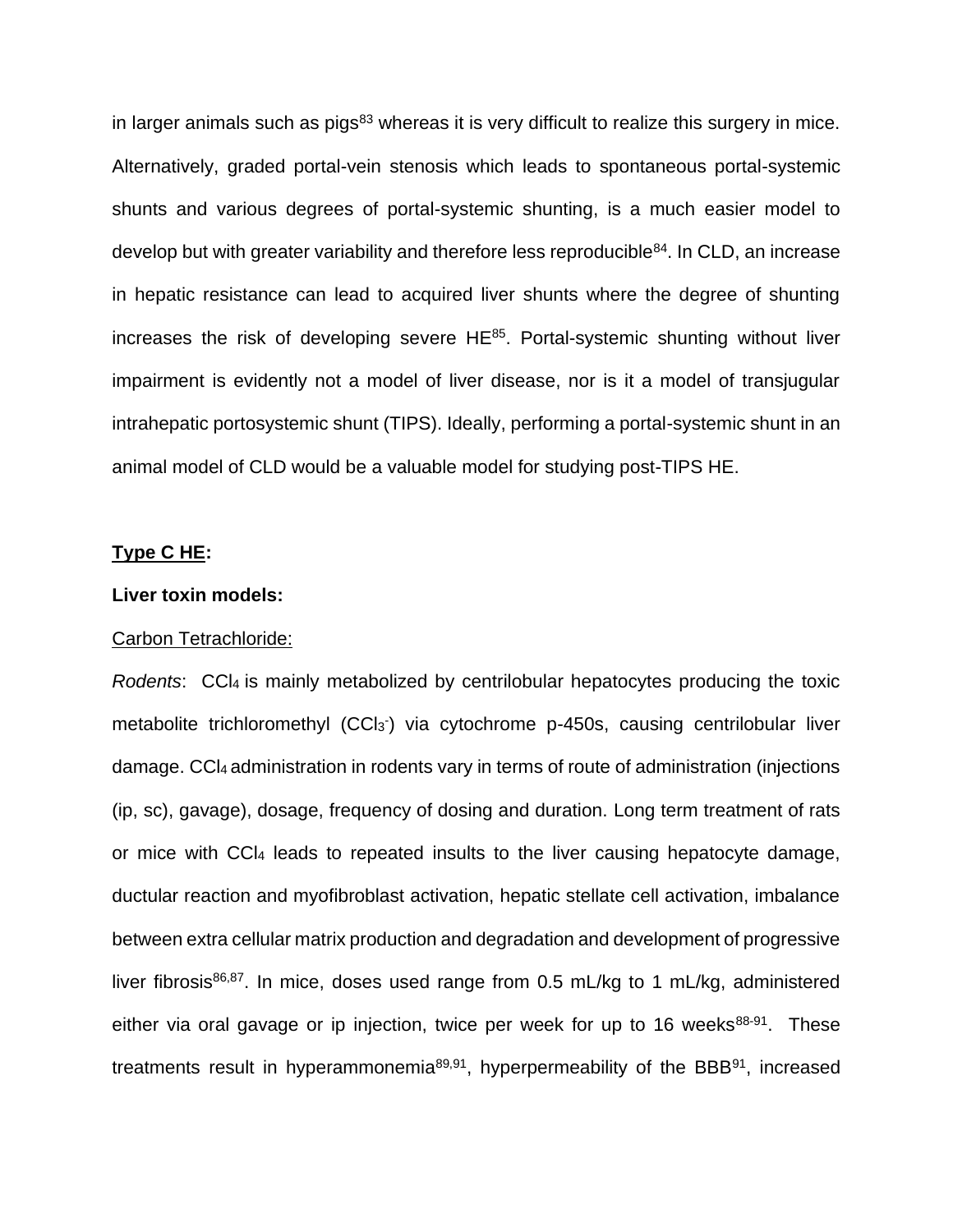neuroinflammatory signals<sup>88-90</sup>, microglia/glial cell activation<sup>88,89</sup>, and increased GABA signaling<sup>88</sup>. In rats, CCI<sub>4</sub> administration (0.1 - 0.2 mL/kg twice per week; ip for up to 5 months)<sup>87,92,93</sup> results in hyperammonemia<sup>87,92</sup>, impaired memory acquisition as determined using the Morris Water Maze $87,93$  and a decrease in hippocampal neurogenesis<sup>87</sup>.

#### Thioacetamide:

Rodents: Similar to CCI<sub>4</sub>, TAA primarily causes centrilobular hepatocyte damage<sup>44</sup>. A TAA-treated rat model of Type C HE has recently been established relative to the clinical status, liver function, and behavioral and cognitive deficits<sup>94,95</sup>. In this model, rats were given TAA (100 mg/kg, ip) for 10 consecutive days. Hepatic damage (ballooning degeneration, hydropic changes and the presence of eosinophilic bodies, affecting approximately 60-70% of the liver parenchyma) as well as increased serum ALT and AST levels were observed in this model. The presence of Alzheimer type II astrocytosis (predominantly in the cerebral cortex), behavioral abnormalities associated with cognitive dysfunction are observed, including drowsiness, decreased wakefulness, impaired attentiveness, decreased grooming and exploratory behavior<sup>96</sup> together with increased blood and brain ammonia94,95. In addition, many studies have administered 12 weeks of TAA by its addition to the drinking water<sup>97-102</sup>. TAA-induced type C HE models in mice are lacking.

#### **Surgical models:**

#### Bile-Duct Ligation: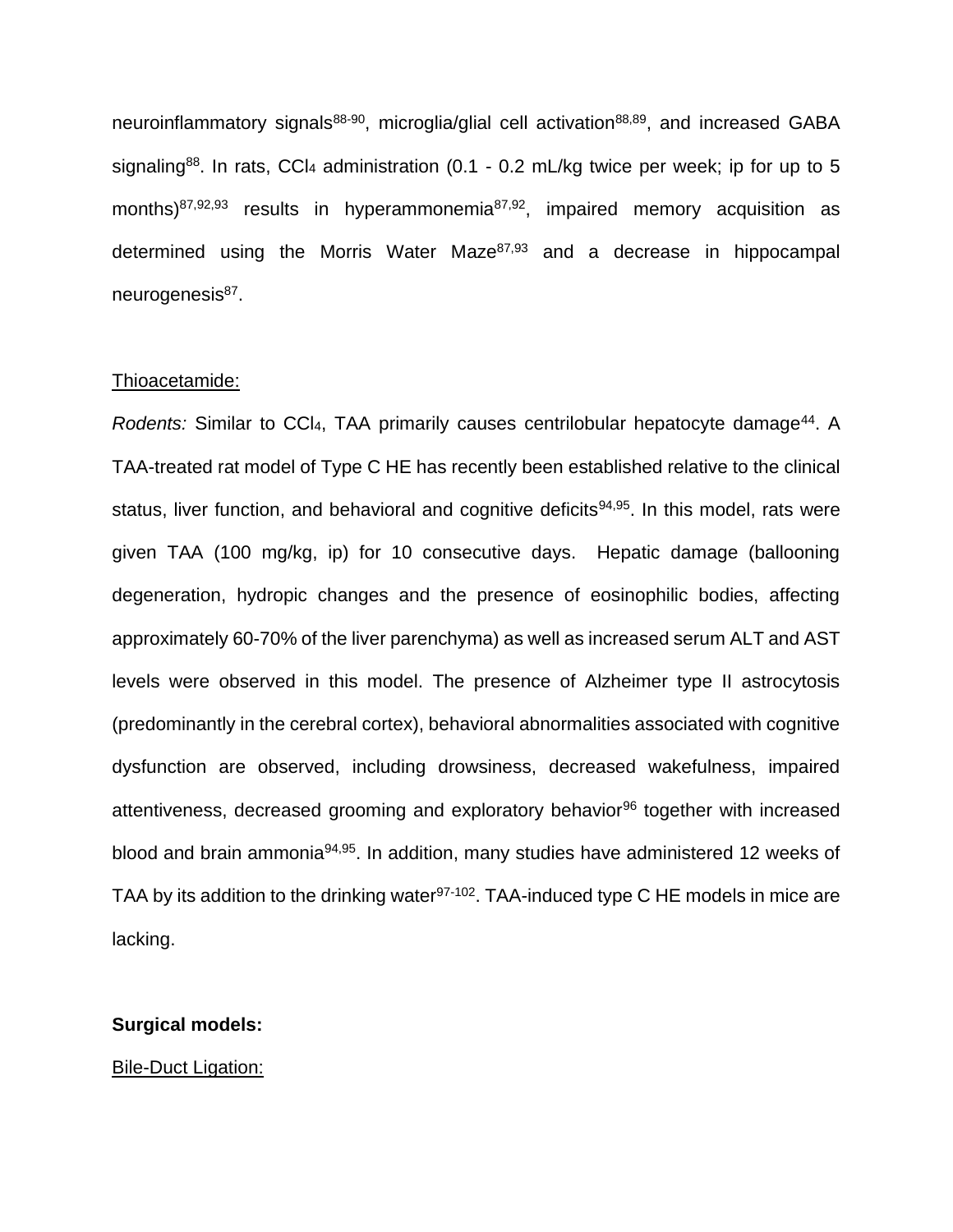*Rodents:* The BDL rat model is the most widely used model of type C HE and has been shown to be a reproducible model of biliary CLD, simulating metabolic aspects of cirrhosis. In this model the common bile duct is ligated (2 or 3 points) and then resected to avoid reversibility. BDL rats survive to 6 to 8 weeks post ligation, develop liver failure, jaundice, portal hypertension, portal-systemic shunting, bacterial translocation and immune system dysfunction<sup>17,103-105</sup>. The signs of CLD in these rats include increased levels of plasma bilirubin, liver enzymes (AST and ALT) and histological changes in the liver architecture (i.e. bile duct epithelial cell proliferation, disturbed cytoarchitecture, formation of septae between portal areas and a noticeable increase in collagen fibers)<sup>106</sup>. BDL rats also develop hyperammonemia and show motor and learning deficits<sup>105-108</sup>. In *vivo* neuro-imaging studies performed on BDL rats have reproduced the changes observed in humans (i.e. increased brain glutamine and decrease in brain osmolytes as an osmotic response and other more subtle changes including a decrease in antioxidants and creatine)<sup>105,107,109-111</sup>. The changes in water content (i.e. brain edema) measured in BDL rats are subtle<sup>107,111</sup> (details on brain water measurements and brain edema can be found in the following reviews<sup>8,9,112</sup>). Systemic oxidative stress, as a result of primary liver injury, combined with hyperammonemia was shown to stimulate an increase in brain water content in BDL rats<sup>79</sup>. Inflammation (systemic and central) has not been thoroughly characterized in these rats and results to date remain controversial<sup>113-115</sup>.

In contrast, BDL mice have been primary used to study cholestatic liver injury and liver inflammation. The survival rate of BDL mice is much less than BDL rats, with studies lasting between 5 days post ligation till 2 weeks<sup>116,117</sup>. It is possible to prolong survival in BDL mice, but this requires intensive care (i.e., cage warming, wet food placed on the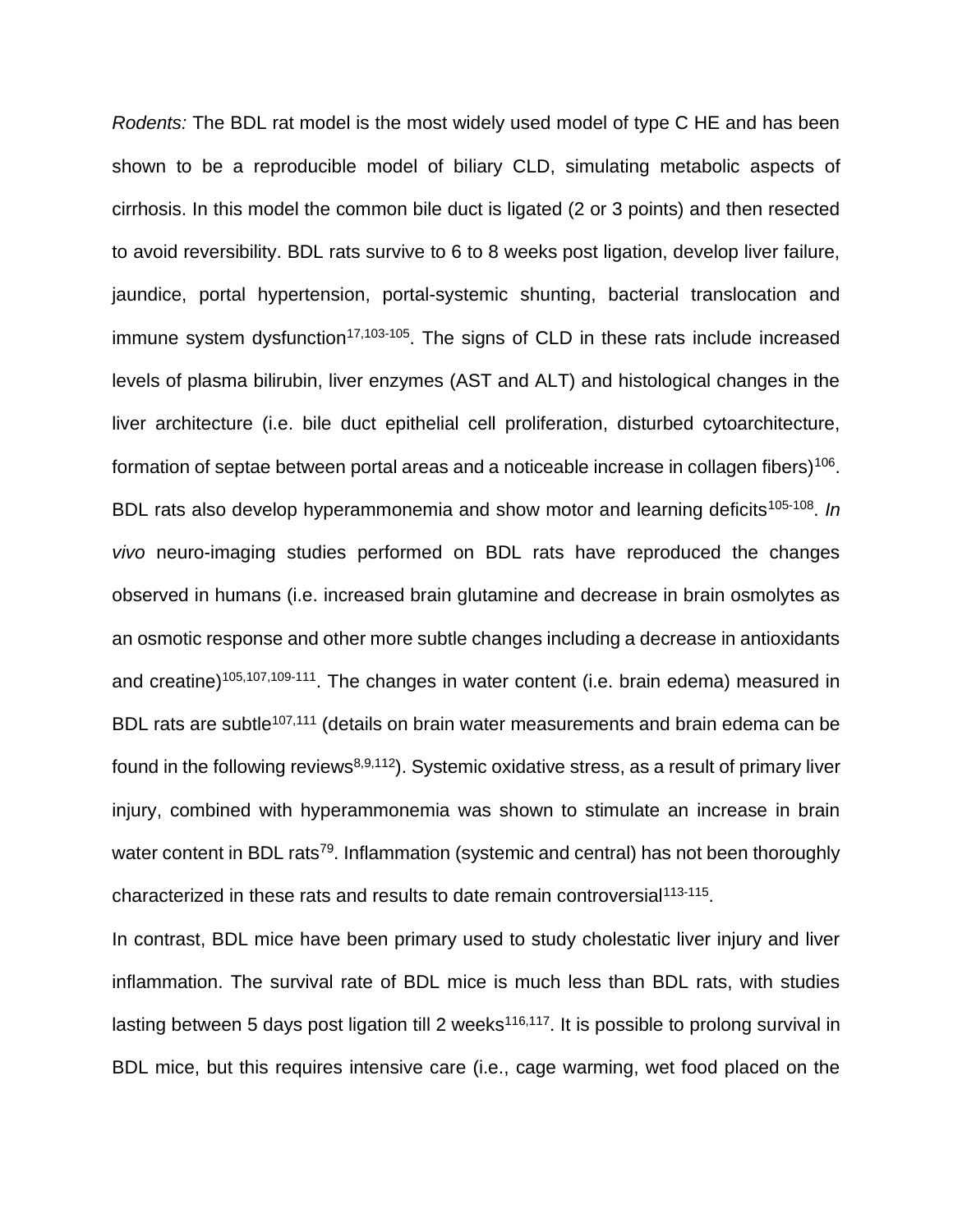cage floor, and potentially dextrose supplementation subcutaneously)<sup>118</sup>. The BDL mice are characterized by decreased social investigative behavior and increased immobility together with increased serum bilirubin, changes in liver enzymes (ALT) and the presence of portal based inflammatory cells in stained liver sections<sup>117</sup>. Beyond these observations, no features of HE have been observed, likely due to the short survival time of the mice.

#### **Models of overt HE in chronic liver disease**:

In order to study the precipitating factors of overt HE and hence the pathogenic factors involved in the acute neurological impairment in CLD, insults are used to induce overt HE in animals. Ammonia, a driver of a number of precipitating factors, has been administered to rats to induce an overt episode of HE. Exacerbating hyperammonemia through diet in BDL rats has also elucidated overt symptoms of HE <sup>113</sup>. The use of PCA to shunt blood away from the liver to establish hepatic insufficiency prior to the administration of a secondary insult has similarly been extensively studied $79,119$ . Whereas early studies sought to investigate impaired hepatic clearance of bacteria<sup>120</sup> post PCA, more recent studies have investigated episodic HE induced by repeated administration of endotoxin or ammonia which demonstrated neuronal loss and cerebral inflammation<sup>121,122</sup>. Other studies in this model have explored the effects of simulated esophageal bleeding<sup>123</sup> as a source of hyperammonemia, and the effects of superadded ammonia on other body systems<sup>124,125</sup>. Lipopolysaccharide (LPS) injected into BDL rats is used to mimic severe inflammation and infection; a precipitating factor of overt HE. This model is the creation of a single inflammatory event on a background of established liver injury, after which the animals are euthanized for sample collection. The BDL with a secondary insult of bacterial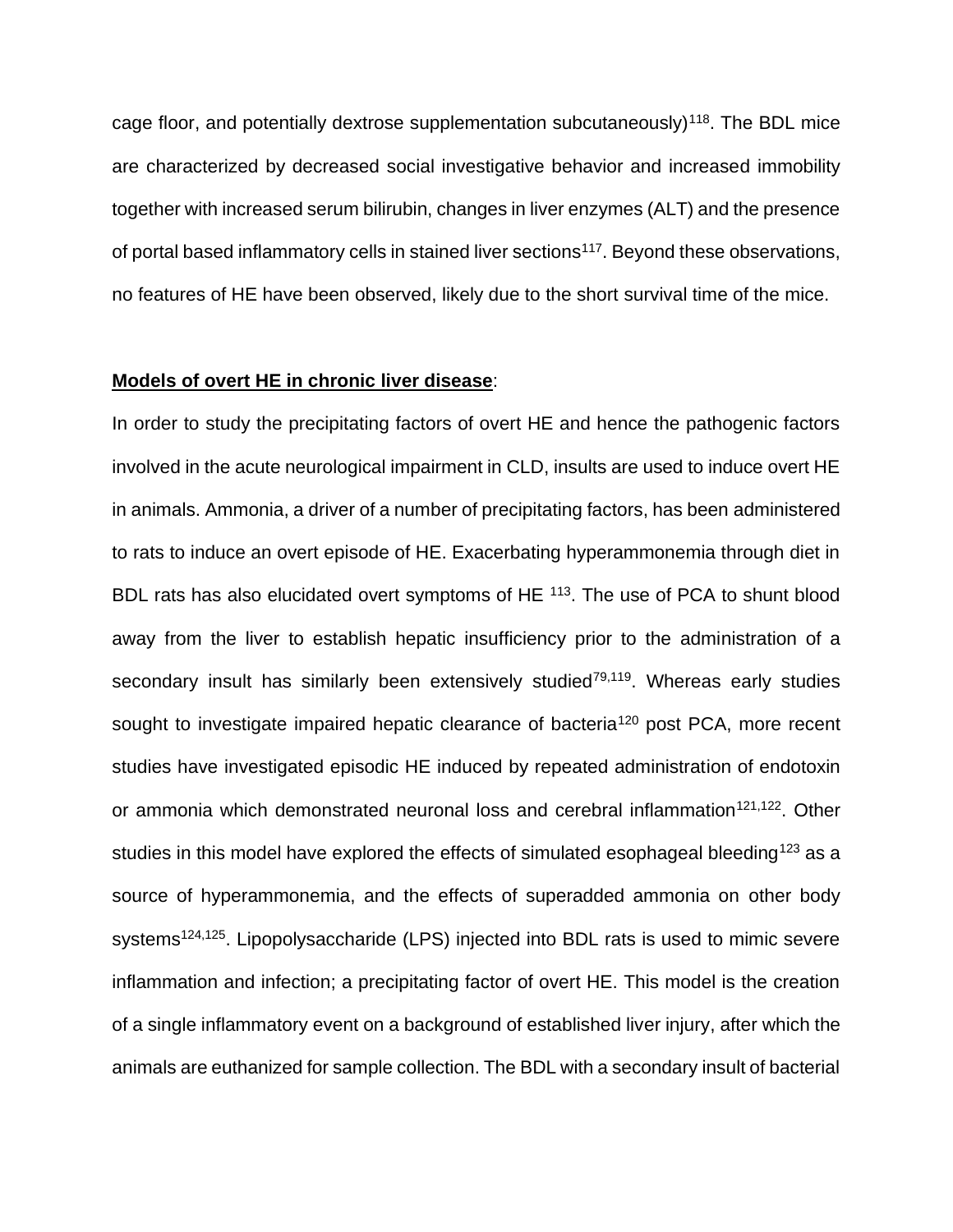endotoxin (BDL + LPS) was originally described in 1999 by Harry et al.<sup>126</sup> in which the heightened response to the inflammatory insult was observed. Subsequently this BDL + LPS model was shown to demonstrate the key features of HE with evidence of cerebral inflammation<sup>114</sup>. However, the key point was that there was significant worsening of most measured parameters following the administration of endotoxin in a relatively short time frame (3 hours), indicating the possibility of a priming effect during CLD development leading to a hyper-responsiveness to the secondary insult.

#### *Ammonia supplementation to induce hyperammonemia:*

In order to study the effect of neurotoxicity from elevated blood ammonia levels without the impact of liver disease, hyperammonemia is induced in naïve rats through an ammonia supplemented standard diet (ammonia acetate;  $20\%$  w/w)<sup>127</sup>to study the effects of hyperammonemia on brain function and metabolism in absence of liver dysfunction. Hyperammonemia is induced within 10 days and studies have demonstrated rats can tolerate this ammonia-supplemented diet for up to 100 days. Ammonium acetate is much more effective in the diet as oppose to in the drinking water. Also, other ammonia salts, such as ammonium carbonate are not well tolerated. In these diet-induced models, pairfed animals are highly recommended as controls. Cognitive impairment has been demonstrated after 7 days of ammonia-supplemented diet $113$ . This is a simple, reproducible animal model of chronic hyperammonemia.

# **Preclinical models for HE treatments:**

Preclinical models of HE are imperative for testing novel treatments for HE. Even though treating the liver disease itself may resolve HE, it is very difficult to improve the liver at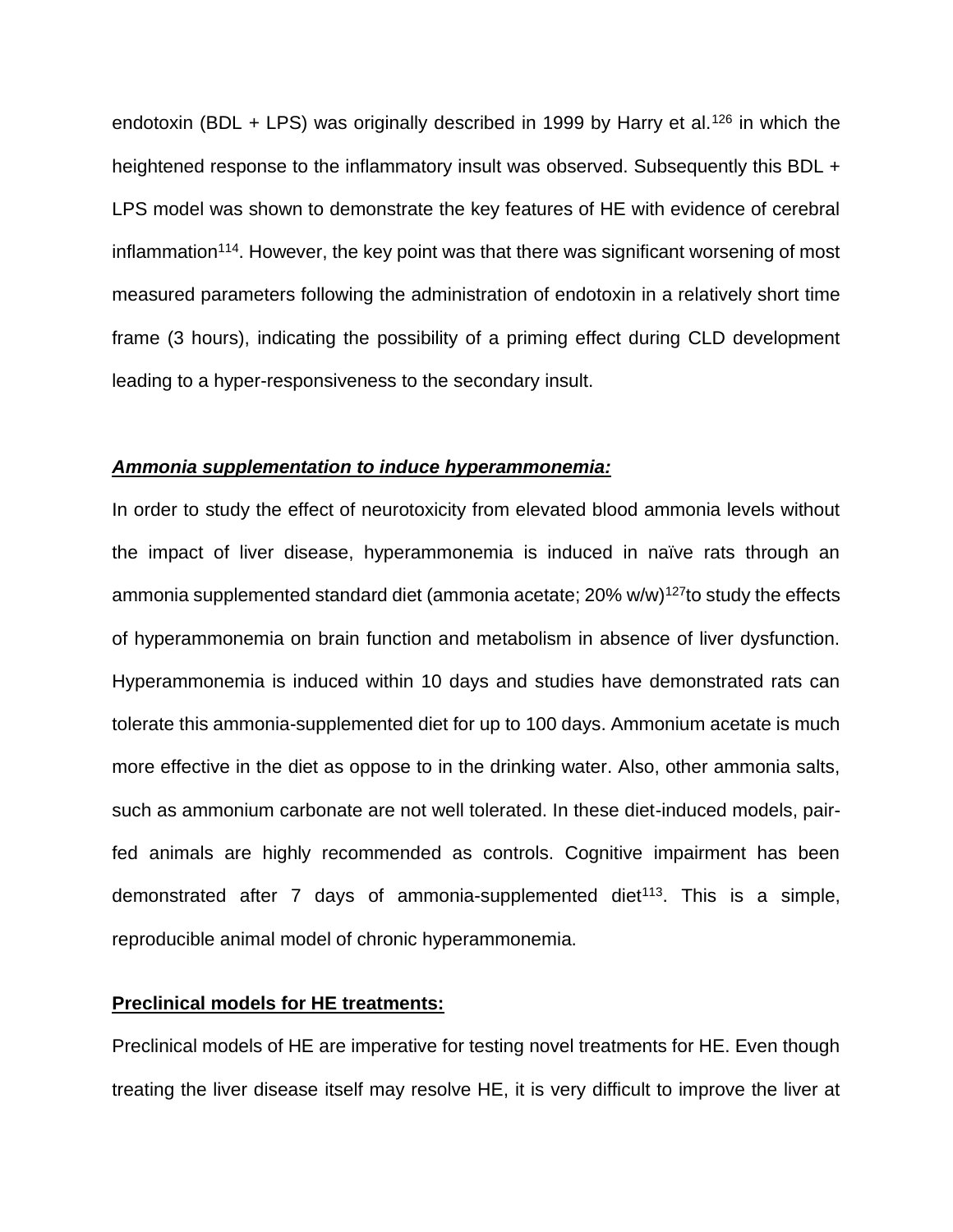end-stage liver disease. Therefore, novel therapeutic strategies for HE primarily target a pathogenic factor which is precipitating the observed neurological impairment. In the CLD setting, the BDL rat is an excellent model to assess the efficacy of ammonia-lowering strategies. AST-120 carbon microspheres, when administered by gavage, were shown to lower blood ammonia in BDL rats, was associated with a reduction in brain edema and HE symptomatic behavior<sup>104</sup>. Ornithine-phenylacetate (OP) and liposome-supported peritoneal dialysis have also shown to be beneficial in lowering blood ammonia levels in BDL rats<sup>128,129</sup>. The probiotic VIVOMIXX has been recently shown to attenuate hyperammonemia and improve both the performance in behavioral tests and the neurometabolic profile of BDL treated rats<sup>130</sup>. OP has also been shown to lower blood ammonia in rats with portal-caval anastomosis<sup>123</sup>. Interestingly, GABA-A receptor antagonists have shown to be beneficial in PCA rats as well as rats administered ammonia in the diet<sup>131</sup>. In ALF, L-ornithine-L-aspartate, minocycline, N-acetylcysteine and hypothermia have all shown to be beneficial in liver devascularized rats<sup>60,132-134</sup>. Similarly, OP was beneficial in lowering ammonia and ICP in liver devascularized pigs<sup>16</sup>. In the AOM mouse model, strategies to inhibit cerebral inflammation, such as targeting proinflammatory cytokine signaling, or inducing mild hypothermia were shown to attenuate parameters of HE<sup>3-5,135-137</sup>. Furthermore, emerging evidence suggesting that aberrant bile acid signaling in the brain may contribute to the pathogenesis of HE in the AOM mouse model and that inhibition of bile acid receptors such as farnesoid X receptor or sphingosine-1-phosphate receptor 2 was recently shown to be beneficial<sup>138-140</sup>.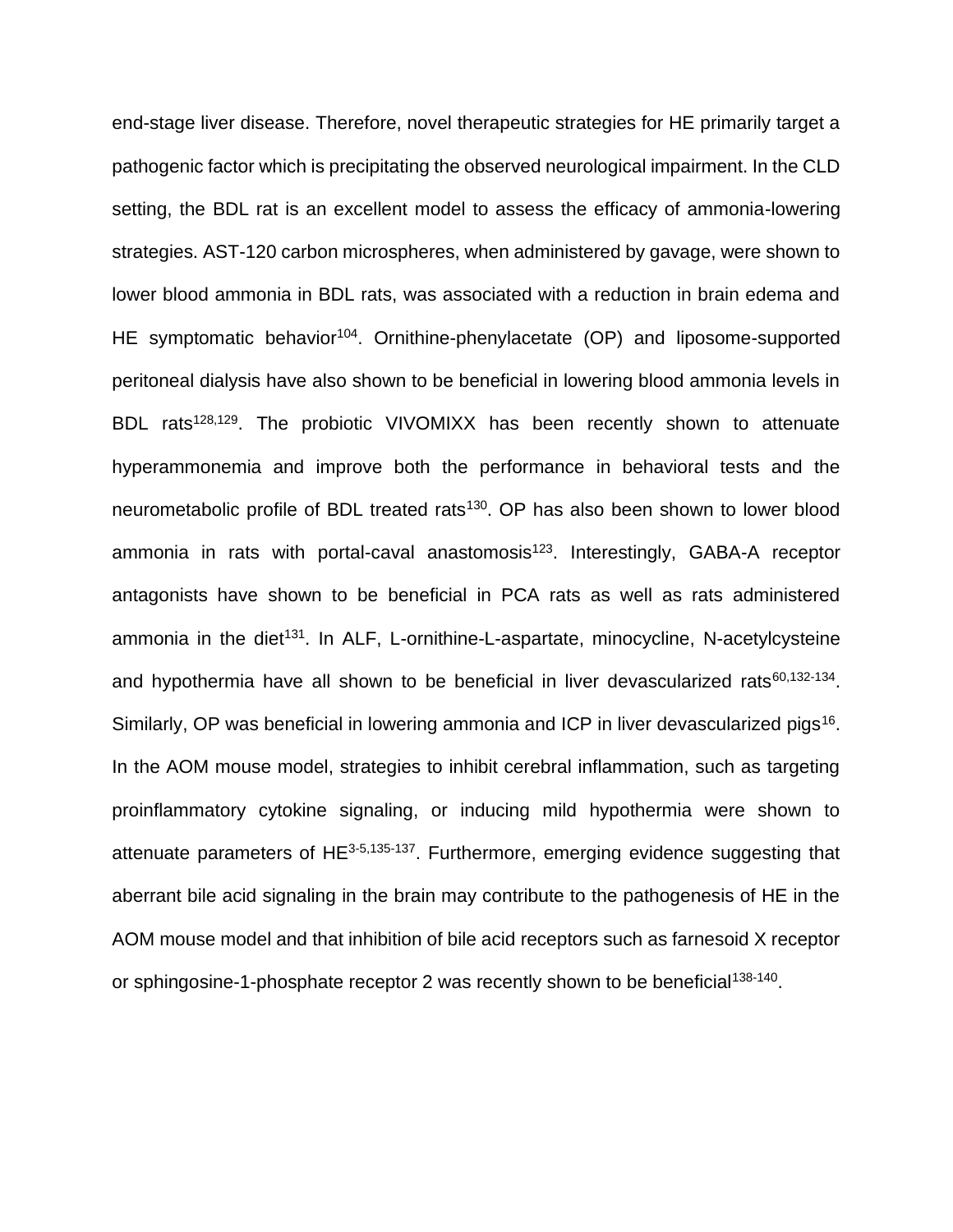#### **Concerns when using animal models of HE**

Several limitations exist in using toxin models of both Type A and C HE. Firstly, there is controversy surrounding the reported off-target effects of the toxins that may confound the interpretation of the data. For example, direct effects of AOM on BBB hyperpermeability have been suggested using a monolayer of mouse brain microvascular endothelia cells<sup>141</sup>, which has not been confirmed in other studies<sup>37,142</sup>. However, *in vivo*, the hyperpermeability of the BBB is either not observed<sup>143</sup> or if it is, it is not until the later stages of HE $37,142-144$  and requires the presence of systemic proinflammatory signals $37,145$ , suggesting that direct effects of AOM on the permeability of the BBB is negligible *in vivo*. APAP has been demonstrated to have a direct toxic effect on the brain in rats $22,25$  and issues may be present in other toxin models as well and therefore experiments should be designed to consider these possible off target effects. Secondly, issues with reproducibility of these models, both between laboratories and between experiments within a single laboratory are often observed. These variations may arise due to a multitude of reasons including animal strains. It has been clearly demonstrated that BDL Wistar rats can be studied at longer time points (8 weeks) than BDL Sprague-Dawley rats (6 weeks)<sup>104,105,109</sup>. Other factors include variations in lot quality of the toxin, environmental differences, male vs female, as well as alterations in standard animal husbandry and nature of the supportive care provided. Variations between experiments within one lab may be somewhat mitigated by careful experimental design, and strict adherence to the supportive care regime (e.g monitoring body temperature, dextrose supplementation to prevent hypoglycemia  $etc<sup>143</sup>$ ). Differences in outcomes between laboratories are a little more difficult to control for, although a thorough description of the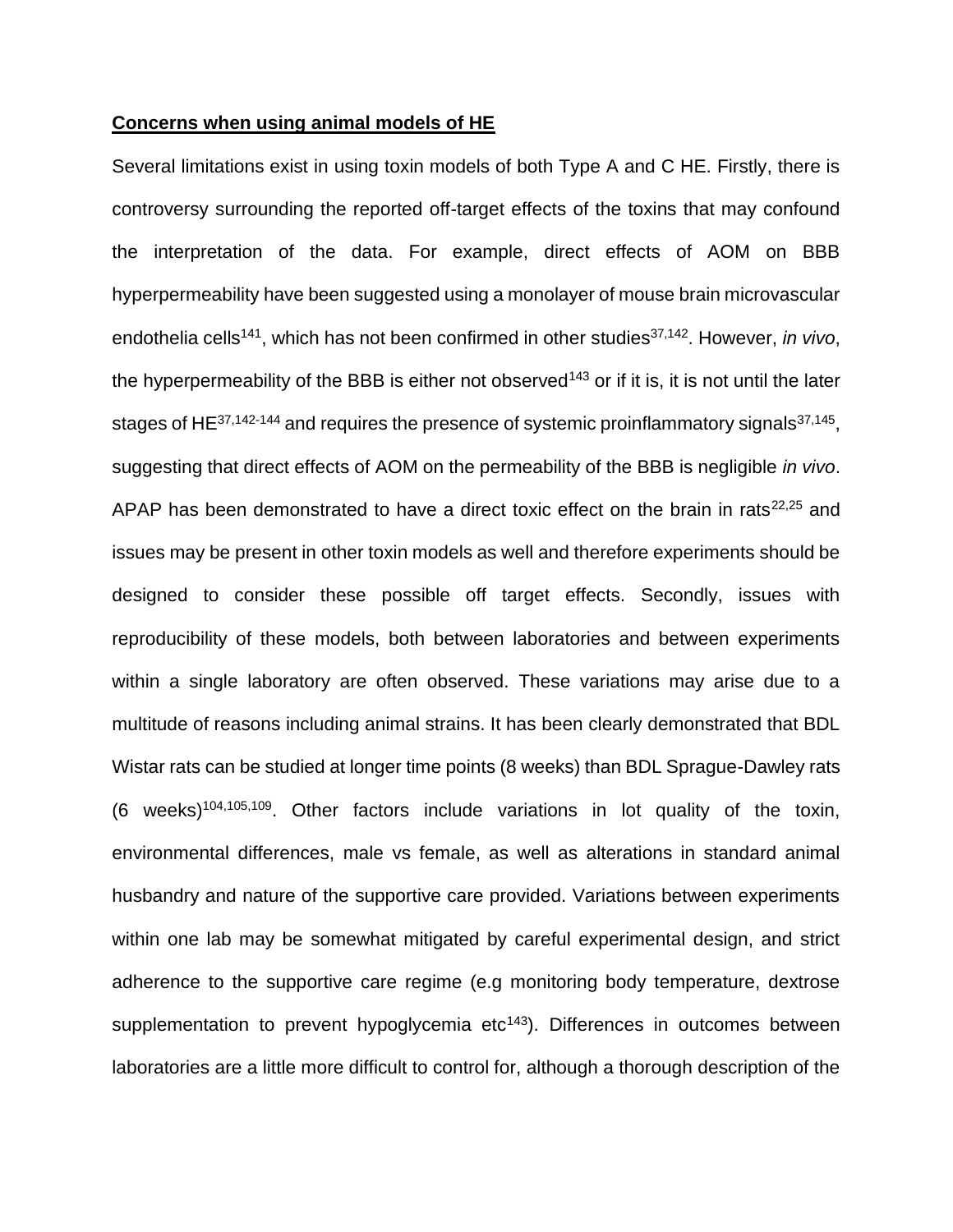experimental conditions, to include strain details, analgesics, and other supportive care strategies used should be included in publications to aide in the reproducibility of the experimental model.

## **Future Directions:**

Even though a substantial amount of new evidence and insights have emerged from using the above-mentioned animal models of HE, some aspects still remain to be developed or improved on. Specifically;

- 1. There remains a distinct lack of CLD models that progress to HE and mirror the common etiologies of HE in humans (e.g., alcoholic liver disease, viral hepatitis and NAFLD). These etiological factors may exhibit features of mild fibrosis but fail to exhibit features of severe liver fibrosis or cirrhosis in animal models. The impact of etiological factors on HE merits to be investigated.
- 2. Many existing models of liver fibrosis, in particular genetic models such as the MDR2 knockout mouse or the PDGF-B transgenic mouse, have not yet been fully characterized for features of HE<sup>146-148</sup>.
- 3. Cholestatic liver disease affects both children and adults. In children, there is emerging evidence that chronic cholestasis early in life may be associated with long-term neurocognitive and neuromotor impairment<sup>149-151</sup>, but studies examining the effect of liver disease during brain development are missing. In this context, ligation of the bile-duct can also be performed in young rats (i.e. 15 or 21 days after birth) leading to a model of type C HE in the developing brain<sup>152</sup>.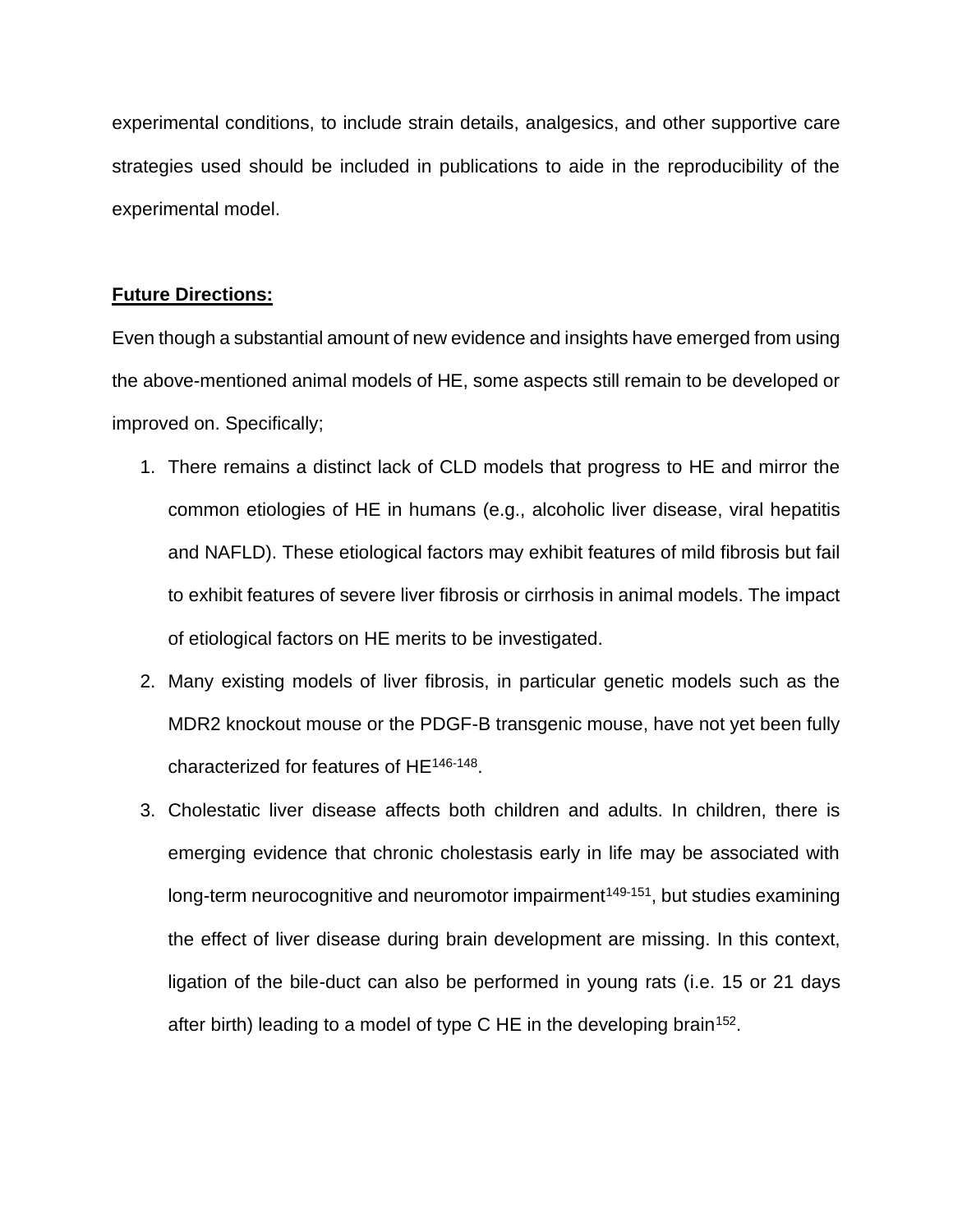- 4. Differences between sex in children with biliary atresia have been observed<sup>153</sup>, with more women presenting with cholestatic liver disease than men. In this context, sex differences in animal models of HE warrants further investigation.
- 5. Cognitive tests including those with increased sensitivity (touchscreen cognitive testing) merit to be implicated in the evaluation of HE in rodents (Figure 3). Electroencephalography (EEG) in rodents also warrants further studies<sup>154</sup>.
- 6. Monitoring the brain using magnetic resonance imaging, magnetic resonance spectroscopy, microdialysis, positron emission tomography are excellent tools to elucidate the relationship between liver function, brain metabolic alterations, cellular changes, cell swelling/edema, and neurological manifestations in HE. Further longitudinal, multiparametric and multimodal studies are warranted.

#### **Recommendations of the ISHEN working group**

Numerous different animal models of HE currently exist and have been wellcharacterized. Based on practicality and reproducibility, certain models are recommended (Figure 4). These recommendations were based on the consensus agreement of our working group and are based on ease and reproducibility of the liver disease, the development of HE-associated neurological deficits and hyperammonemia. We have not based these recommendations on other features that may be associated with HE pathogenesis (e.g. biochemical analyses, or imaging studies) as these have not been consistently studied in the majority of models. However, an animal model that exactly mirrors the etiology and subsequent effects on the brain in humans does not exist, highlighting the need for further refinement of existing models and the development of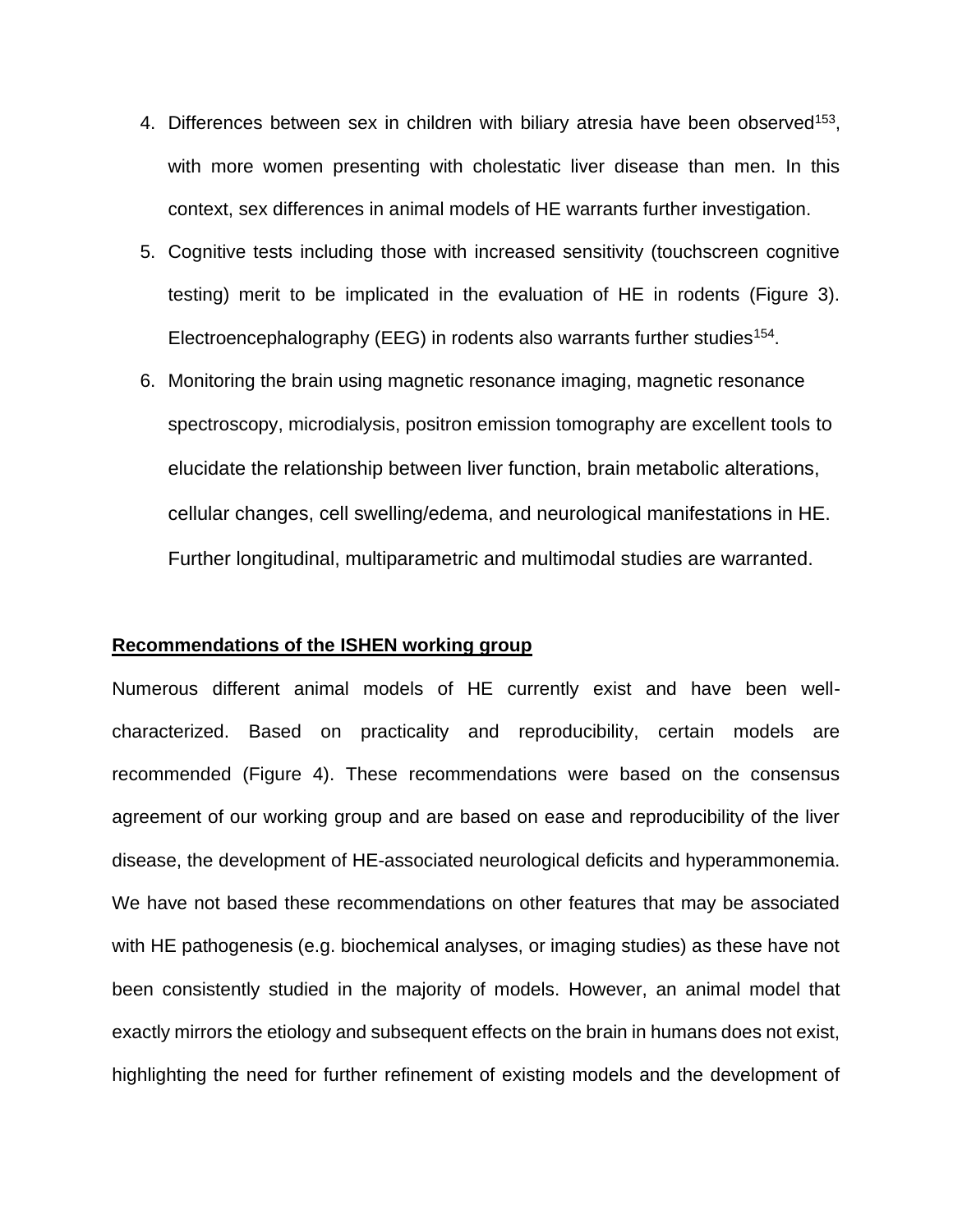novel animal models for HE. New models should be developed with a particular emphasis on both the etiology (for example a rodent model of end-stage alcoholic liver disease resulting in HE), the underlying liver pathology and the pathogenic features that are associated with the development of each type of HE. To this end, key features that should be characterized when developing and classifying a novel animal model of HE include: i) type of underlying liver pathology, ii) hyperammonemia and iii) cognitive and neurological deficits.

In conclusion, limitations are found of each of the current HE models just as no animal model exists that replicates the full human condition. However, animal models are critical for answering specific pathophysiological questions. They are also valuable in allowing to initially investigate, understand and test novel therapeutic strategies which could not be conducted in humans. It is therefore vital to choose the appropriate model when considering key features of HE to be studied.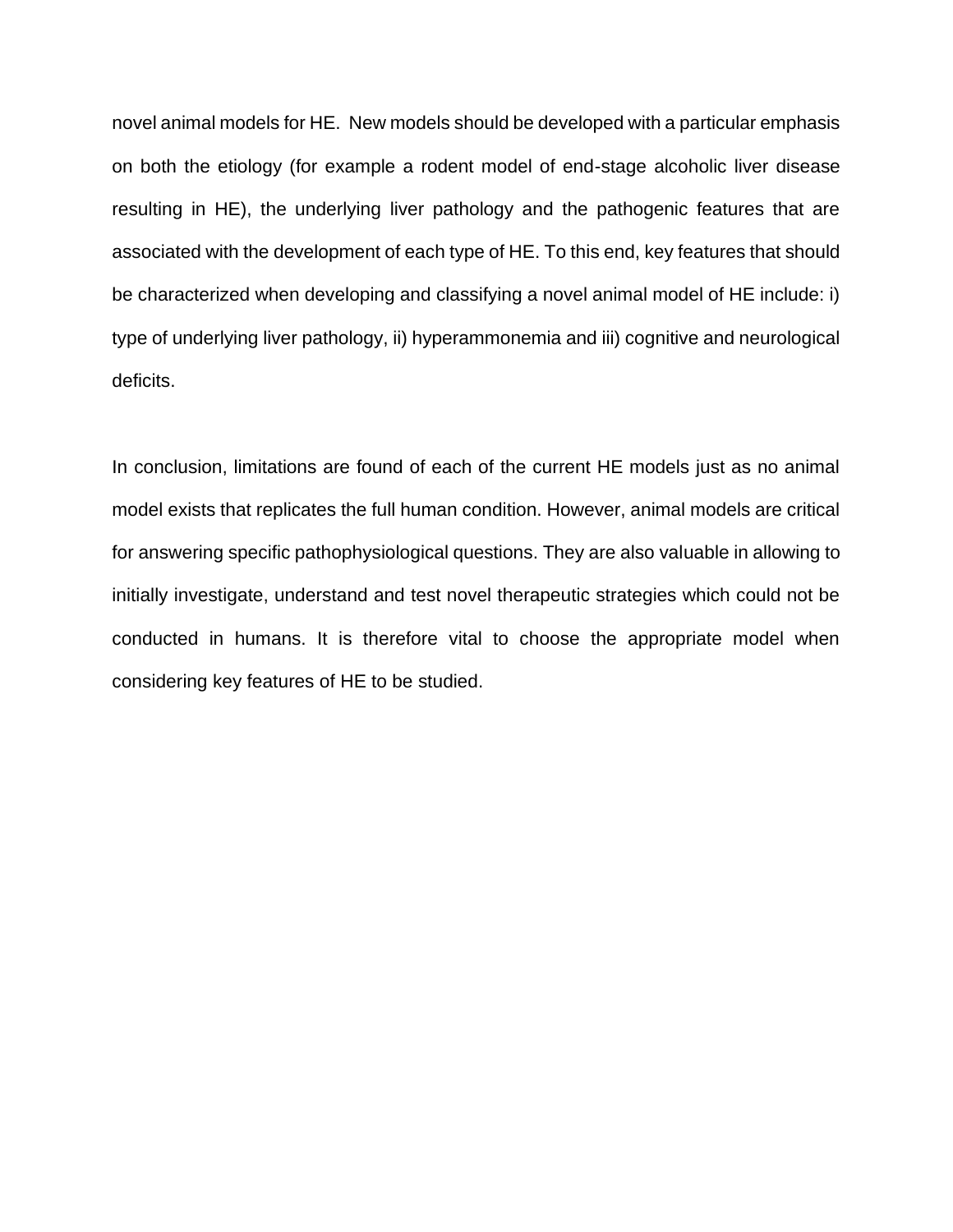# **Legends:**

## **Table 1: Neurological score assessment in acute liver failure in mice**

A categorical neurological scoring system based on 5 individual reflexes and presence of ataxia in mice. Neurological score is determined by assigning a semi-quantitative evaluation to each of the above-mentioned parameters. 0 (no reflex evident/significant ataxia), 1 (weak or delayed reflex/minor ataxia), or 2 (intact reflex/no ataxia). The summation of these six reflexes and ataxia gives a neurological score between 0 and 12. This scoring system has been developed for the assessment of acute liver failure in mice. The applicability of this scale to rat models of acute liver failure are lacking

# **Table 2: Examples of behavioral tests and main findings in different models of type B and C HE.**

# **Figure 1: Common methods for the induction of liver failure/disease**

Various ways of inducing acute liver failure or chronic liver disease. Red boxes; surgical methods, grey boxes; toxin approaches.

# **Figure 2: Advantages and disadvantages of working with different experimental animals.**

## **Figure 3: Behavioral tests for investigating HE in rodents**

Various and numerous tests or methods are available to evaluate cognitive impairment, sensory-motor deficits as well as anxiety and depression.

# **Figure 4: Recommendations for Type A, B and C HE animal models**

The practicality, reproducibility and recommendations for the different animal models of type A, B and C HE. \*\*\* Excellent, \*\* Moderate \* Poor.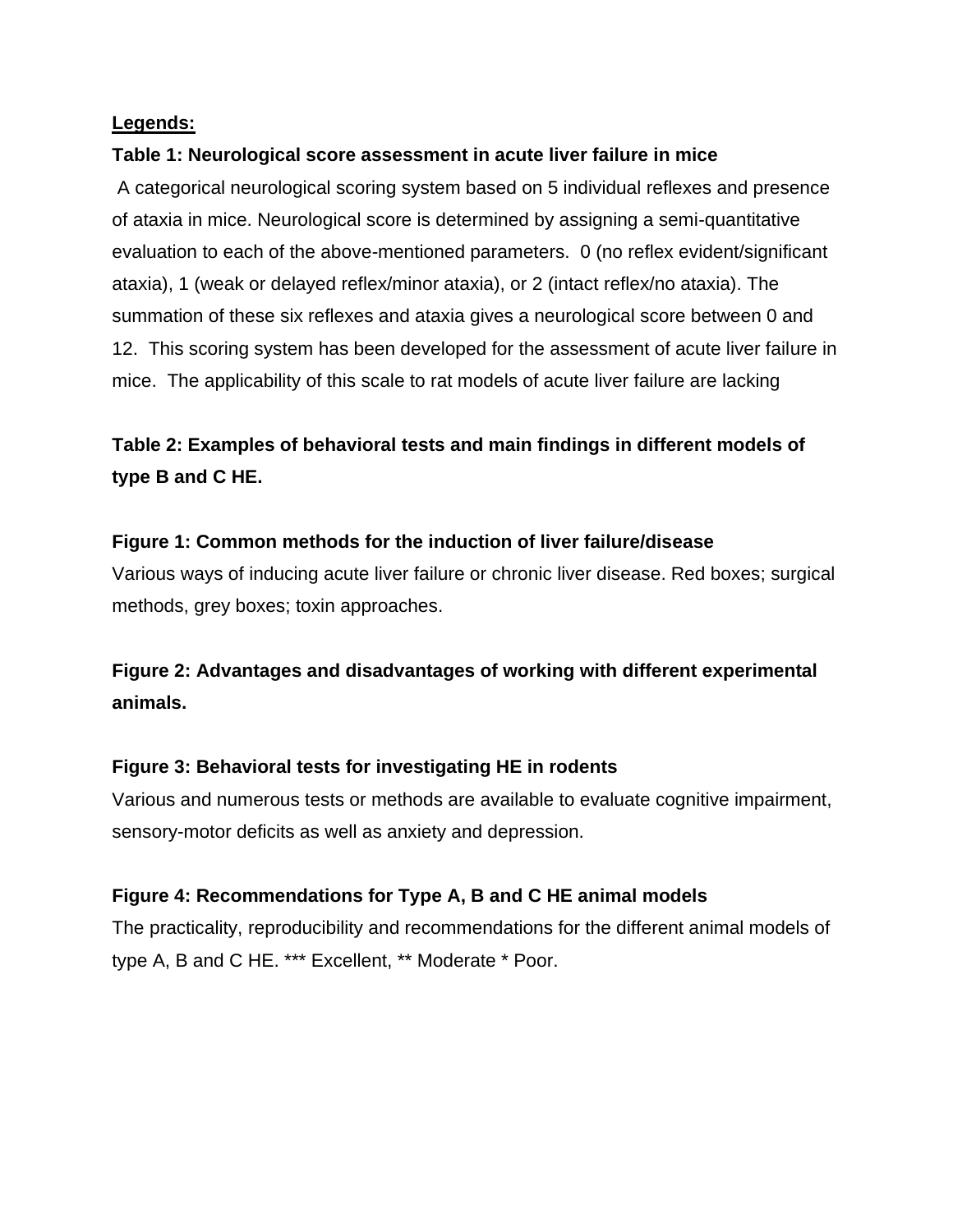# **References**

- 1. Cabrera-Pastor A, Llansola M, Montoliu C, et al. Peripheral inflammation induces neuroinflammation that alters neurotransmission and cognitive and motor function in hepatic encephalopathy: Underlying mechanisms and therapeutic implications. *Acta Physiol (Oxf).* 2019;226(2):e13270.
- 2. Bosoi CR, Rose CF. Oxidative stress: a systemic factor implicated in the pathogenesis of hepatic encephalopathy. *Metab Brain Dis.* 2013;28(2):175-178.
- 3. McMillin M, Frampton G, Thompson M, et al. Neuronal CCL2 is upregulated during hepatic encephalopathy and contributes to microglia activation and neurological decline. *J Neuroinflammation.* 2014;11:121.
- 4. McMillin M, Grant S, Frampton G, Andry S, Brown A, DeMorrow S. Fractalkine suppression during hepatic encephalopathy promotes neuroinflammation in mice. *J Neuroinflammation.* 2016;13(1):198.
- 5. McMillin M, Grant S, Frampton G, et al. Elevated circulating TGFbeta1 during acute liver failure activates TGFbetaR2 on cortical neurons and exacerbates neuroinflammation and hepatic encephalopathy in mice. *J Neuroinflammation.*  2019;16(1):69.
- 6. Matkowskyj KA, Marrero JA, Carroll RE, Danilkovich AV, Green RM, Benya RV. Azoxymethane-induced fulminant hepatic failure in C57BL/6J mice: characterization of a new animal model. *Am J Physiol.* 1999;277(2):G455-462.
- 7. McMillin M, Galindo C, Pae HY, et al. Gli1 activation and protection against hepatic encephalopathy is suppressed by circulating transforming growth factor beta1 in mice. *J Hepatol.* 2014;61(6):1260-1266.
- 8. Bemeur C, Cudalbu C, Dam G, Thrane AS, Cooper AJ, Rose CF. Brain edema: a valid endpoint for measuring hepatic encephalopathy? *Metab Brain Dis.*  2016;31(6):1249-1258.
- 9. Bosoi CR, Rose CF. Brain edema in acute liver failure and chronic liver disease: similarities and differences. *Neurochem Int.* 2013;62(4):446-457.
- 10. Bajaj JS, Bloom PP, Chung RT, et al. Variability and Lability of Ammonia Levels in Healthy Volunteers and Patients With Cirrhosis: Implications for Trial Design and Clinical Practice. *Am J Gastroenterol.* 2020;115(5):783-785.
- 11. Hashim IA, Cuthbert JA. Elevated ammonia concentrations: potential for preanalytical and analytical contributing factors. *Clin Biochem.* 2014;47(16-17):233- 236.
- 12. El-Khoury JM, Bunch DR, Wang S. Is the effect of hemolysis on plasma ammonia measurement overrated? *Arch Pathol Lab Med.* 2012;136(5):471-472.
- 13. Goldstein BN, Wesler J, Nowacki AS, Reineks E, Natowicz MR. Investigations of blood ammonia analysis: Test matrices, storage, and stability. *Clin Biochem.*  2017;50(9):537-539.
- 14. de Graaf RA, Chowdhury GM, Brown PB, Rothman DL, Behar KL. In situ 3D magnetic resonance metabolic imaging of microwave-irradiated rodent brain: a new tool for metabolomics research. *J Neurochem.* 2009;109(2):494-501.
- 15. De Chiara F, Thomsen KL, Habtesion A, et al. Ammonia Scavenging Prevents Progression of Fibrosis in Experimental Nonalcoholic Fatty Liver Disease. *Hepatology.* 2020;71(3):874-892.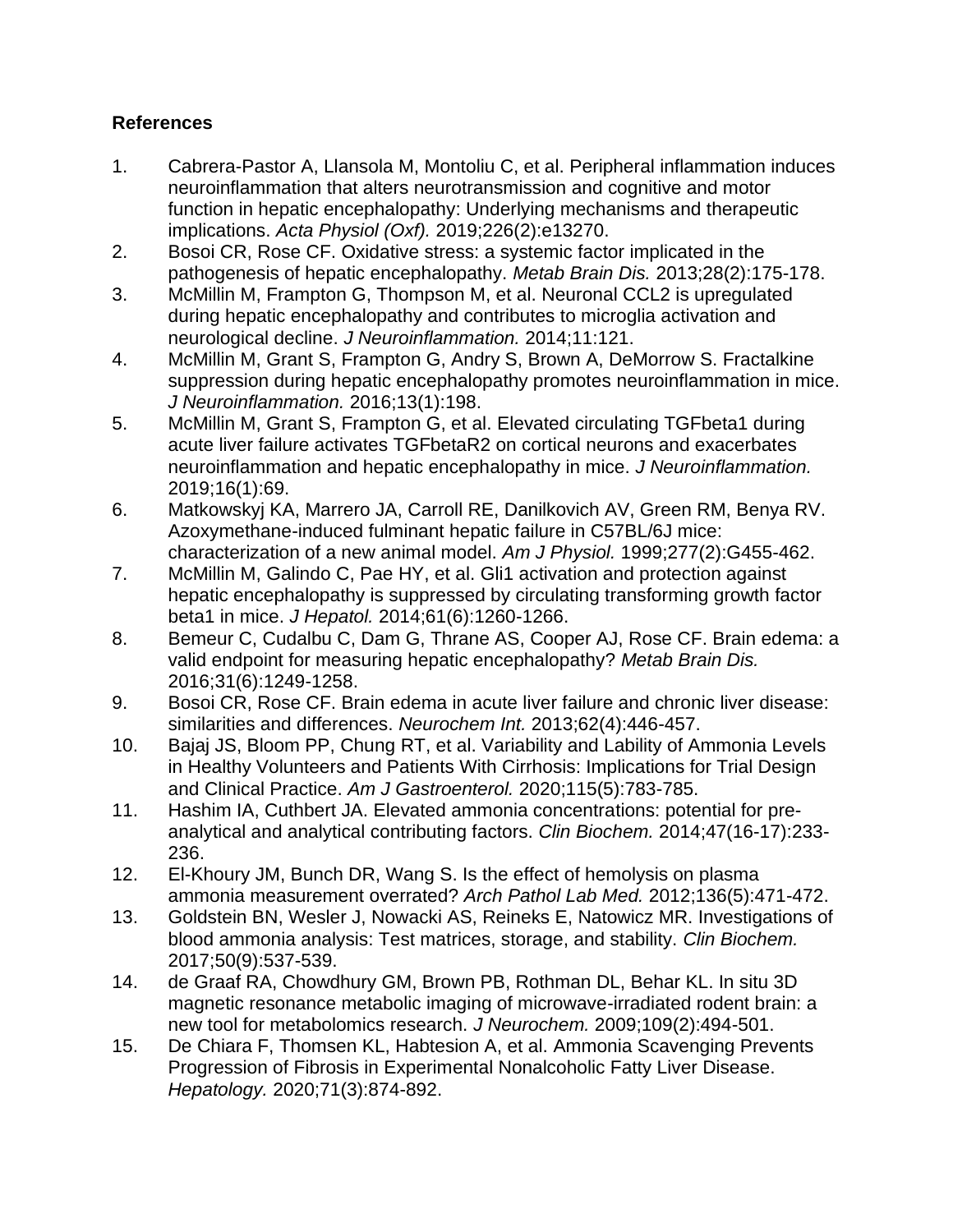- 16. Ytrebo LM, Kristiansen RG, Maehre H, et al. L-ornithine phenylacetate attenuates increased arterial and extracellular brain ammonia and prevents intracranial hypertension in pigs with acute liver failure. *Hepatology.*  2009;50(1):165-174.
- 17. Butterworth RF, Norenberg MD, Felipo V, et al. Experimental models of hepatic encephalopathy: ISHEN guidelines. *Liver Int.* 2009;29(6):783-788.
- 18. McGill MR, Williams CD, Xie Y, Ramachandran A, Jaeschke H. Acetaminopheninduced liver injury in rats and mice: comparison of protein adducts, mitochondrial dysfunction, and oxidative stress in the mechanism of toxicity. *Toxicol Appl Pharmacol.* 2012;264(3):387-394.
- 19. Shah N, Montes de Oca M, Jover-Cobos M, et al. Role of toll-like receptor 4 in mediating multiorgan dysfunction in mice with acetaminophen induced acute liver failure. *Liver Transpl.* 2013;19(7):751-761.
- 20. Panatto JP, Jeremias IC, Ferreira GK, et al. Inhibition of mitochondrial respiratory chain in the brain of rats after hepatic failure induced by acetaminophen. *Mol Cell Biochem.* 2011;350(1-2):149-154.
- 21. Saad MA, Rastanawi AA, El-Yamany MF. Alogliptin abates memory injuries of hepatic encephalopathy induced by acute paracetamol intoxication via switchingoff autophagy-related apoptosis. *Life Sci.* 2018;215:11-21.
- 22. Vigo MB, Perez MJ, De Fino F, et al. Acute acetaminophen intoxication induces direct neurotoxicity in rats manifested as astrogliosis and decreased dopaminergic markers in brain areas associated with locomotor regulation. *Biochem Pharmacol.* 2019;170:113662.
- 23. Ilic S, Drmic D, Zarkovic K, et al. High hepatotoxic dose of paracetamol produces generalized convulsions and brain damage in rats. A counteraction with the stable gastric pentadecapeptide BPC 157 (PL 14736). *J Physiol Pharmacol.*  2010;61(2):241-250.
- 24. Isobe-Harima Y, Terai S, Miura I, et al. A new hepatic encephalopathy model to monitor the change of neural amino acids and astrocytes with behaviour disorder. *Liver Int.* 2008;28(1):117-125.
- 25. Posadas I, Santos P, Blanco A, Munoz-Fernandez M, Cena V. Acetaminophen induces apoptosis in rat cortical neurons. *PLoS One.* 2010;5(12):e15360.
- 26. Heidari R, Jamshidzadeh A, Niknahad H, et al. Effect of taurine on chronic and acute liver injury: Focus on blood and brain ammonia. *Toxicol Rep.* 2016;3:870- 879.
- 27. Scorticati C, Prestifilippo JP, Eizayaga FX, et al. Hyperammonemia, brain edema and blood-brain barrier alterations in prehepatic portal hypertensive rats and paracetamol intoxication. *World J Gastroenterol.* 2004;10(9):1321-1324.
- 28. Newsome PN, Plevris JN, Nelson LJ, Hayes PC. Animal models of fulminant hepatic failure: a critical evaluation. *Liver Transpl.* 2000;6(1):21-31.
- 29. Thiel C, Thiel K, Etspueler A, et al. A reproducible porcine model of acute liver failure induced by intrajejunal acetaminophen administration. *Eur Surg Res.*  2011;46(3):118-126.
- 30. Lee KC, Palacios Jimenez C, Alibhai H, et al. A reproducible, clinically relevant, intensively managed, pig model of acute liver failure for testing of therapies aimed to prolong survival. *Liver Int.* 2013;33(4):544-551.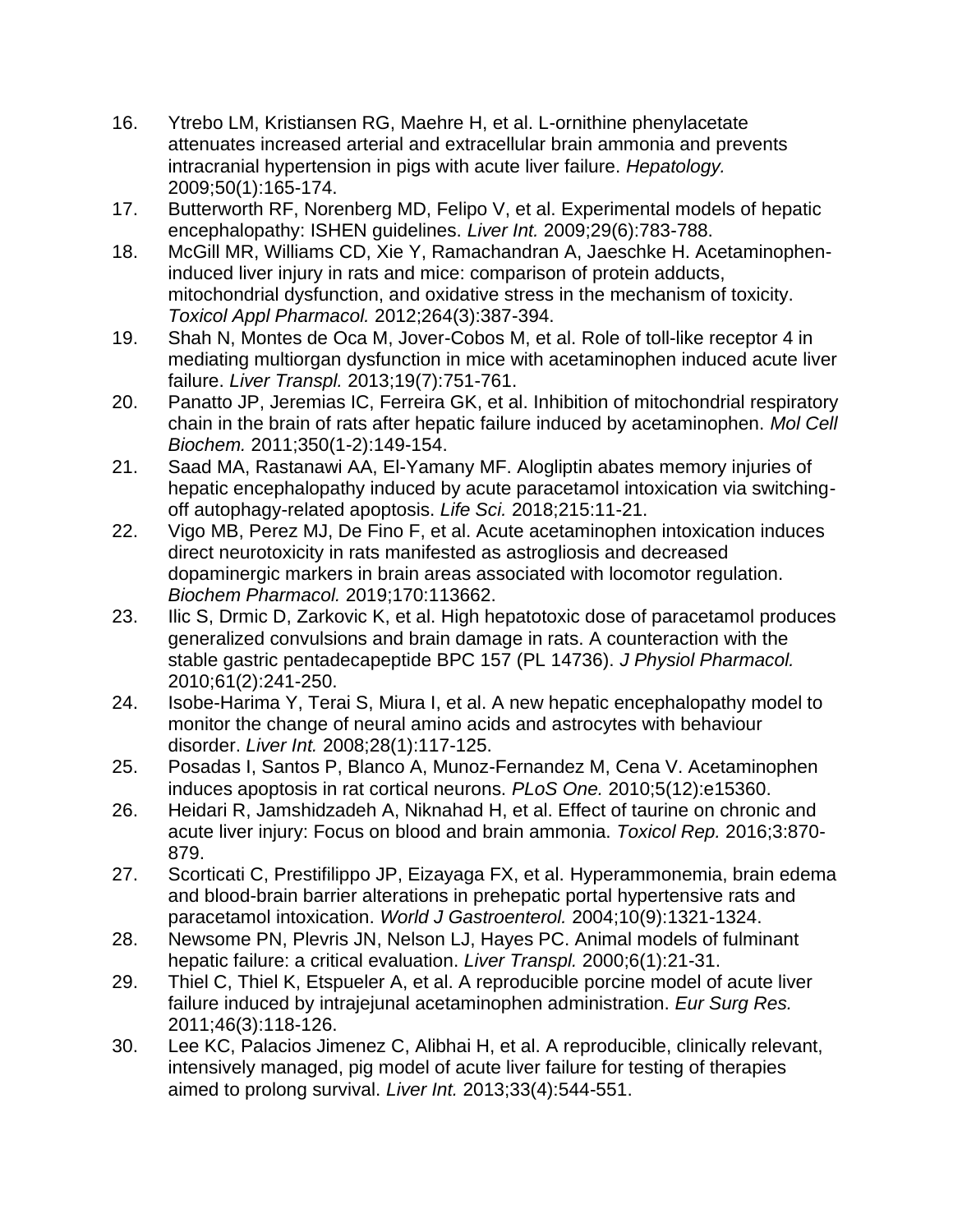- 31. Scheuermann K, Thiel C, Thiel K, et al. Correlation of the intracranial pressure to the central venous pressure in the late phase of acute liver failure in a porcine model. *Acta Neurochir Suppl.* 2012;114:387-391.
- 32. Baker LA, Lee KC, Palacios Jimenez C, et al. Circulating microRNAs Reveal Time Course of Organ Injury in a Porcine Model of Acetaminophen-Induced Acute Liver Failure. *PLoS One.* 2015;10(5):e0128076.
- 33. Lee KCL, Baker L, Mallett S, et al. Hypercoagulability progresses to hypocoagulability during evolution of acetaminophen-induced acute liver injury in pigs. *Sci Rep.* 2017;7(1):9347.
- 34. Belanger M, Cote J, Butterworth RF. Neurobiological characterization of an azoxymethane mouse model of acute liver failure. *Neurochem Int.* 2006;48(6- 7):434-440.
- 35. Hori T, Chen F, Baine AM, Gardner LB, Nguyen JH. Fulminant liver failure model with hepatic encephalopathy in the mouse. *Ann Gastroenterol.* 2011;24(4):294- 306.
- 36. Megaraj V, Ding X, Fang C, Kovalchuk N, Zhu Y, Zhang QY. Role of hepatic and intestinal p450 enzymes in the metabolic activation of the colon carcinogen azoxymethane in mice. *Chem Res Toxicol.* 2014;27(4):656-662.
- 37. McMillin MA, Frampton GA, Seiwell AP, Patel NS, Jacobs AN, DeMorrow S. TGFbeta1 exacerbates blood-brain barrier permeability in a mouse model of hepatic encephalopathy via upregulation of MMP9 and downregulation of claudin-5. *Lab Invest.* 2015;95(8):903-913.
- 38. Chirito E, Reiter B, Lister C, Chang TM. Artificial liver: the effect of ACAC microencapsulated charcoal hemoperfusion on fulminant hepatic failure. *Artif Organs.* 1977;1(1):76-83.
- 39. Dixit V, Chang TM. Brain edema and the blood brain barrier in galactosamineinduced fulminant hepatic failure rats. An animal model for evaluation of liver support systems. *ASAIO Trans.* 1990;36(1):21-27.
- 40. Keppler D, Lesch R, Reutter W, Decker K. Experimental hepatitis induced by Dgalactosamine. *Exp Mol Pathol.* 1968;9(2):279-290.
- 41. Cauli O, Gonzalez-Usano A, Cabrera-Pastor A, et al. Blocking NMDA receptors delays death in rats with acute liver failure by dual protective mechanisms in kidney and brain. *Neuromolecular Med.* 2014;16(2):360-375.
- 42. Glorioso JM, Mao SA, Rodysill B, et al. Pivotal preclinical trial of the spheroid reservoir bioartificial liver. *J Hepatol.* 2015;63(2):388-398.
- 43. van de Kerkhove MP, Hoekstra R, van Gulik TM, Chamuleau RA. Large animal models of fulminant hepatic failure in artificial and bioartificial liver support research. *Biomaterials.* 2004;25(9):1613-1625.
- 44. Muller A, Machnik F, Zimmermann T, Schubert H. Thioacetamide-induced cirrhosis-like liver lesions in rats--usefulness and reliability of this animal model. *Exp Pathol.* 1988;34(4):229-236.
- 45. Hilgier W, Olson JE. Brain ion and amino acid contents during edema development in hepatic encephalopathy. *J Neurochem.* 1994;62(1):197-204.
- 46. Rama Rao KV, Reddy PV, Tong X, Norenberg MD. Brain edema in acute liver failure: inhibition by L-histidine. *Am J Pathol.* 2010;176(3):1400-1408.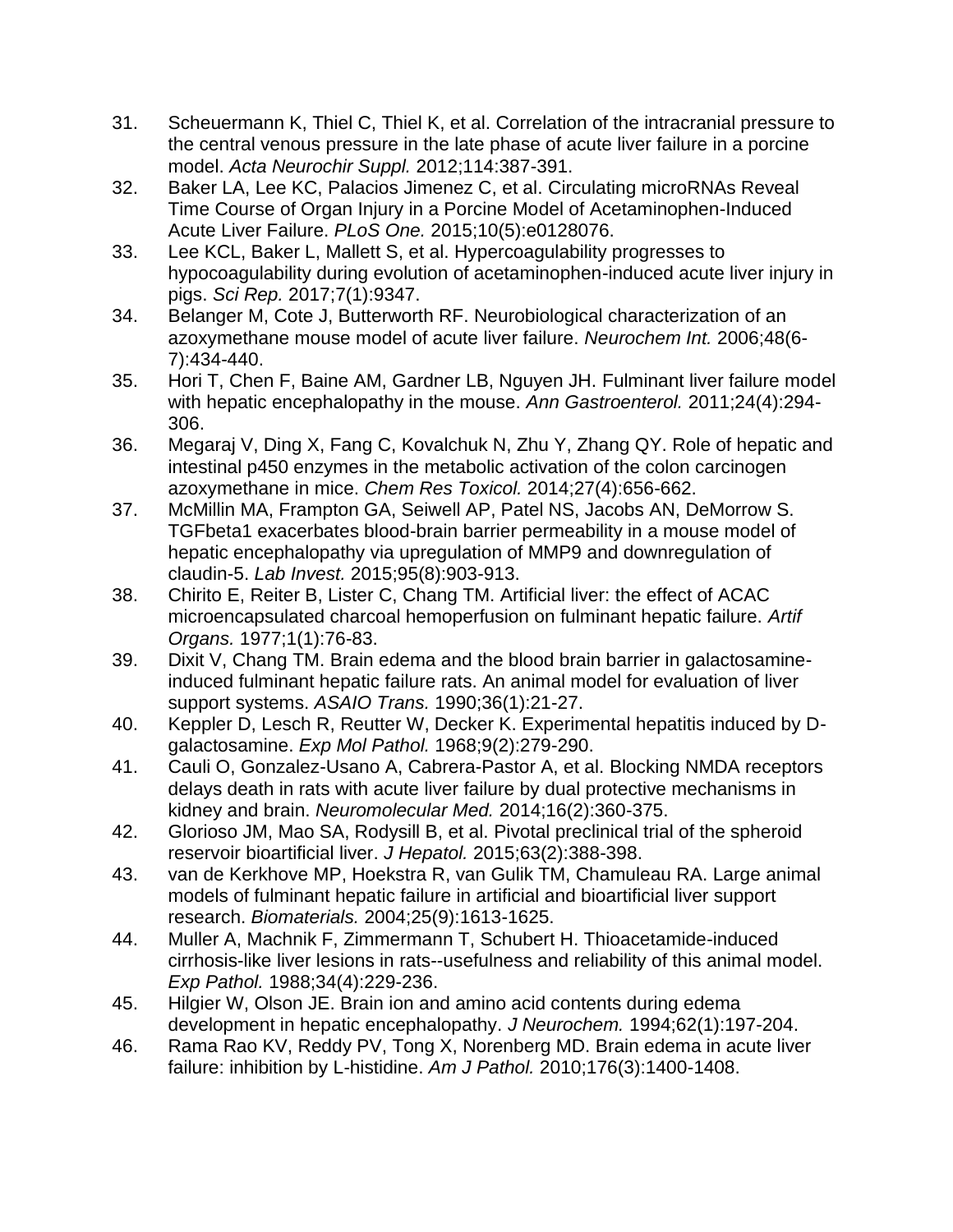- 47. Zimmermann C, Ferenci P, Pifl C, et al. Hepatic encephalopathy in thioacetamide-induced acute liver failure in rats: characterization of an improved model and study of amino acid-ergic neurotransmission. *Hepatology.*  1989;9(4):594-601.
- 48. Abdel-Rafei M, Amin MM, Hasan HF. Novel effect of Daflon and low-dose gamma-radiation in modulation of thioacetamide-induced hepatic encephalopathy in male albino rats. *Hum Exp Toxicol.* 2017;36(1):62-81.
- 49. Jayakumar AR, Valdes V, Norenberg MD. The Na-K-Cl cotransporter in the brain edema of acute liver failure. *J Hepatol.* 2011;54(2):272-278.
- 50. Tsai CY, Su CH, Chan JY, Chan SH. Nitrosative Stress-Induced Disruption of Baroreflex Neural Circuits in a Rat Model of Hepatic Encephalopathy: A DTI Study. *Sci Rep.* 2017;7:40111.
- 51. Sathyasaikumar KV, Swapna I, Reddy PV, et al. Co-administration of C-Phycocyanin ameliorates thioacetamide-induced hepatic encephalopathy in Wistar rats. *J Neurol Sci.* 2007;252(1):67-75.
- 52. Jia W, Liu J, Hu R, et al. Xiaochaihutang Improves the Cortical Astrocyte Edema in Thioacetamide-Induced Rat Acute Hepatic Encephalopathy by Activating NRF2 Pathway. *Front Pharmacol.* 2020;11:382.
- 53. Itzhak Y, Roig-Cantisano A, Dombro RS, Norenberg MD. Acute liver failure and hyperammonemia increase peripheral-type benzodiazepine receptor binding and pregnenolone synthesis in mouse brain. *Brain Res.* 1995;705(1-2):345-348.
- 54. Jayakumar AR, Bethea JR, Tong XY, Gomez J, Norenberg MD. NF-kappaB in the mechanism of brain edema in acute liver failure: studies in transgenic mice. *Neurobiol Dis.* 2011;41(2):498-507.
- 55. Sarhan S, Knodgen B, Grauffel C, Seiler N. Effects of inhibition of ornithine aminotransferase on thioacetamide-induced hepatogenic encephalopathy. *Neurochem Res.* 1993;18(4):539-549.
- 56. Bai Y, Wang S, Wu F, Xie X, Wang Y, Yang Y. The Changes of Mitochondria in Substantia Nigra and Anterior Cerebral Cortex of Hepatic Encephalopathy Induced by Thioacetamide. *Anat Rec (Hoboken).* 2019;302(7):1169-1177.
- 57. Chung C, Gottstein J, Blei AT. Indomethacin prevents the development of experimental ammonia-induced brain edema in rats after portacaval anastomosis. *Hepatology.* 2001;34(2):249-254.
- 58. Swain M, Butterworth RF, Blei AT. Ammonia and related amino acids in the pathogenesis of brain edema in acute ischemic liver failure in rats. *Hepatology.*  1992;15(3):449-453.
- 59. Traber P, DalCanto M, Ganger D, Blei AT. Effect of body temperature on brain edema and encephalopathy in the rat after hepatic devascularization. *Gastroenterology.* 1989;96(3):885-891.
- 60. Chatauret N, Rose C, Therrien G, Butterworth RF. Mild hypothermia prevents cerebral edema and CSF lactate accumulation in acute liver failure. *Metab Brain Dis.* 2001;16(1-2):95-102.
- 61. Rose C, Michalak A, Pannunzio M, Chatauret N, Rambaldi A, Butterworth RF. Mild hypothermia delays the onset of coma and prevents brain edema and extracellular brain glutamate accumulation in rats with acute liver failure. *Hepatology.* 2000;31(4):872-877.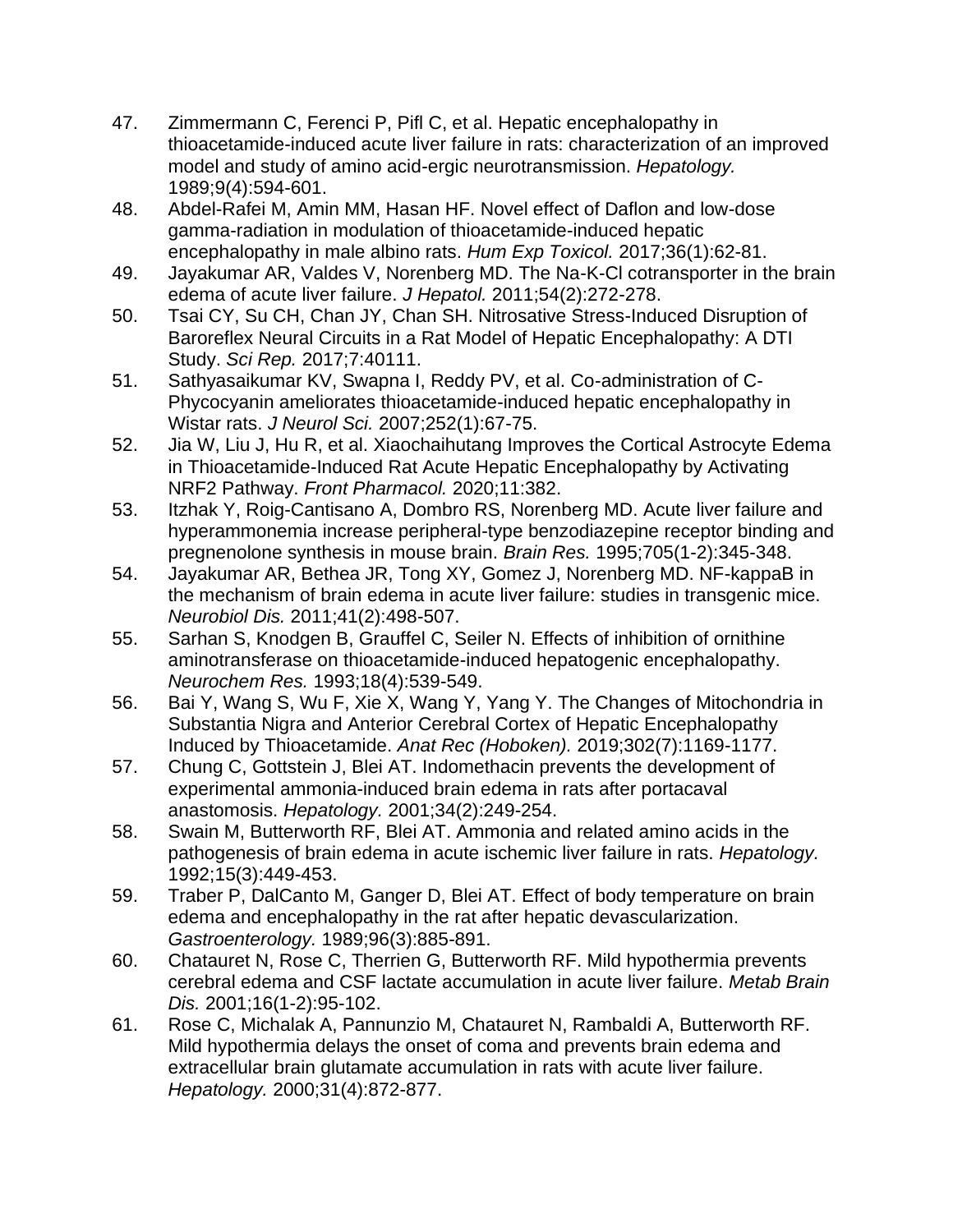- 62. Jiang W, Desjardins P, Butterworth RF. Direct evidence for central proinflammatory mechanisms in rats with experimental acute liver failure: protective effect of hypothermia. *J Cereb Blood Flow Metab.* 2009;29(5):944-952.
- 63. Chastre A, Jiang W, Desjardins P, Butterworth RF. Ammonia and proinflammatory cytokines modify expression of genes coding for astrocytic proteins implicated in brain edema in acute liver failure. *Metab Brain Dis.*  2010;25(1):17-21.
- 64. Ryska M, Kieslichova E, Pantoflicek T, et al. Devascularization surgical model of acute liver failure in minipigs. *Eur Surg Res.* 2004;36(3):179-184.
- 65. Ytrebo LM, Ekse S, Sen S, et al. Contractile response of femoral arteries in pigs with acute liver failure. *Scand J Gastroenterol.* 2004;39(10):1000-1004.
- 66. Wang H, Ohkohchi N, Enomoto Y, et al. Effect of portocaval shunt on residual extreme small liver after extended hepatectomy in porcine. *World J Surg.*  2006;30(11):2014-2022; discussion 2023-2014.
- 67. Arkadopoulos N, Defterevos G, Nastos C, et al. Development of a porcine model of post-hepatectomy liver failure. *J Surg Res.* 2011;170(2):e233-242.
- 68. Ladurner R, Schenk M, Margreiter R, Offner F, Konigsrainer A. Influence of portosystemic shunt on liver regeneration after hepatic resection in pigs. *HPB Surg.* 2009;2009:835965.
- 69. Ladurner R, Traub F, Schenk M, Konigsrainer A, Glatzle J. Cellular liver regeneration after extended hepatic resection in pigs. *HPB Surg.*  2009;2009:306740.
- 70. Molino G, Avagnina P, Garrone C, et al. Time-dependent modifications of splanchnic circulation in female pigs submitted to end-to-side portacaval anastomosis. *Dig Dis Sci.* 2001;46(3):489-494.
- 71. Ytrebo LM, Nedredal GI, Langbakk B, Revhaug A. An experimental large animal model for the assessment of bioartificial liver support systems in fulminant hepatic failure. *Scand J Gastroenterol.* 2002;37(9):1077-1088.
- 72. Kristiansen RG, Lindal S, Myreng K, Revhaug A, Ytrebo LM, Rose CF. Neuropathological changes in the brain of pigs with acute liver failure. *Scand J Gastroenterol.* 2010;45(7-8):935-943.
- 73. Rose C, Ytrebo LM, Davies NA, et al. Association of reduced extracellular brain ammonia, lactate, and intracranial pressure in pigs with acute liver failure. *Hepatology.* 2007;46(6):1883-1892.
- 74. Sen S, Rose C, Ytrebo LM, et al. Effect of albumin dialysis on intracranial pressure increase in pigs with acute liver failure: a randomized study. *Crit Care Med.* 2006;34(1):158-164.
- 75. Nedredal GI, Elvevold K, Ytrebo LM, et al. Significant contribution of liver nonparenchymal cells to metabolism of ammonia and lactate and cocultivation augments the functions of a bioartificial liver. *Am J Physiol Gastrointest Liver Physiol.* 2007;293(1):G75-83.
- 76. Yagi S, Iida T, Hori T, et al. Effect of portal haemodynamics on liver graft and intestinal mucosa after small-for-size liver transplantation in swine. *Eur Surg Res.*  2012;48(3):163-170.
- 77. Cudalbu C, McLin VA, Lei H, et al. The C57BL/6J mouse exhibits sporadic congenital portosystemic shunts. *PLoS One.* 2013;8(7):e69782.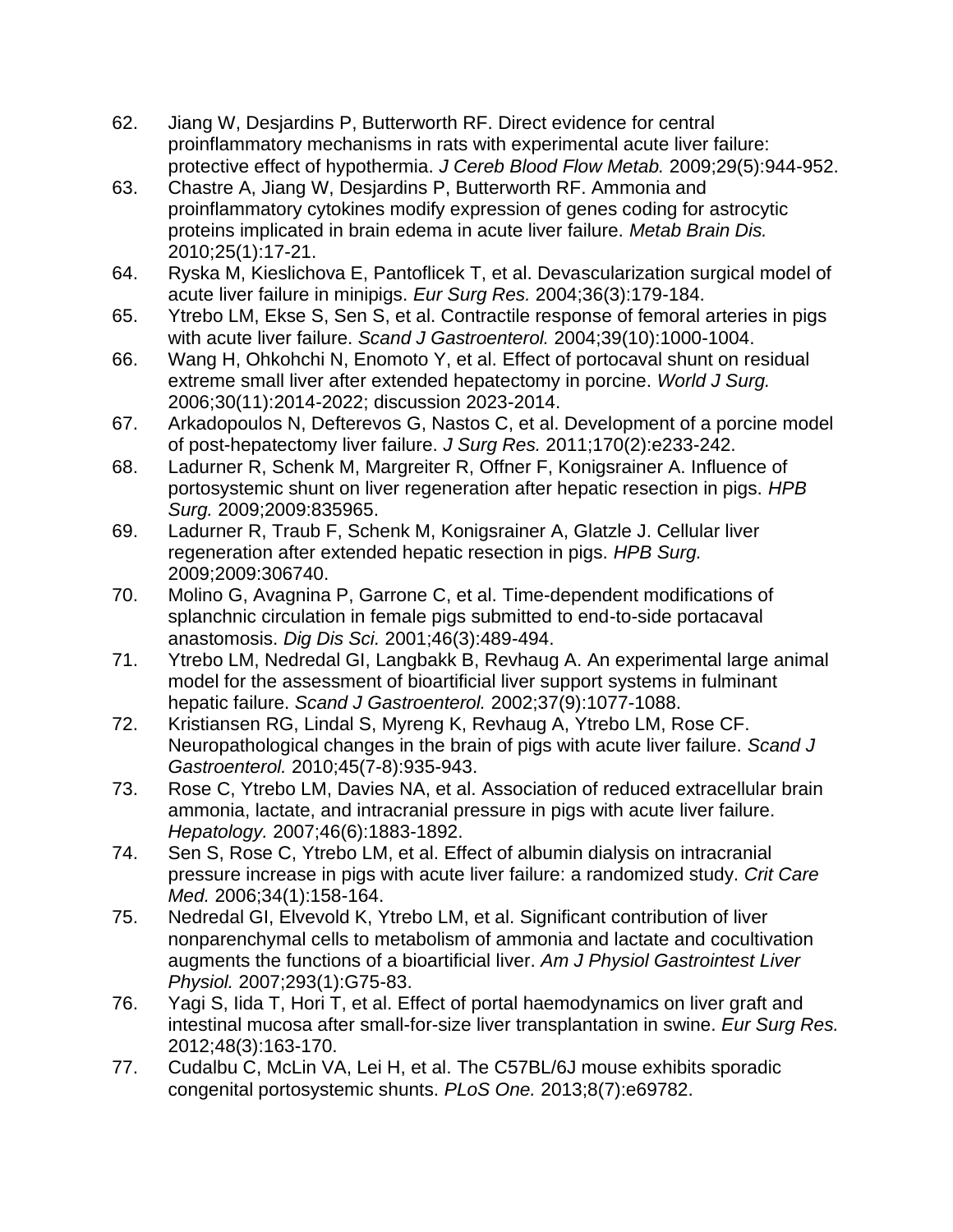- 78. Or M, Devriendt N, Kitshoff AM, et al. Ammonia concentrations in arterial blood, venous blood, and cerebrospinal fluid of dogs with and without congenital extrahepatic portosystemic shunts. *Am J Vet Res.* 2017;78(11):1313-1318.
- 79. Bosoi CR, Tremblay M, Rose CF. Induction of systemic oxidative stress leads to brain oedema in portacaval shunted rats. *Liver Int.* 2014;34(9):1322-1329.
- 80. Gandhi CR, Murase N, Subbotin VM, et al. Portacaval shunt causes apoptosis and liver atrophy in rats despite increases in endogenous levels of major hepatic growth factors. *J Hepatol.* 2002;37(3):340-348.
- 81. Apelqvist G, Hindfelt B, Andersson G, Bengtsson F. Altered adaptive behaviour expressed in an open-field paradigm in experimental hepatic encephalopathy. *Behav Brain Res.* 1999;106(1-2):165-173.
- 82. Coy DL, Mehta R, Zee P, Salchli F, Turek FW, Blei AT. Portal-systemic shunting and the disruption of circadian locomotor activity in the rat. *Gastroenterology.*  1992;103(1):222-228.
- 83. Cuschieri A, Baker PR, Holley MP, Hanson C. Portacaval shunt in the pig 1. Effect on survival, behavior, nutrition, and liver function. *J Surg Res.*  1974;17(6):387-396.
- 84. Halvorsen JF, Myking AO. Prehepatic portal hypertension in the rat. Immediate and long-term effects on portal vein and aortic pressure of a graded portal vein stenosis, followed by occlusion of the portal vein and spleno-renal collaterals. *Eur Surg Res.* 1979;11(2):89-98.
- 85. Praktiknjo M, Simon-Talero M, Romer J, et al. Total area of spontaneous portosystemic shunts independently predicts hepatic encephalopathy and mortality in liver cirrhosis. *J Hepatol.* 2020.
- 86. Rokusz A, Veres D, Szucs A, et al. Ductular reaction correlates with fibrogenesis but does not contribute to liver regeneration in experimental fibrosis models. *PLoS One.* 2017;12(4):e0176518.
- 87. Yang N, Liu H, Jiang Y, et al. Lactulose enhances neuroplasticity to improve cognitive function in early hepatic encephalopathy. *Neural Regen Res.*  2015;10(9):1457-1462.
- 88. Liu R, Kang JD, Sartor RB, et al. Neuroinflammation in Murine Cirrhosis Is Dependent on the Gut Microbiome and Is Attenuated by Fecal Transplant. *Hepatology.* 2019.
- 89. Kang DJ, Betrapally NS, Ghosh SA, et al. Gut microbiota drive the development of neuroinflammatory response in cirrhosis in mice. *Hepatology.*  2016;64(4):1232-1248.
- 90. Liu R, Ahluwalia V, Kang JD, et al. Effect of Increasing Age on Brain Dysfunction in Cirrhosis. *Hepatol Commun.* 2019;3(1):63-73.
- 91. Vairappan B, Sundhar M, Srinivas BH. Resveratrol Restores Neuronal Tight Junction Proteins Through Correction of Ammonia and Inflammation in CCl4- Induced Cirrhotic Mice. *Mol Neurobiol.* 2019;56(7):4718-4729.
- 92. Nicaise C, Prozzi D, Viaene E, et al. Control of acute, chronic, and constitutive hyperammonemia by wild-type and genetically engineered Lactobacillus plantarum in rodents. *Hepatology.* 2008;48(4):1184-1192.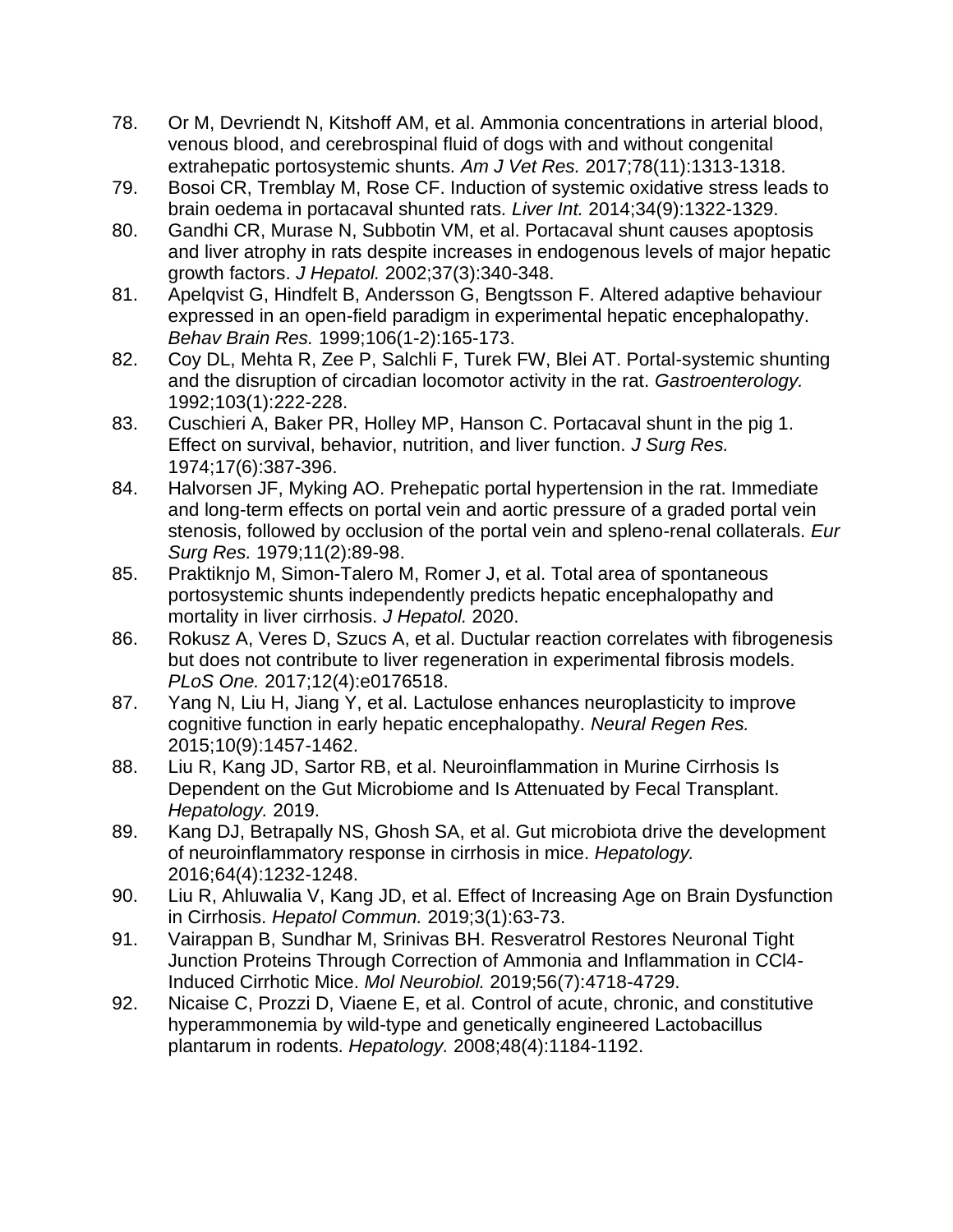- 93. Haeger P, Bouchet A, Ossandon C, Bresky G. Treatment with Melatonin Improves Cognitive Behavior and Motor Skills in a Rat Model of Liver Fibrosis. *Ann Hepatol.* 2019;18(1):101-108.
- 94. Schmandra TC, Bauer H, Petrowsky H, Herrmann G, Encke A, Hanisch E. Effect of fibrin glue occlusion of the hepatobiliary tract on thioacetamide-induced liver failure. *Am J Surg.* 2001;182(1):58-63.
- 95. Singh S, Trigun SK. Activation of neuronal nitric oxide synthase in cerebellum of chronic hepatic encephalopathy rats is associated with up-regulation of NADPHproducing pathway. *Cerebellum.* 2010;9(3):384-397.
- 96. Jayakumar AR, Tong XY, Curtis KM, et al. Decreased astrocytic thrombospondin-1 secretion after chronic ammonia treatment reduces the level of synaptic proteins: in vitro and in vivo studies. *J Neurochem.* 2014;131(3):333- 347.
- 97. Masumi S, Moriyama M, Kannan Y, et al. Characteristics of nitrogen metabolism in rats with thioacetamide-induced liver cirrhosis. *Toxicology.* 1999;132(2-3):155- 166.
- 98. Noda S, Masumi S, Moriyama M, et al. Population of hepatic macrophages and response of perfused liver to platelet-activating factor during production of thioacetamide-induced cirrhosis in rats. *Hepatology.* 1996;24(2):412-418.
- 99. Wallace MC, Hamesch K, Lunova M, et al. Standard operating procedures in experimental liver research: thioacetamide model in mice and rats. *Lab Anim.*  2015;49(1 Suppl):21-29.
- 100. Kang JS, Wanibuchi H, Morimura K, et al. Enhancement by estradiol 3-benzoate in thioacetamide-induced liver cirrhosis of rats. *Toxicol Sci.* 2005;85(1):720-726.
- 101. Li X, Benjamin IS, Alexander B. Reproducible production of thioacetamideinduced macronodular cirrhosis in the rat with no mortality. *J Hepatol.*  2002;36(4):488-493.
- 102. Low TY, Leow CK, Salto-Tellez M, Chung MC. A proteomic analysis of thioacetamide-induced hepatotoxicity and cirrhosis in rat livers. *Proteomics.*  2004;4(12):3960-3974.
- 103. Balasubramanian V, Mehta G, Jones H, et al. Post-Transcriptional Regulation of Hepatic DDAH1 with TNF Blockade Leads to Improved eNOS Function and Reduced Portal Pressure In Cirrhotic Rats. *Sci Rep.* 2017;7(1):17900.
- 104. Bosoi CR, Parent-Robitaille C, Anderson K, Tremblay M, Rose CF. AST-120 (spherical carbon adsorbent) lowers ammonia levels and attenuates brain edema in bile duct-ligated rats. *Hepatology.* 2011;53(6):1995-2002.
- 105. Braissant O, Rackayova V, Pierzchala K, Grosse J, McLin VA, Cudalbu C. Longitudinal neurometabolic changes in the hippocampus of a rat model of chronic hepatic encephalopathy. *J Hepatol.* 2019;71(3):505-515.
- 106. Leke R, Oliveira DL, Forgiarini LF, et al. Impairment of short term memory in rats with hepatic encephalopathy due to bile duct ligation. *Metab Brain Dis.*  2013;28(2):187-192.
- 107. Bosoi CR, Zwingmann C, Marin H, et al. Increased brain lactate is central to the development of brain edema in rats with chronic liver disease. *J Hepatol.*  2014;60(3):554-560.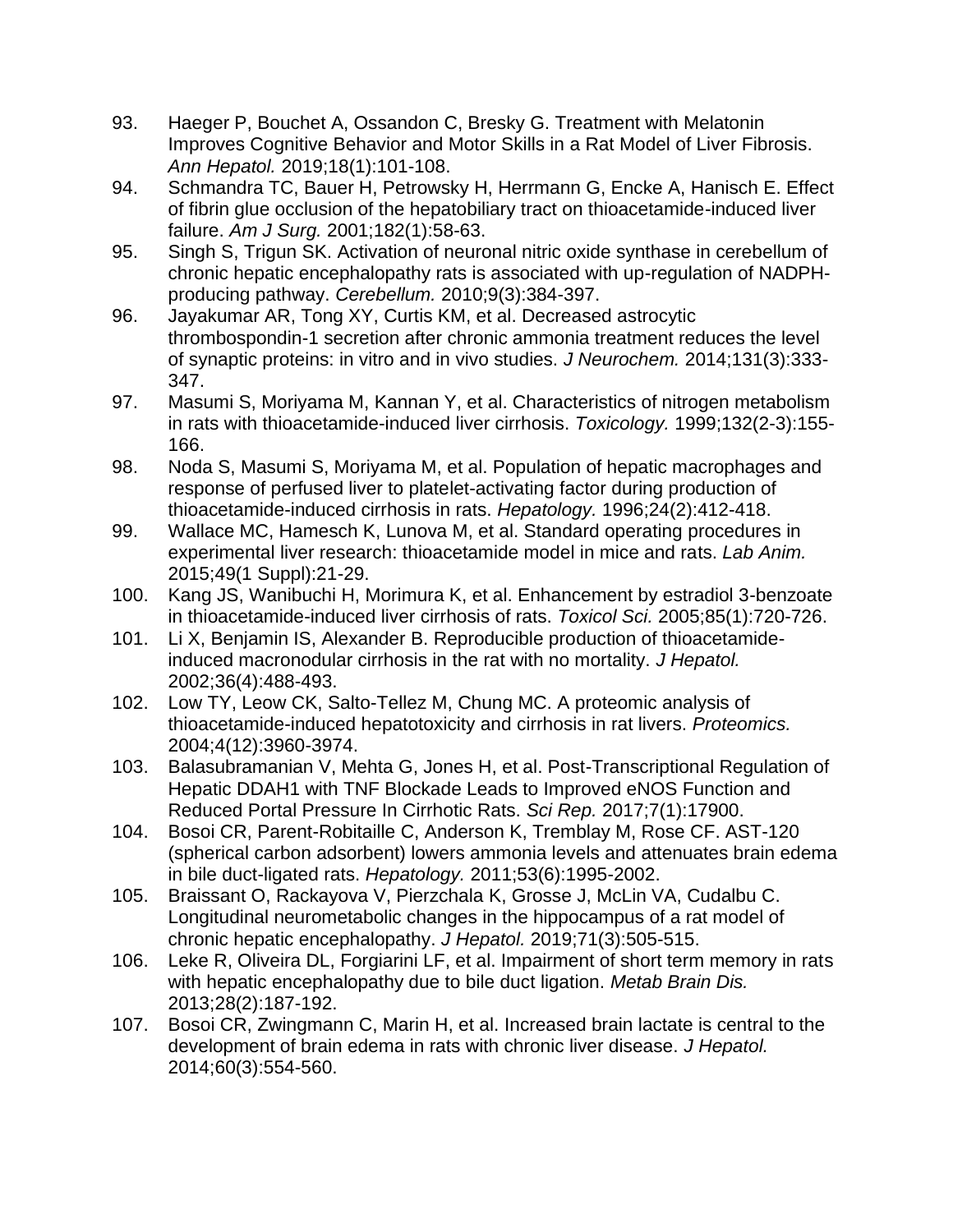- 108. Leke R, de Oliveira DL, Mussulini BH, et al. Impairment of the organization of locomotor and exploratory behaviors in bile duct-ligated rats. *PLoS One.*  2012;7(5):e36322.
- 109. Rackayova V, Braissant O, McLin VA, Berset C, Lanz B, Cudalbu C. (1)H and (31)P magnetic resonance spectroscopy in a rat model of chronic hepatic encephalopathy: in vivo longitudinal measurements of brain energy metabolism. *Metab Brain Dis.* 2016;31(6):1303-1314.
- 110. Chavarria L, Oria M, Romero-Gimenez J, Alonso J, Lope-Piedrafita S, Cordoba J. Brain magnetic resonance in experimental acute-on-chronic liver failure. *Liver Int.* 2013;33(2):294-300.
- 111. Davies NA, Wright G, Ytrebo LM, et al. L-ornithine and phenylacetate synergistically produce sustained reduction in ammonia and brain water in cirrhotic rats. *Hepatology.* 2009;50(1):155-164.
- 112. Cudalbu C, Taylor-Robinson SD. Brain Edema in Chronic Hepatic Encephalopathy. *J Clin Exp Hepatol.* 2019;9(3):362-382.
- 113. Rodrigo R, Cauli O, Gomez-Pinedo U, et al. Hyperammonemia induces neuroinflammation that contributes to cognitive impairment in rats with hepatic encephalopathy. *Gastroenterology.* 2010;139(2):675-684.
- 114. Wright G, Davies NA, Shawcross DL, et al. Endotoxemia produces coma and brain swelling in bile duct ligated rats. *Hepatology.* 2007;45(6):1517-1526.
- 115. Wright G, Soper R, Brooks HF, et al. Role of aquaporin-4 in the development of brain oedema in liver failure. *J Hepatol.* 2010;53(1):91-97.
- 116. D'Mello C, Almishri W, Liu H, Swain MG. Interactions Between Platelets and Inflammatory Monocytes Affect Sickness Behavior in Mice With Liver Inflammation. *Gastroenterology.* 2017;153(5):1416-1428 e1412.
- 117. Nguyen K, D'Mello C, Le T, Urbanski S, Swain MG. Regulatory T cells suppress sickness behaviour development without altering liver injury in cholestatic mice. *J Hepatol.* 2012;56(3):626-631.
- 118. O'Brien A, China L, Massey KA, et al. Bile duct-ligated mice exhibit multiple phenotypic similarities to acute decompensation patients despite histological differences. *Liver Int.* 2016;36(6):837-846.
- 119. Therrien G, Rose C, Butterworth J, Butterworth RF. Protective effect of Lcarnitine in ammonia-precipitated encephalopathy in the portacaval shunted rat. *Hepatology.* 1997;25(3):551-556.
- 120. Katz S, Jimenez MA, Lehmkuhler WE, Grosfeld JL. Liver bacterial clearance following hepatic artery ligation and portacaval shunt. *J Surg Res.*  1991;51(3):267-270.
- 121. Garcia-Lezana T, Oria M, Romero-Gimenez J, et al. Cerebellar neurodegeneration in a new rat model of episodic hepatic encephalopathy. *J Cereb Blood Flow Metab.* 2017;37(3):927-937.
- 122. Oria M, Chatauret N, Chavarria L, et al. Motor-evoked potentials in awake rats are a valid method of assessing hepatic encephalopathy and of studying its pathogenesis. *Hepatology.* 2010;52(6):2077-2085.
- 123. Oria M, Romero-Gimenez J, Arranz JA, Riudor E, Raguer N, Cordoba J. Ornithine phenylacetate prevents disturbances of motor-evoked potentials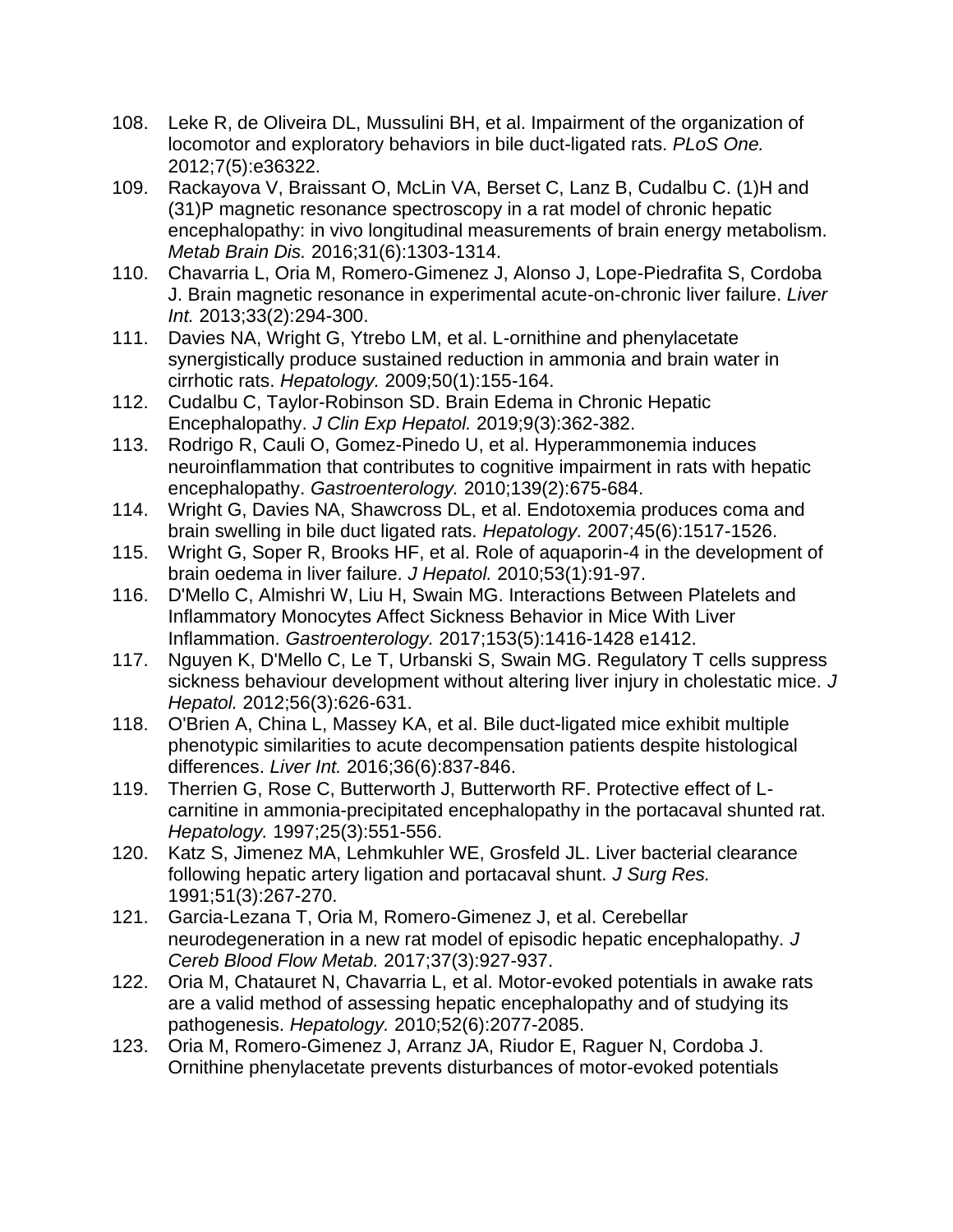induced by intestinal blood in rats with portacaval anastomosis. *J Hepatol.*  2012;56(1):109-114.

- 124. Davuluri G, Allawy A, Thapaliya S, et al. Hyperammonaemia-induced skeletal muscle mitochondrial dysfunction results in cataplerosis and oxidative stress. *J Physiol.* 2016;594(24):7341-7360.
- 125. Davuluri G, Krokowski D, Guan BJ, et al. Metabolic adaptation of skeletal muscle to hyperammonemia drives the beneficial effects of l-leucine in cirrhosis. *J Hepatol.* 2016;65(5):929-937.
- 126. Harry D, Anand R, Holt S, et al. Increased sensitivity to endotoxemia in the bile duct-ligated cirrhotic Rat. *Hepatology.* 1999;30(5):1198-1205.
- 127. Azorin I, Minana MD, Felipo V, Grisolia S. A simple animal model of hyperammonemia. *Hepatology.* 1989;10(3):311-314.
- 128. Wright G, Vairappan B, Stadlbauer V, Mookerjee RP, Davies NA, Jalan R. Reduction in hyperammonaemia by ornithine phenylacetate prevents lipopolysaccharide-induced brain edema and coma in cirrhotic rats. *Liver Int.*  2012;32(3):410-419.
- 129. Agostoni V, Lee SH, Forster V, et al. Liposome-Supported Peritoneal Dialysis for the Treatment of Hyperammonemia‐Associated Encephalopathy. *Adv Funct Mater* 2016;26(46):8382–8389.
- 130. Rackayova V, Flatt E, Braissant O, et al. Probiotics improve the neurometabolic profile of rats with chronic cholestatic liver disease. *Sci Rep.* 2021;11(1):2269.
- 131. Johansson M, Agusti A, Llansola M, et al. GR3027 antagonizes GABAA receptor-potentiating neurosteroids and restores spatial learning and motor coordination in rats with chronic hyperammonemia and hepatic encephalopathy. *Am J Physiol Gastrointest Liver Physiol.* 2015;309(5):G400-409.
- 132. Bemeur C, Vaquero J, Desjardins P, Butterworth RF. N-acetylcysteine attenuates cerebral complications of non-acetaminophen-induced acute liver failure in mice: antioxidant and anti-inflammatory mechanisms. *Metab Brain Dis.* 2010;25(2):241- 249.
- 133. Jiang W, Desjardins P, Butterworth RF. Minocycline attenuates oxidative/nitrosative stress and cerebral complications of acute liver failure in rats. *Neurochem Int.* 2009;55(7):601-605.
- 134. Rose C, Michalak A, Rao KV, Quack G, Kircheis G, Butterworth RF. L-ornithine-L-aspartate lowers plasma and cerebrospinal fluid ammonia and prevents brain edema in rats with acute liver failure. *Hepatology.* 1999;30(3):636-640.
- 135. Bemeur C, Desjardins P, Butterworth RF. Antioxidant and anti-inflammatory effects of mild hypothermia in the attenuation of liver injury due to azoxymethane toxicity in the mouse. *Metab Brain Dis.* 2010;25(1):23-29.
- 136. Bemeur C, Qu H, Desjardins P, Butterworth RF. IL-1 or TNF receptor gene deletion delays onset of encephalopathy and attenuates brain edema in experimental acute liver failure. *Neurochem Int.* 2010;56(2):213-215.
- 137. Chastre A, Belanger M, Beauchesne E, Nguyen BN, Desjardins P, Butterworth RF. Inflammatory cascades driven by tumor necrosis factor-alpha play a major role in the progression of acute liver failure and its neurological complications. *PLoS One.* 2012;7(11):e49670.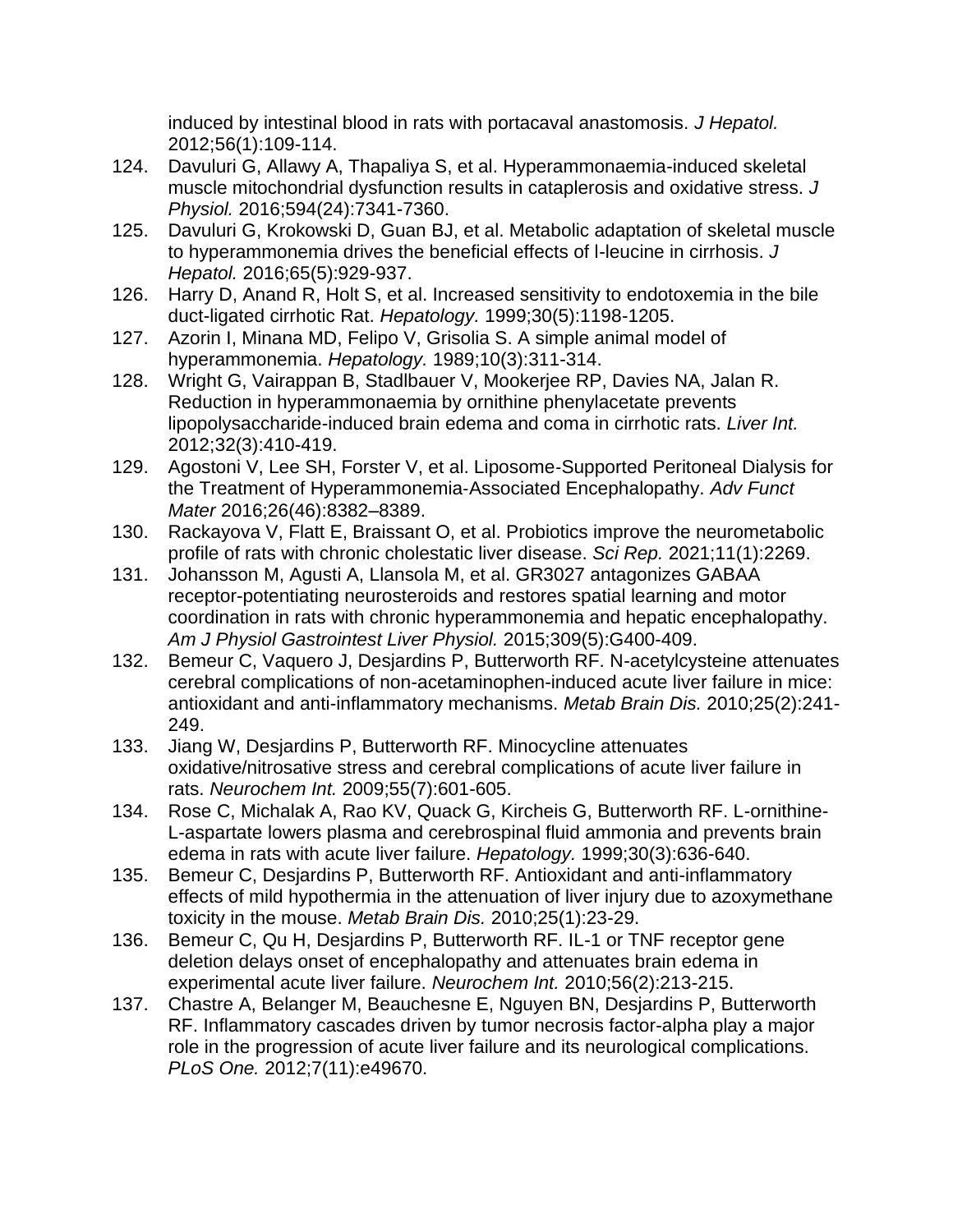- 138. McMillin M, Frampton G, Grant S, et al. Bile Acid-Mediated Sphingosine-1- Phosphate Receptor 2 Signaling Promotes Neuroinflammation during Hepatic Encephalopathy in Mice. *Front Cell Neurosci.* 2017;11:191.
- 139. McMillin M, Frampton G, Quinn M, et al. Bile Acid Signaling Is Involved in the Neurological Decline in a Murine Model of Acute Liver Failure. *Am J Pathol.*  2016;186(2):312-323.
- 140. McMillin M, Grant S, Frampton G, et al. FXR-Mediated Cortical Cholesterol Accumulation Contributes to the Pathogenesis of Type A Hepatic Encephalopathy. *Cell Mol Gastroenterol Hepatol.* 2018;6(1):47-63.
- 141. Jayakumar AR, Ruiz-Cordero R, Tong XY, Norenberg MD. Brain edema in acute liver failure: role of neurosteroids. *Arch Biochem Biophys.* 2013;536(2):171-175.
- 142. Grant S, McMillin M, Frampton G, et al. Direct Comparison of the Thioacetamide and Azoxymethane Models of Type A Hepatic Encephalopathy in Mice. *Gene Expr.* 2018;18(3):171-185.
- 143. Bemeur C, Chastre A, Desjardins P, Butterworth RF. No changes in expression of tight junction proteins or blood–brain barrier permeability in azoxymethaneinduced experimental acute liver failure. *Neurochemistry International.*  2010;56(2):205-207.
- 144. Nguyen JH, Yamamoto S, Steers J, et al. Matrix metalloproteinase-9 contributes to brain extravasation and edema in fulminant hepatic failure mice. *J Hepatol.*  2006;44(6):1105-1114.
- 145. Chastre A, Belanger M, Nguyen BN, Butterworth RF. Lipopolysaccharide precipitates hepatic encephalopathy and increases blood-brain barrier permeability in mice with acute liver failure. *Liver Int.* 2014;34(3):353-361.
- 146. Czochra P, Klopcic B, Meyer E, et al. Liver fibrosis induced by hepatic overexpression of PDGF-B in transgenic mice. *J Hepatol.* 2006;45(3):419-428.
- 147. Thieringer F, Maass T, Czochra P, et al. Spontaneous hepatic fibrosis in transgenic mice overexpressing PDGF-A. *Gene.* 2008;423(1):23-28.
- 148. Baghdasaryan A, Fickert P, Fuchsbichler A, et al. Role of hepatic phospholipids in development of liver injury in Mdr2 (Abcb4) knockout mice. *Liver Int.*  2008;28(7):948-958.
- 149. Caudle SE, Katzenstein JM, Karpen SJ, McLin VA. Language and motor skills are impaired in infants with biliary atresia before transplantation. *J Pediatr.*  2010;156(6):936-940 e931.
- 150. Ohnemus D, Neighbors K, Rychlik K, et al. Health-Related Quality of Life and Cognitive Functioning in Pediatric Liver Transplant Recipients. *Liver Transpl.*  2020;26(1):45-56.
- 151. Sorensen LG, Neighbors K, Martz K, et al. Longitudinal study of cognitive and academic outcomes after pediatric liver transplantation. *J Pediatr.*  2014;165(1):65-72 e62.
- 152. Rackayova V, Braissant O, Rougemont AL, Cudalbu C, McLin VA. Longitudinal osmotic and neurometabolic changes in young rats with chronic cholestatic liver disease. *Sci Rep.* 2020;10(1):7536.
- 153. Caudle SE, Katzenstein JM, Karpen S, McLin V. Developmental assessment of infants with biliary atresia: differences between boys and girls. *J Pediatr Gastroenterol Nutr.* 2012;55(4):384-389.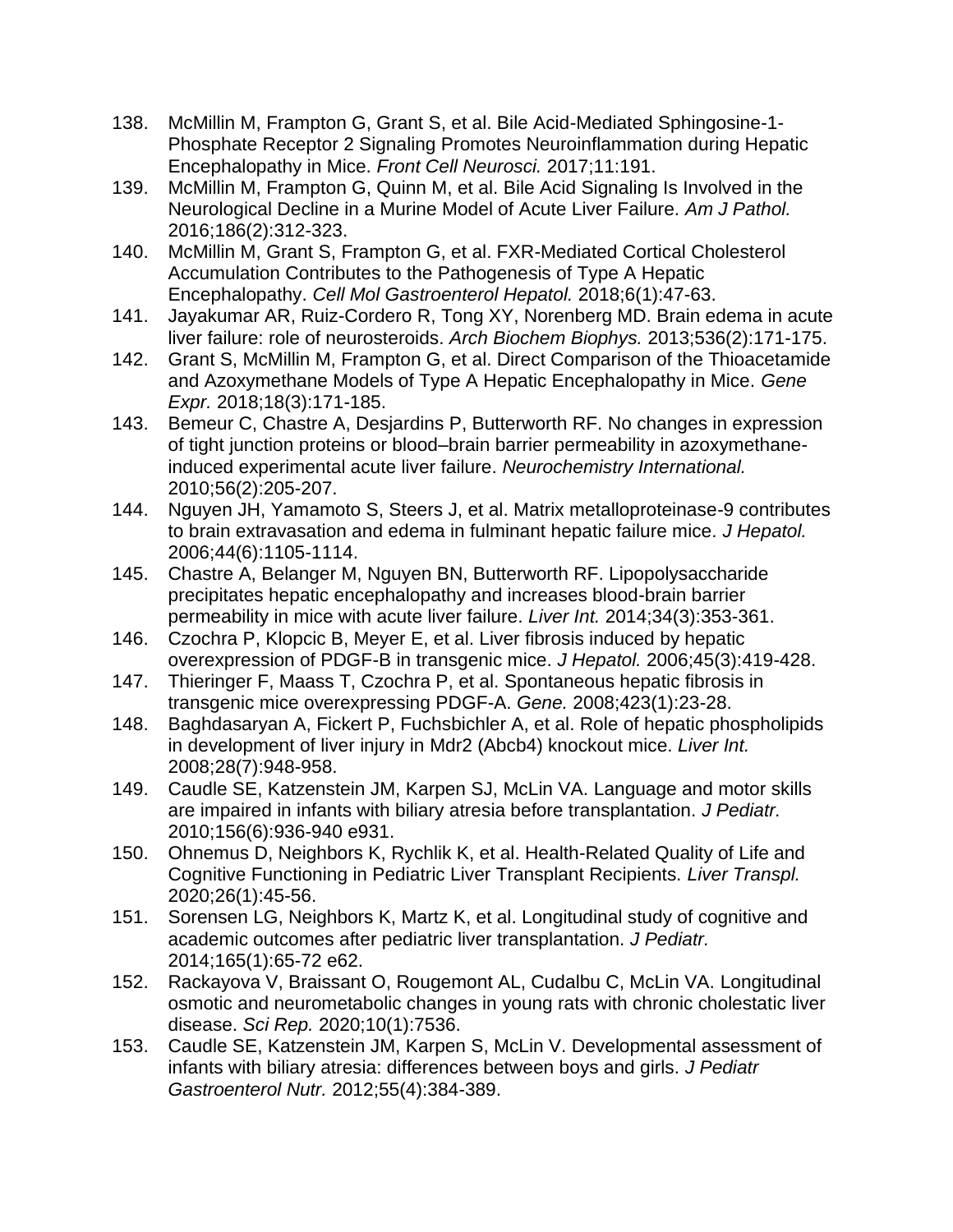- 154. Marini S, Santangeli O, Saarelainen P, et al. Abnormalities in the Polysomnographic, Adenosine and Metabolic Response to Sleep Deprivation in an Animal Model of Hyperammonemia. *Front Physiol.* 2017;8:636.
- 155. Jover R, Rodrigo R, Felipo V, et al. Brain edema and inflammatory activation in bile duct ligated rats with diet-induced hyperammonemia: A model of hepatic encephalopathy in cirrhosis. *Hepatology.* 2006;43(6):1257-1266.
- 156. Bosoi CR, Yang X, Huynh J, et al. Systemic oxidative stress is implicated in the pathogenesis of brain edema in rats with chronic liver failure. *Free Radic Biol Med.* 2012;52(7):1228-1235.
- 157. Dhanda S, Gupta S, Halder A, Sunkaria A, Sandhir R. Systemic inflammation without gliosis mediates cognitive deficits through impaired BDNF expression in bile duct ligation model of hepatic encephalopathy. *Brain Behav Immun.*  2018;70:214-232.
- 158. Aguilar MA, Minarro J, Felipo V. Chronic moderate hyperammonemia impairs active and passive avoidance behavior and conditional discrimination learning in rats. *Exp Neurol.* 2000;161(2):704-713.
- 159. Fabri DR, Hott SC, Reis DG, Biojone C, Correa FM, Resstel LB. The expression of contextual fear conditioning involves activation of a NMDA receptor-nitric oxide-cGMP pathway in the dorsal hippocampus of rats. *Eur Neuropsychopharmacol.* 2014;24(10):1676-1686.
- 160. Ji ES, Kim YM, Shin MS, et al. Treadmill exercise enhances spatial learning ability through suppressing hippocampal apoptosis in Huntington's disease rats. *J Exerc Rehabil.* 2015;11(3):133-139.
- 161. Shen TC, Albenberg L, Bittinger K, et al. Engineering the gut microbiota to treat hyperammonemia. *J Clin Invest.* 2015;125(7):2841-2850.
- 162. Aghaei I, Saeedi Saravi SS, Ghotbi Ravandi S, et al. Evaluation of prepulse inhibition and memory impairments at early stage of cirrhosis may be considered as a diagnostic index for minimal hepatic encephalopathy. *Physiol Behav.*  2017;173:87-94.
- 163. Ali SH, Madhana RM, K VA, et al. Resveratrol ameliorates depressive-like behavior in repeated corticosterone-induced depression in mice. *Steroids.*  2015;101:37-42.
- 164. Bederson JB, Pitts LH, Tsuji M, Nishimura MC, Davis RL, Bartkowski H. Rat middle cerebral artery occlusion: evaluation of the model and development of a neurologic examination. *Stroke.* 1986;17(3):472-476.
- 165. Bouet V, Freret T, Toutain J, Divoux D, Boulouard M, Schumann-Bard P. Sensorimotor and cognitive deficits after transient middle cerebral artery occlusion in the mouse. *Exp Neurol.* 2007;203(2):555-567.
- 166. Farrar AM, Murphy CA, Paterson NE, et al. Cognitive deficits in transgenic and knock-in HTT mice parallel those in Huntington's disease. *J Huntingtons Dis.*  2014;3(2):145-158.
- 167. Fortin NJ, Wright SP, Eichenbaum H. Recollection-like memory retrieval in rats is dependent on the hippocampus. *Nature.* 2004;431(7005):188-191.
- 168. Franca MER, Ramos R, Oliveira WH, et al. Tadalafil restores long-term memory and synaptic plasticity in mice with hepatic encephalopathy. *Toxicol Appl Pharmacol.* 2019;379:114673.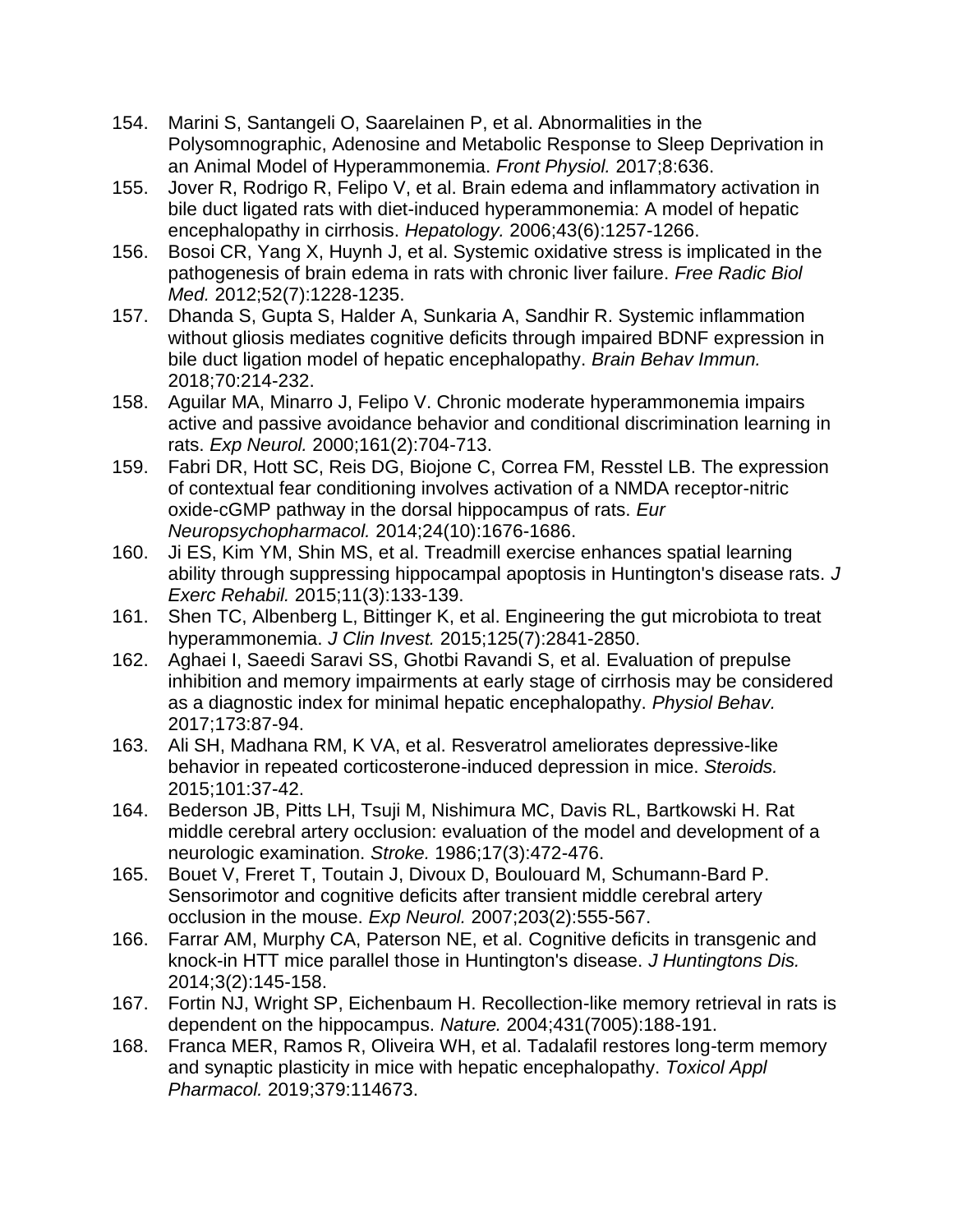- 169. Glynn D, Skillings EA, Morton AJ. A comparison of discrimination learning in touchscreen and 2-choice swim tank using an allelic series of Huntington's disease mice. *J Neurosci Methods.* 2016;265:56-71.
- 170. Hua Y, Schallert T, Keep RF, Wu J, Hoff JT, Xi G. Behavioral tests after intracerebral hemorrhage in the rat. *Stroke.* 2002;33(10):2478-2484.
- 171. Lainiola M, Procaccini C, Linden AM. mGluR3 knockout mice show a working memory defect and an enhanced response to MK-801 in the T- and Y-maze cognitive tests. *Behav Brain Res.* 2014;266:94-103.
- 172. Lee JH, Tigchelaar S, Liu J, et al. Lack of neuroprotective effects of simvastatin and minocycline in a model of cervical spinal cord injury. *Exp Neurol.*  2010;225(1):219-230.
- 173. Li Y, Mei LH, Qiang JW, Ji CX, Ju S. Reduction of manganese intake improves neuropsychological manifestations in rats with minimal hepatic encephalopathy. *Neuroscience.* 2017;347:148-155.
- 174. Luo J, Wang T, Liang S, Hu X, Li W, Jin F. Ingestion of Lactobacillus strain reduces anxiety and improves cognitive function in the hyperammonemia rat. *Sci China Life Sci.* 2014;57(3):327-335.
- 175. Mi XJ, Chen SW, Wang WJ, et al. Anxiolytic-like effect of paeonol in mice. *Pharmacol Biochem Behav.* 2005;81(3):683-687.
- 176. Torres-Lista V, Lopez-Pousa S, Gimenez-Llort L. Marble-burying is enhanced in 3xTg-AD mice, can be reversed by risperidone and it is modulable by handling. *Behav Processes.* 2015;116:69-74.
- 177. Wooden JI, Pido J, Mathews H, Kieltyka R, Montemayor BA, Ward CP. Sleep deprivation impairs recall of social transmission of food preference in rats. *Nat Sci Sleep.* 2014;6:129-135.
- 178. Wu H, Cottingham C, Chen L, et al. Age-dependent differential regulation of anxiety- and depression-related behaviors by neurabin and spinophilin. *PLoS One.* 2017;12(7):e0180638.
- 179. Yadav R, Gupta SC, Hillman BG, Bhatt JM, Stairs DJ, Dravid SM. Deletion of glutamate delta-1 receptor in mouse leads to aberrant emotional and social behaviors. *PLoS One.* 2012;7(3):e32969.
- 180. Cauli O, Llansola M, Agusti A, et al. Cerebral oedema is not responsible for motor or cognitive deficits in rats with hepatic encephalopathy. *Liver Int.*  2014;34(3):379-387.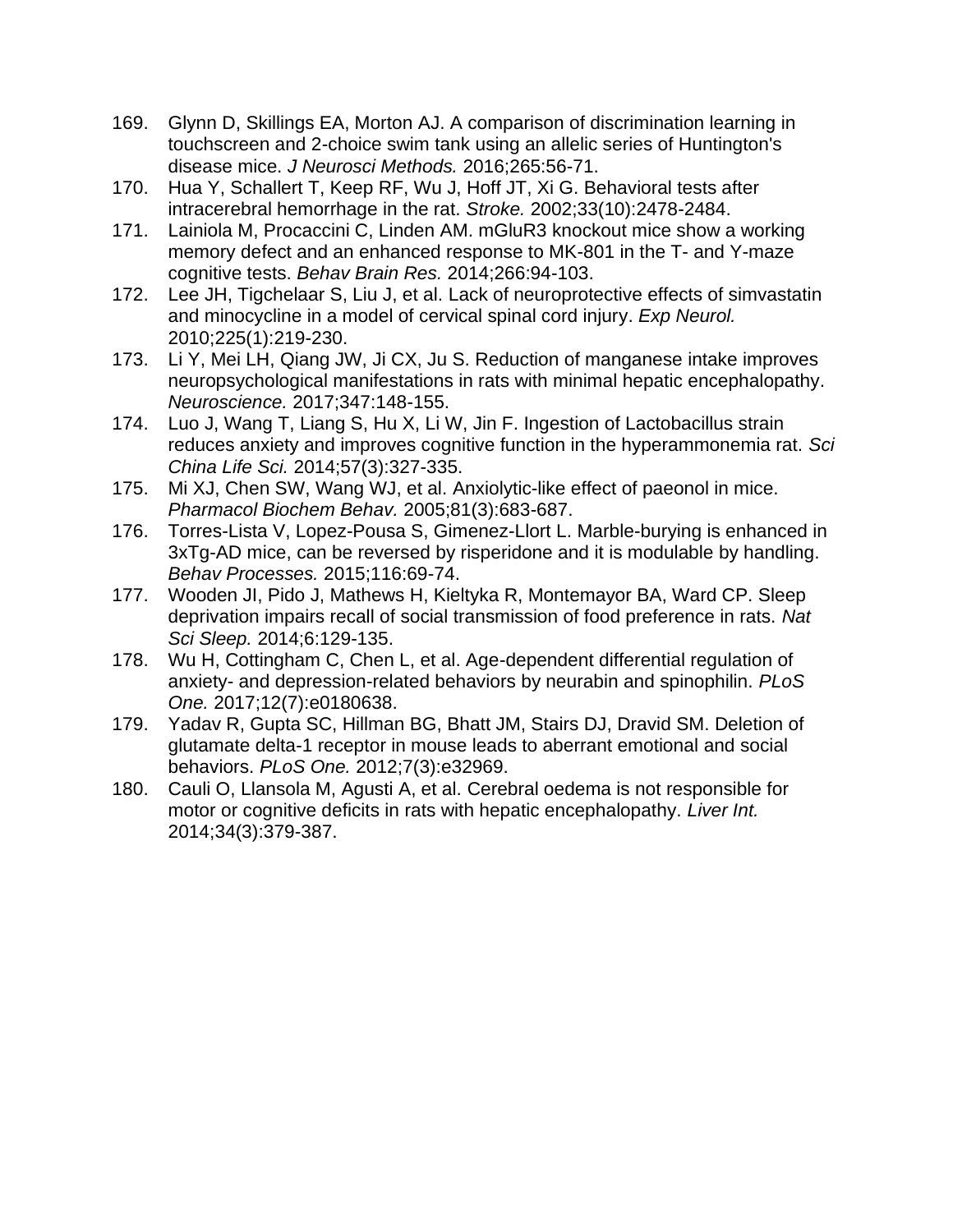Table 1:

| <b>Parameter</b>       | <b>Methodology</b>                                                                                     |
|------------------------|--------------------------------------------------------------------------------------------------------|
| Pinna reflex           | Touching the auditory meatus with a cotton applicator and<br>observing ear retraction or head movement |
| Corneal reflex         | Gently touching the cornea with a cotton applicator and<br>measuring the blink response                |
| <b>Tail flexion</b>    | Tail pinch with forceps and assessing tail flexion                                                     |
| Escape response        | Tail pinch by forceps and a subsequent movement of mice away<br>from stimuli                           |
| <b>Righting reflex</b> | Placing the mice on their backs and assessing the time for them<br>to right themselves                 |
| Ataxia                 | Placing mice on wire cage lid and observing the number of times<br>a foot falls through the lid        |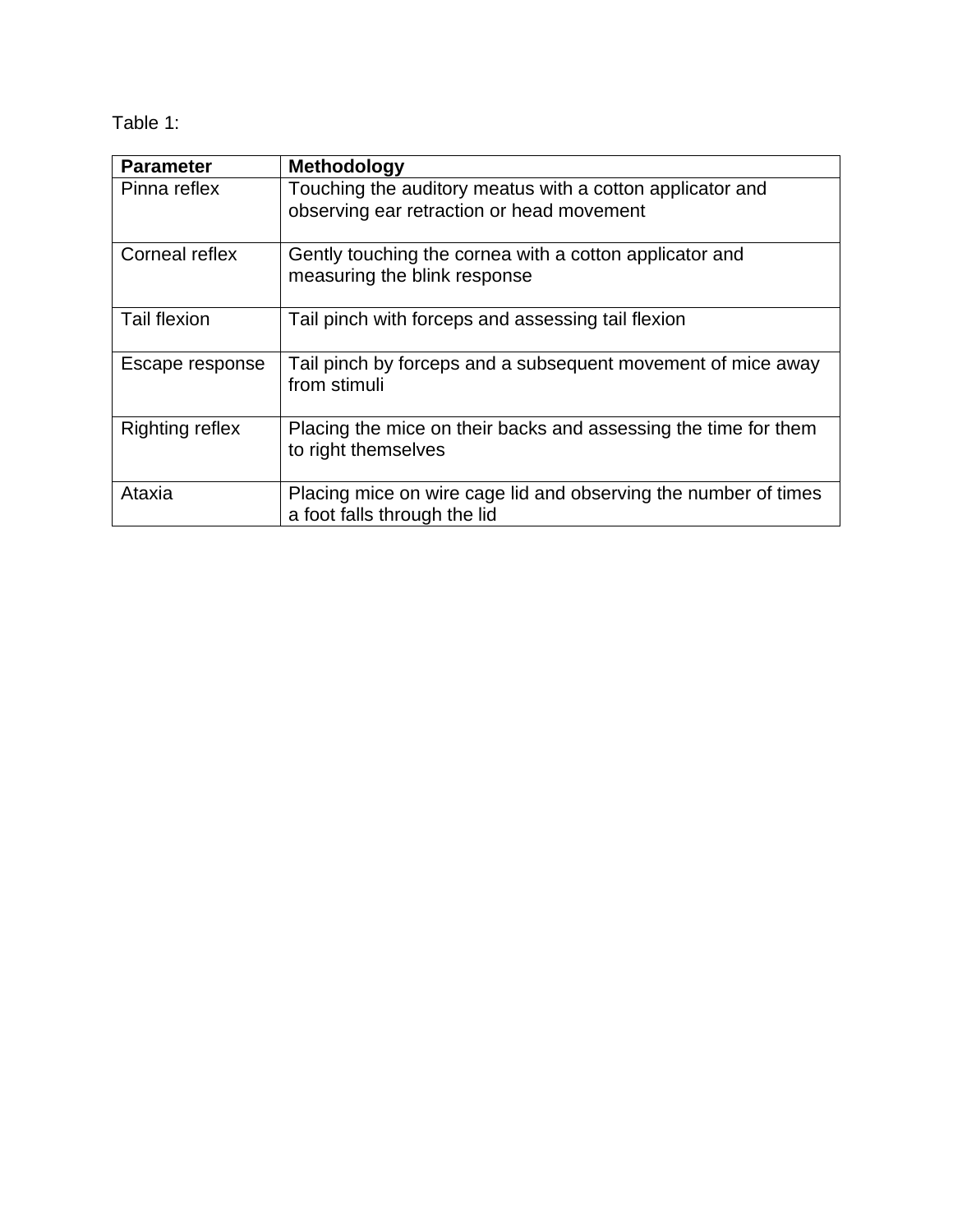| Table 2.                           |                                                                                                         |                                                                                    |                                                                                                                                                                                                    |  |
|------------------------------------|---------------------------------------------------------------------------------------------------------|------------------------------------------------------------------------------------|----------------------------------------------------------------------------------------------------------------------------------------------------------------------------------------------------|--|
| Reference                          | <b>Subjects</b>                                                                                         | Type of test                                                                       | <b>Results</b>                                                                                                                                                                                     |  |
| Leke, et al.<br>108                | Adult female<br>Wistar rats<br>@ 6 weeks post-<br><b>BDL</b>                                            | Open Field<br>Elevated<br>Plus-Maze<br>Foot-Fault                                  | Disturbed spontaneous locomotor and exploratory activities<br>as a consequence of altered spatio-temporal organization of<br>behavior                                                              |  |
| Leke, et al.<br>96                 | Adult male<br>Wistar rats<br>@ 6 weeks post-<br><b>BDL</b>                                              | Object<br>Recognition<br>Task                                                      | Impaired STM for recognition memory                                                                                                                                                                |  |
| Jover, et<br>al., 155              | Adult male<br>Wistar rats<br>@ 2 weeks post-<br>BDL and $+3$<br>weeks HD diet                           | Rotarod<br>Beam<br>Walking<br>Locomotor<br>Activity                                | Mild impairment of motor coordination<br>$\downarrow$ spontaneous activity                                                                                                                         |  |
| Bosoi, et<br>al., 104, 156         | Adult male SD<br>rats<br>@ 6 weeks post-<br><b>BDL</b><br>$BDL +$<br>Allopurinol and<br>$BDL + AST-120$ | Locomotor<br>Activity                                                              | Itotal distance traveled and normalized after AST-120 or<br>allopurinol                                                                                                                            |  |
| Braissant,<br>et al. 105           | Adult male<br>Wistar rats<br>@ 4, 6, 8 weeks<br>post-BDL                                                | Open Field<br>(Locomotor<br>Activity)                                              | ↓ total distance traveled                                                                                                                                                                          |  |
| Dhanda, et<br>al., $^{157}$        | Adult male<br>Wistar rats<br>@ 4 weeks post-<br><b>BDL</b>                                              | Morris Water<br>Maze<br>Memory<br>Retrieval<br>Novel Object<br>Recognition<br>Task | ↑ in total time taken and distance travelled, no change in<br>velocity<br>↓ no of entries, time spent and distance travelled in platform<br>zone<br>↓ no of entries in known and novel object zone |  |
| Rodrigo, et<br>al., <sup>113</sup> | Adult male<br>Wistar rats<br>@ 2 weeks post-<br>$BDL + 10$ and 21                                       | Motor<br>Activity<br>Y-Maze<br>Learning Test                                       | ↓ Motor activity<br>Learning ability<br>Ibuprofen restored learning and motor activity in BDL rats                                                                                                 |  |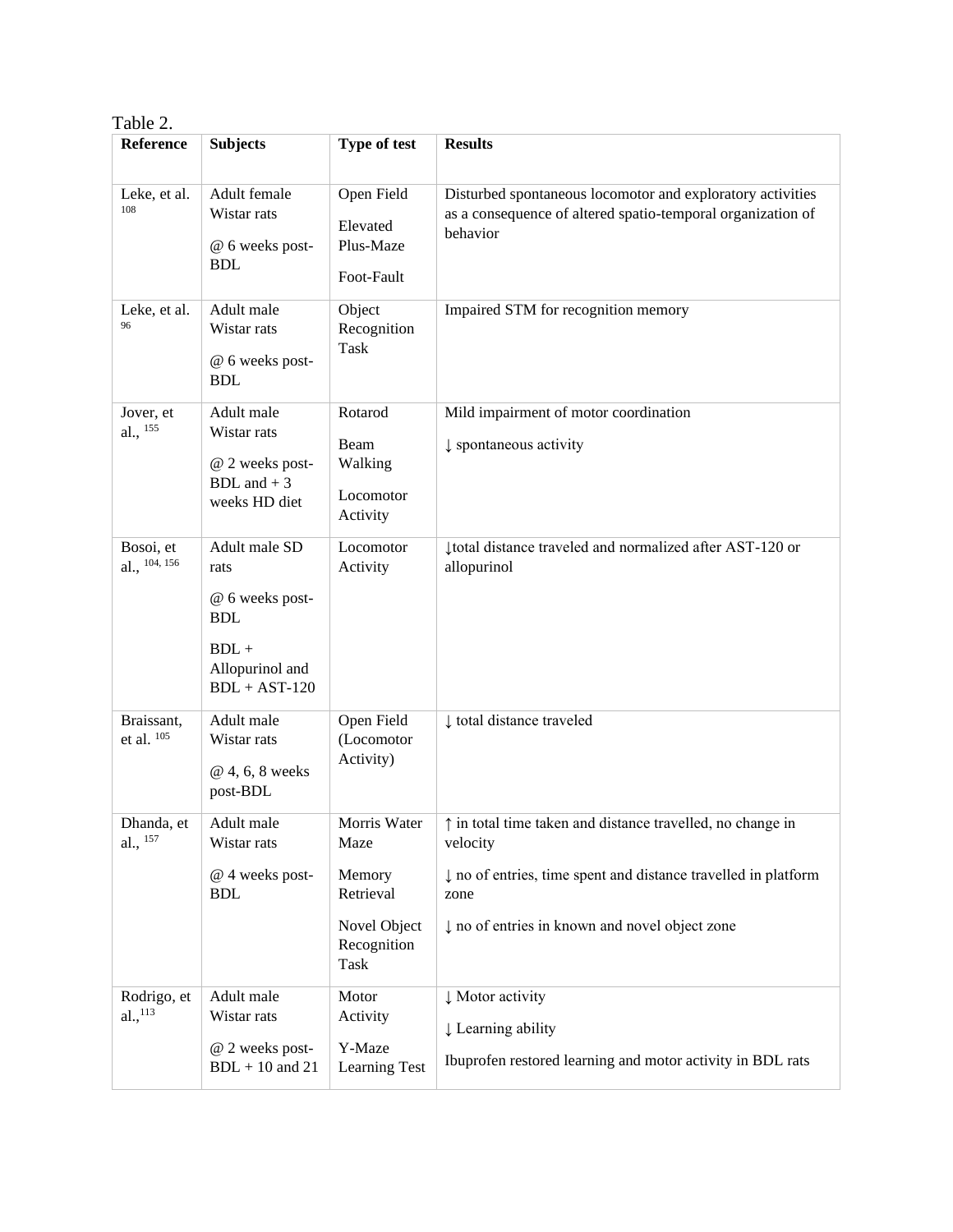|                            | days after<br>ibuprofen                           |                                                             |                                                                                                                    |
|----------------------------|---------------------------------------------------|-------------------------------------------------------------|--------------------------------------------------------------------------------------------------------------------|
| Cauli, et<br>al., $^{180}$ | Male Wistar rats<br>@ 4 weeks post<br>PCS surgery | Automated<br>actimeter<br>(Motor<br>activity)               | $\downarrow$ Spontaneous motor activity at 4 weeks post-PCS<br>Motor coordination was impaired at 4 weeks post-PCS |
|                            |                                                   | Rotarod and<br>beam walking<br>test (Motor<br>coordination) | $\downarrow$ Learning ability at 4 weeks post-PCS                                                                  |
|                            |                                                   | Y maze test<br>(Learning)                                   | U Memory at 4 weeks post-PCS                                                                                       |
|                            |                                                   | Morris water<br>maze (Spatial<br>memory)                    |                                                                                                                    |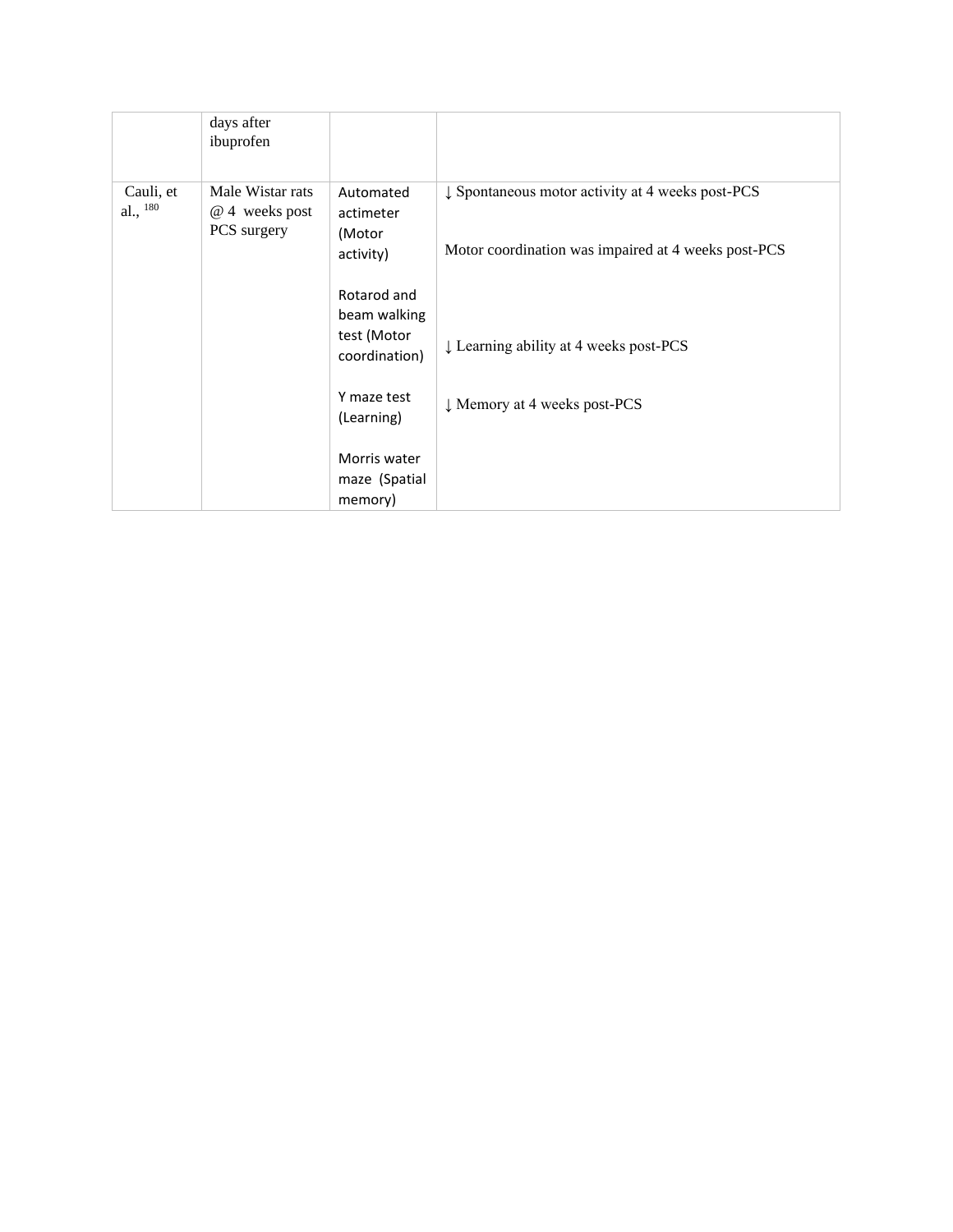

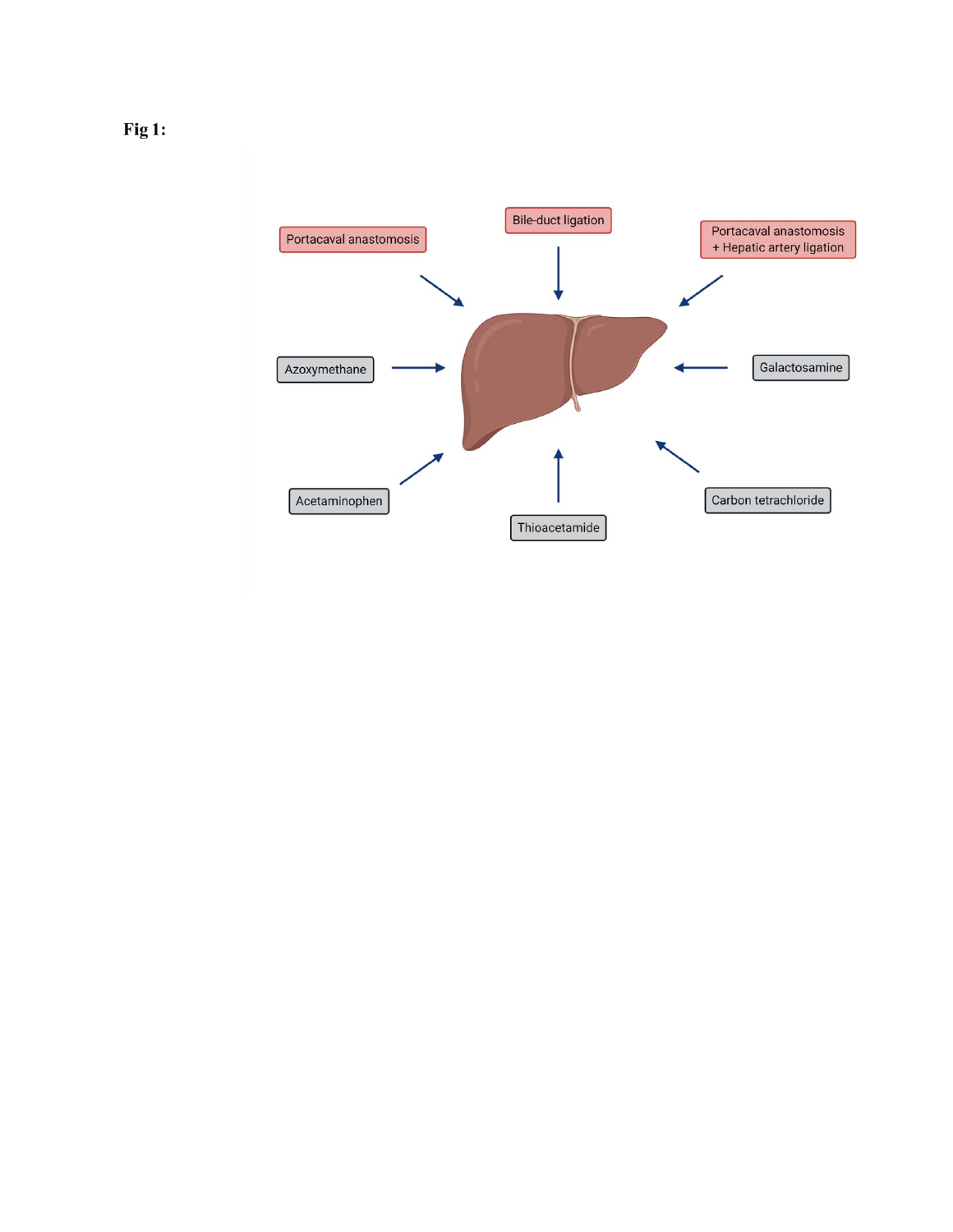# $Fig 2:$





| \$                                               | \$                                             | Adequate of tissue and blood<br>(sacrifice)                      |
|--------------------------------------------------|------------------------------------------------|------------------------------------------------------------------|
| Transgenic                                       | Surgical models feasible                       | Repeated sampling                                                |
| Inexpensive for drug testing<br>(dose/kg)        | Inexpensive for drug testing<br>(dose/kg)      | <b>Biopsies</b>                                                  |
| Available molecular probes<br>$(antibodies +++)$ | Available molecular probes<br>$(antibodies +)$ | Study in ICU setting                                             |
| Deep database                                    | Deep database                                  | Testing therapeutic human devices<br>(ex. liver support systems) |



| Restricted blood and tissue<br>(sacrifice) | Blood and tissue (sacrifice) | Anesthesized model; lack of clinical<br>or behavioral symptoms |  |
|--------------------------------------------|------------------------------|----------------------------------------------------------------|--|
| Repeated blood sampling;                   | Repeated blood sampling;     | \$\$\$ (animals, housing, staff,                               |  |
| challenging                                | limited                      | equipment)                                                     |  |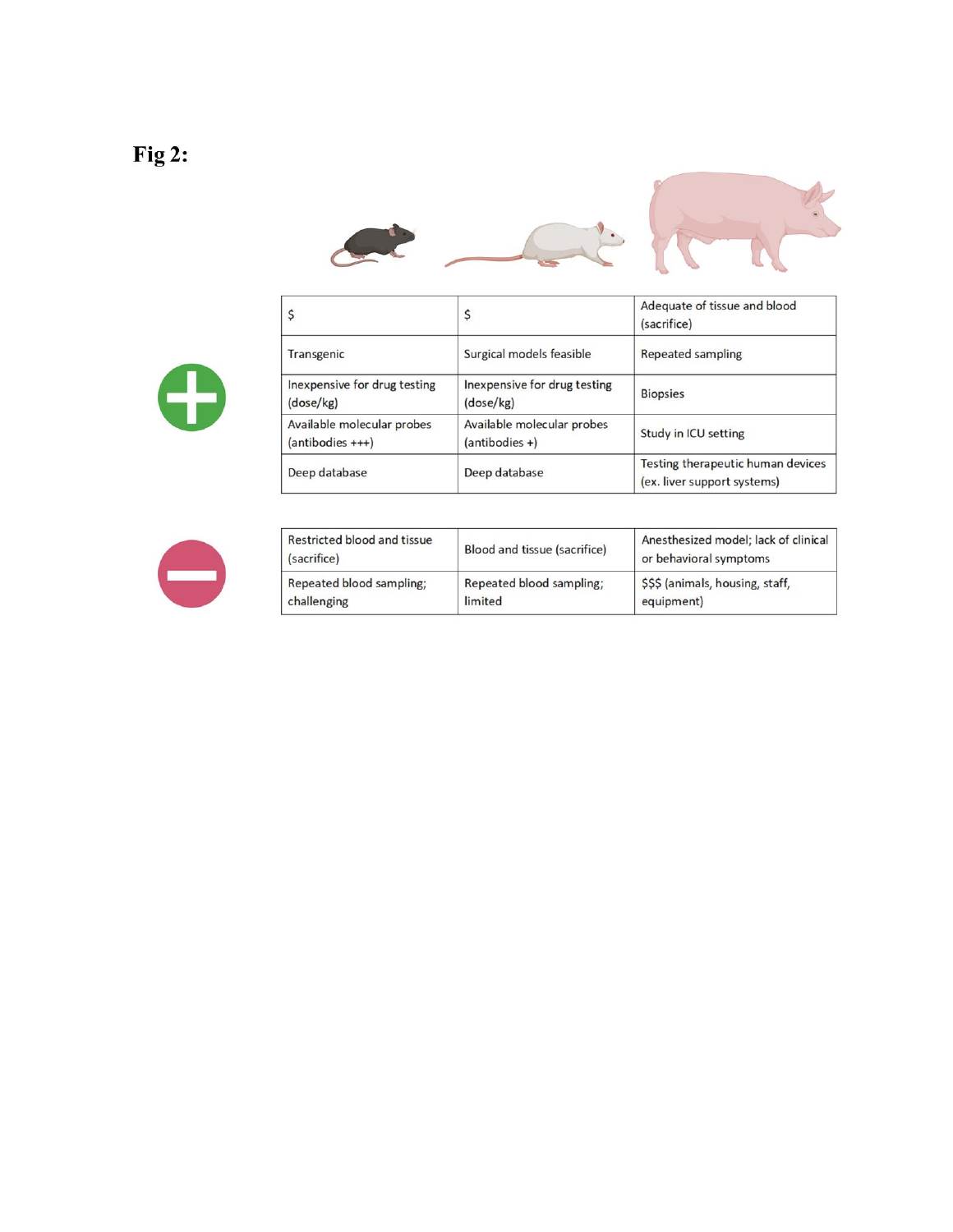# Fig  $3:$

# Cognitive

# Sensory-motor

- Morris water maze<sup>157</sup>
- Passive and active avoidance<sup>158</sup>
- Contextual fear conditioning<sup>159</sup>
- Radial 8-arm maze 160
- Object recognition test  $^{106}$
- Y-maze and T-maze <sup>161, 171</sup><br>- Barnes maze <sup>168</sup>
- 
- Touchscreen testing<sup>166</sup>
- Two-choice swim test<sup>169</sup>
- Social transmission of food preference 177
- Prepulse inhibition of startle<sup>162</sup>
- Odor recognition test<sup>167</sup>



- Rotarod $^{180}$
- Grip strength<sup>142</sup><br>- Open field<sup>173</sup>
- 
- Beam walking<sup>173</sup><br>- Gait<sup>142</sup>
- 
- Locomotor activity  $\left(\text{day/night}\right)^{81}$ <br>- Cylinder test  $^{172}$
- 
- Montoya's staircase test<sup>165</sup>
- Neurological scales<sup>164</sup>
- Reflex tests<sup>142</sup>
- Forelimb placement<sup>170</sup>
- Inclined plane<sup>175</sup>



# **Anxiety and depression**

- Elevated plus maze<sup>174</sup><br>- Open field<sup>178</sup>
- 
- Force swim test<sup>163</sup>
- Sucrose preference test 163
- Passive and active avoidance<sup>158</sup>
- Marble burying<sup>176</sup>
- Tail suspension test<sup>163</sup>
- Resident intruder test<sup>179</sup>